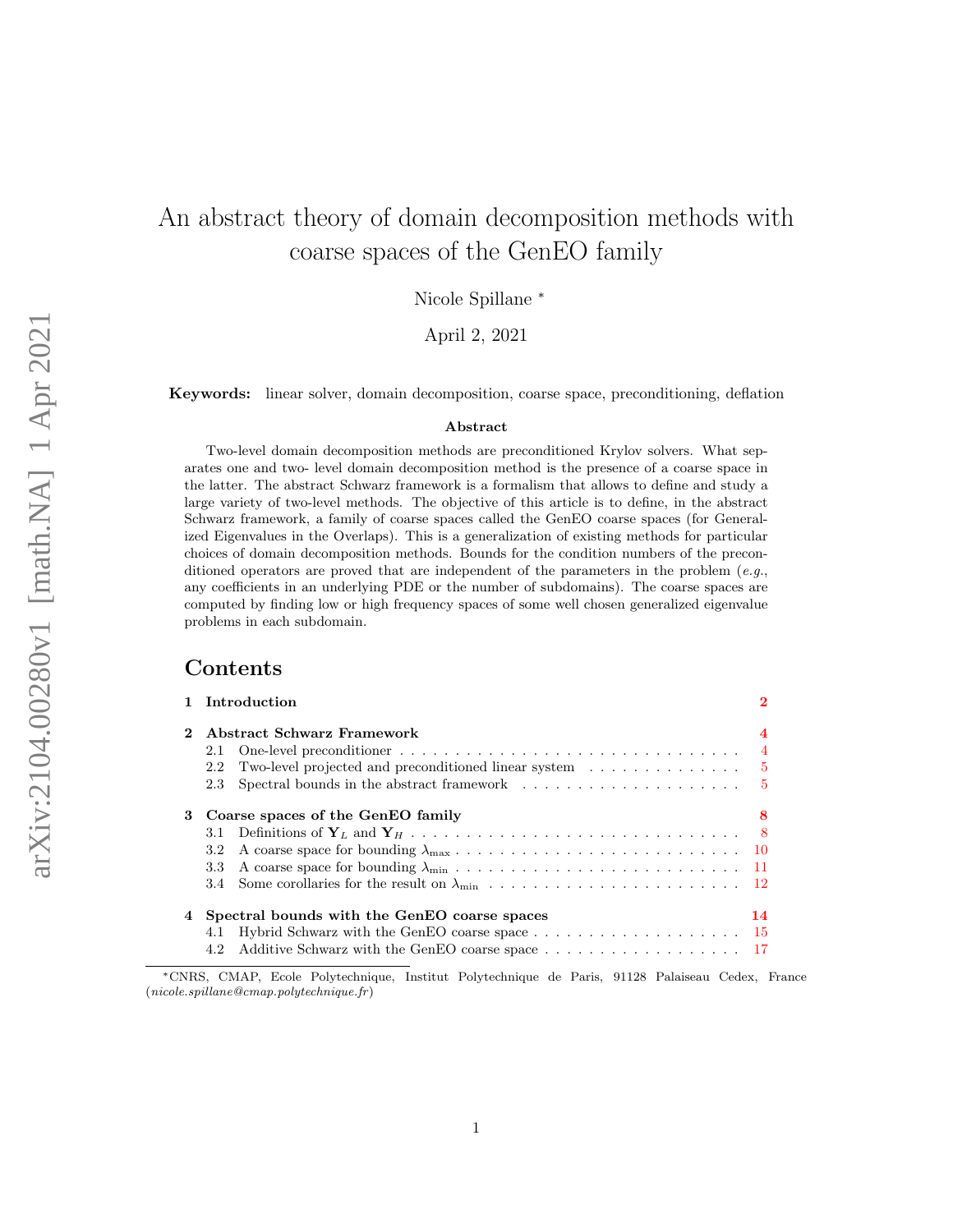|  |              | 5 Example: 2d linear elasticity with Additive Schwarz, Neumann-Neumann                                                |    |
|--|--------------|-----------------------------------------------------------------------------------------------------------------------|----|
|  |              | and Inexact Schwarz                                                                                                   | 19 |
|  |              |                                                                                                                       |    |
|  |              |                                                                                                                       |    |
|  |              | 5.2.1 Fulfillment of Assumptions 1 and $5 \ldots \ldots \ldots \ldots \ldots \ldots \ldots 20$                        |    |
|  |              |                                                                                                                       |    |
|  |              |                                                                                                                       |    |
|  |              | 5.2.4 Inexact Schwarz $\ldots \ldots \ldots \ldots \ldots \ldots \ldots \ldots \ldots \ldots \ldots \ldots \ldots 24$ |    |
|  |              |                                                                                                                       |    |
|  | 6 Conclusion |                                                                                                                       | 28 |

## <span id="page-1-0"></span>1 Introduction

Throughout this article we consider the problem of finding  $\mathbf{x}_* \in \mathbb{R}^n$  that is the solution of the following linear system

<span id="page-1-1"></span>
$$
\mathbf{A}\mathbf{x}_{*} = \mathbf{b}, \text{ where } \mathbf{A} \in \mathbb{R}^{n \times n} \text{ is symmetric positive and definite (spd),}
$$
 (1)

for a given right hand side  $\mathbf{b} \in \mathbb{R}^n$ .

The applications to bare in mind are ones for which  $\bf{A}$  is typically sparse and the number n of unknowns is very large. Hence, parallel solvers, and more specifically domain decomposition solvers, are studied. The purpose of the article is to provide unified definitions and theory for two-level domain decomposition methods with coarse spaces of the GenEO family. This is done in the *abstract Schwarz framework* by which it is referred to the formalism presented in Chapters 2 and 3 of the book by Toselli and Widlund [\[47\]](#page-31-0). This framework provides both a way of defining two-level domain decomposition preconditioners and to prove condition number bounds that involve them.

Having chosen a partition of the global computational domain into subdomains, one-level domain decomposition preconditioners are sums of inverses of some well-chosen local problems in each of the subdomains. Two-level methods have an extra ingredient that is the coarse space. Choosing the coarse space comes down to choosing an extra, low rank, problem that is shared between all subdomains and solved at every iteration of the Krylov subspace solver. A good choice of coarse space can have a huge, positive, effect on the convergence of the method. It is with the introduction of coarse spaces that domain decomposition methods became scalable. Indeed, the first coarse spaces already ensured that, for some problems, the condition number of the two-level preconditioned operators did not depend on the number of subdomains and only weakly on the number of elements in each subdomain (see e.g.,  $[14, 30]$  $[14, 30]$ ) for FETI, [\[11,](#page-29-0) [30\]](#page-30-1) for Neumann-Neumann, and [\[41\]](#page-31-1) or [\[47\]](#page-31-0)[Lemma 3.24] for Additive Schwarz). Robustness with respect to the coefficients in the underlying partial differential equation has always been an objective. It has long been known that the solution for some, but not all, coefficient distributions, and partitions into subdomains is to adequately choose the weights that govern how global quantities are split between subdomains. The strengths and limitations of this strategy are explored in the following articles [\[19,](#page-30-2) [37,](#page-31-2) [38,](#page-31-3) [39\]](#page-31-4). The literature on this topic is particularly well described in [\[38\]](#page-31-3).

Over the past decade a consensus seems to have occurred that it is worth enlarging more significantly the coarse space if this enlargement allows to achieve robustness and scalability. One popular way of doing this is to compute the coarse space by solving generalized eigenvalue problems in the subdomains. These generalized eigenvalue problems are chosen to seek out the vectors that make convergence slow. A first group of methods was tailored to the scalar elliptic problem with a varying conductivity in the Additive Schwarz framework. Among these are the two articles [\[15,](#page-30-3) [16\]](#page-30-4) on one hand, and [\[34,](#page-31-5) [35,](#page-31-6) [9\]](#page-29-1) on the other. The method in this last series of articles is called the 'DtN coarse space' (for Dirichlet-to-Neumann). Indeed, the generalized eigenvalue problems are between a DtN operator and a weighted  $L_2$ -product on the subdomain boundary. This offers the advantage of solving generalized eigenvalue problems only on the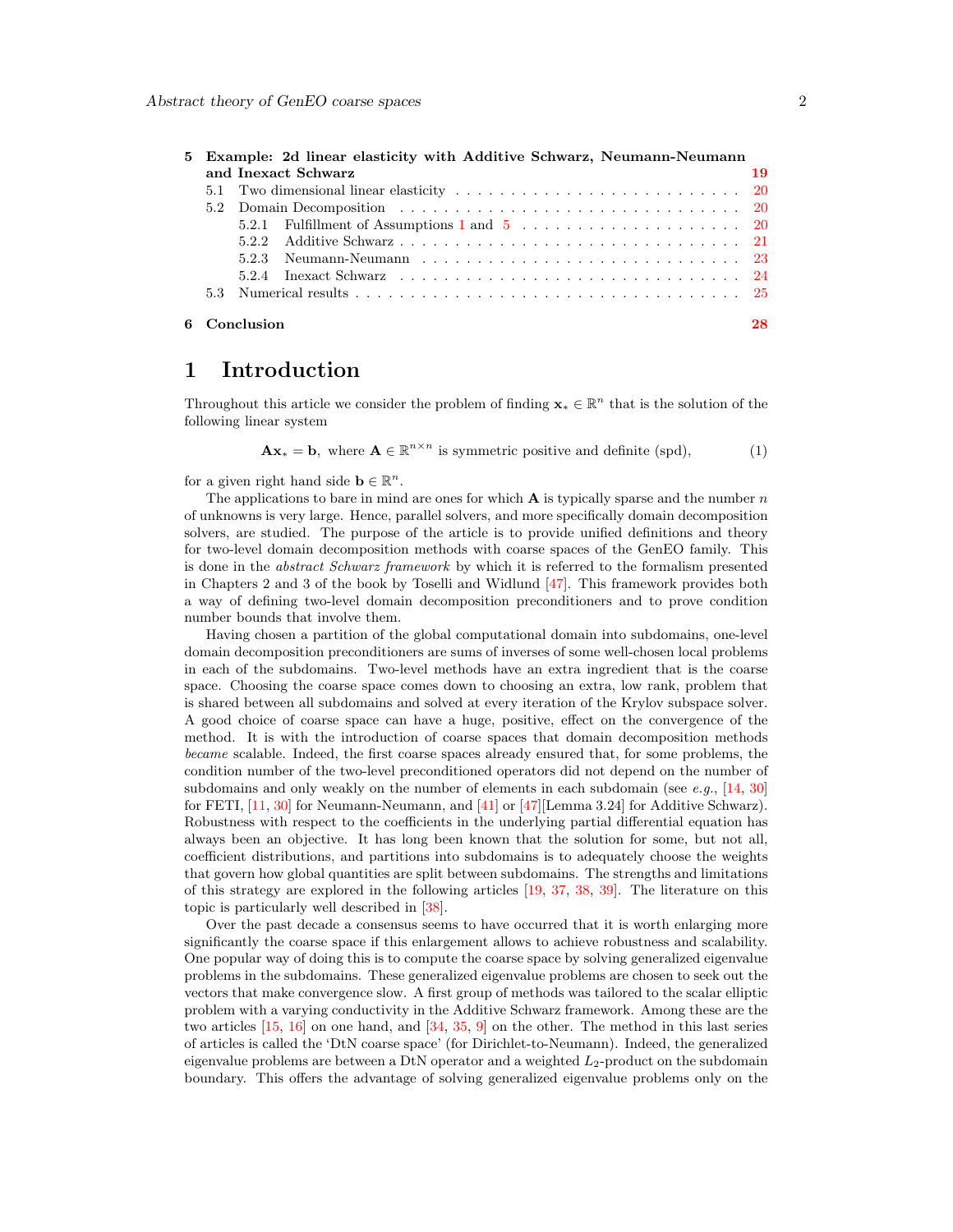interfaces of the subdomains although they are denser than the original operators. The proof relies on weighted Poincaré inequalities  $[40]$ . The same two groups of authors contributed, with collaborators, to the set of articles  $[13]$  and  $[43, 44]$  $[43, 44]$ . This time the methods apply to a much wider range of PDEs that include the linear elasticity equations. The method in [\[43,](#page-31-8) [44\]](#page-31-9) is called GenEO for Generalized eigenvalues in the overlaps. Indeed, the generalized eigenvalue problem can be reduced to one in the overlap between subdomains. A different version of the GenEO coarse space was proposed for FETI and BDD in [\[45\]](#page-31-10). The problems there are reduced to the interfaces between subdomains but the name GenEO was kept since these interfaces in some sense constitute an overlap between subdomains. The family of GenEO coarse spaces has grown since with e.g., the contributions  $[20]$  for Optimized Schwarz and  $[32]$ in the context of boundary element methods. In this article the coarse spaces will be referred to as coarse spaces of the GenEO family as their construction follows the same procedure as the two original GenEO coarse spaces: [\[44,](#page-31-9) [45\]](#page-31-10).

The idea of solving generalized eigenvalue problems to design coarse spaces with guaranteed good convergence had in fact already been proposed, unknowingly to the authors previously mentioned. Indeed, the pioneering work [\[31\]](#page-30-7) proposes such a technique for FETI-DP and BDDC. The authors make use of a 'Local Indicator of the Condition Number Bound' to fill a gap in what would be an otherwise complete full proof of boundedness for the condition number. The follow-up article  $[42]$  illustrates the efficiency of the method for BDDC in a multilevel framework and [\[28\]](#page-30-8) (by different authors) makes the proof complete in two dimensions. It must also be noted that, as early as 1999, the authors of [\[3\]](#page-29-2) proposed a multigrid smoothed aggregation algorithm with an enrichment technique that includes low frequency eigenmodes of the operator in the aggregate (which is like a subdomain). Thanks to this procedure any convergence rate chosen a priori can be achieved. Spectral enrichment is also at the heart of the spectral algebraic multigrid method  $[6]$ .

The field of coarse spaces based on generalized eigenproblems in subdomains has been so active that it is not realistic to list all contributions here. The following list gives an overview of some methods that have been developed as well as the ones already cited: [\[17,](#page-30-9) [22\]](#page-30-10) for Additive Schwarz, [\[48\]](#page-31-13) for additive average Schwarz, [\[28,](#page-30-8) [26,](#page-30-11) [4,](#page-29-4) [25,](#page-30-12) [7,](#page-29-5) [36,](#page-31-14) [27,](#page-30-13) [49\]](#page-31-15) for BDDC and/or FETI-DP where the last two references in particular present impressive large scale numerical results.

In this article, the objective is to define coarse spaces for preconditioners in the abstract Schwarz framework. Compared to the framework in [\[47\]](#page-31-0), quite a significant generalization is made by allowing the local solvers (in each subdomain) to be non-singular. The coarse spaces are defined in order for the user to have some control over the extreme eigenvalues of the preconditioned operators, and hence over convergence. This is done by exploiting the results from the abstract Schwarz framework that allow reduce the proofs of these bounds to proving properties in the subdomains. Here, similar abstract results are proved with possibly singular local problems and with weakened assumptions that make full use of the coarse space. The amount of notation has been kept to the minimum. It is fair to mention that the article [\[1\]](#page-29-6) proposes a setting similar to the one here. One difference is that here all abstract results are proved from scratch to fit exactly the framework that is considered.

The outline of the article is the following. In Section [2,](#page-3-0) the Abstract Schwarz framework is presented. All assumptions are clearly stated and the abstract results for the spectral bounds are proved. In Section [3,](#page-7-0) the GenEO coarse spaces are introduced and the spectral bounds for the projected and preconditioned operator are proved. More precisely, there are two sets of contributions to the coarse space. Each is obtained by solving partially a generalized eigenvalue problem in each subdomain and addresses the problem of bounding one end of the spectrum of the projected and preconditioned operator. Section [4](#page-13-0) extends the spectral results with the GenEO coarse spaces to other two-level preconditioned operators (hybrid/balanced and additive when possible). As an illustration, Section [5](#page-18-0) considers a two-dimensional linear elasticity problem and presents precisely the Additive Schwarz, Neumann-Neumann, and inexact Schwarz preconditioners along with their GenEO coarse spaces and the resulting spectral bounds. Numerical results are presented for each method to illustrate the behaviour predicted by the theorems.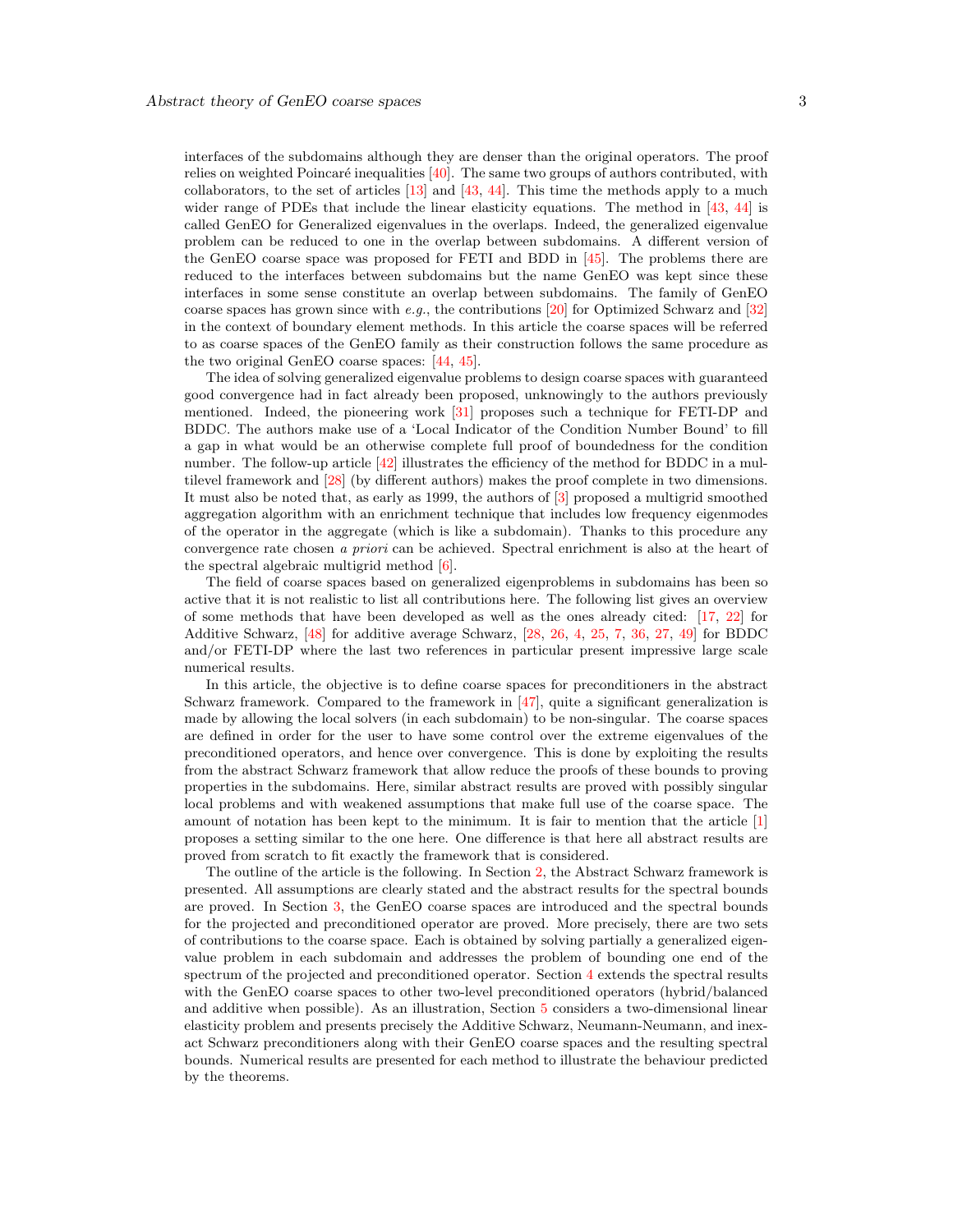Notation The abbreviations spd and spsd are used to mean symmetric positive definite and symmetric positive semi-definite.

- Throughout the article, the following notation is used:
- I is the identity matrix of the conforming size that is always clear in the context;
- the  $\ell_2$ , or Euclidian, inner product in  $\mathbb{R}^m$   $(m \in \mathbb{N})$  is denoted by  $\langle \cdot, \cdot \rangle$  and the induced norm by  $\|\cdot\|$ ;
- if  $M \in \mathbb{R}^m$   $(m \in \mathbb{N})$  is an spd matrix, let  $\langle \cdot, \cdot \rangle_M$  and  $\|\cdot\|_M$  denote, respectively, the inner product and norm induced by M. They are defined as usual by

 $\langle \mathbf{x}, \mathbf{M} \mathbf{y} \rangle = \mathbf{x}^{\top} \mathbf{M} \mathbf{y}$ , and  $\|\mathbf{x}\|_{\mathbf{M}} = \langle \mathbf{x}, \mathbf{M} \mathbf{x} \rangle^{1/2}$ , for any  $\mathbf{x}, \mathbf{y} \in \mathbb{R}^{m}$ ;

• if  $N \in \mathbb{R}^m$   $(m \in \mathbb{N})$  is an spsd matrix, let  $|\cdot|_N$  denote the semi-norm induced by N. It is defined as usual by

$$
|\mathbf{x}|_{\mathbf{N}} = \langle \mathbf{x}, \mathbf{N} \mathbf{y} \rangle^{1/2}
$$
 for any  $\mathbf{x} \in \mathbb{R}^m$ ;

• if  $\{y_j\}_{j=1,\ldots,J}$  is a family of  $J \in \mathbb{N}$  vectors in  $\mathbb{R}^m$   $(m \in \mathbb{N})$ , the matrix whose j-th column is  $y_j$  for every j, is denoted by

$$
[\mathbf{y}_1|\dots|\mathbf{y}_m]\in\mathbb{R}^{m\times J};
$$

• if  $\{a_j\}_{j=1,\dots,J}$  is a family of  $J \in \mathbb{N}$  scalars in  $\mathbb{R}$   $(m \in \mathbb{N})$ , the diagonal matrix with diagonal coefficients (in order) given by  $(a_1, \ldots, a_m)$  is denoted by

$$
\mathbf{diag}(a_1,\ldots,a_m);
$$

• if M is a matrix,  $\lambda(M)$  is one of its eigenvalues.

# <span id="page-3-0"></span>2 Abstract Schwarz Framework

In this section the abstract Schwarz framework is introduced in matrix formulation. This makes sense as the linear system  $(1)$  is given directly in matrix formulation.

#### <span id="page-3-1"></span>2.1 One-level preconditioner

Let  $V = \mathbb{R}^n$  denote the space in which the linear system [\(1\)](#page-1-1) is to be solved, called the global space. Let  $N \in \mathbb{N}$  be the chosen number of subdomains in the first level preconditioner. Let these subdomains be denoted by  $V^s$  for  $s = 1, ..., N$ , assume that they are linear subspaces of V, that their dimensions are denoted  $n^s$ , and that they form a cover of V. For each subdomain,  $s = 1, \ldots, N$ , also assume that an orthonormal basis for  $V^s$  is available and stored in the lines of a matrix  $\mathbf{R}^s \in \mathbb{R}^{n^s \times n}$ . The requirements from this paragraph are summed up in the following assumption which is made throughout the article.

<span id="page-3-2"></span>Assumption 1. For any  $s = 1, \ldots, N$ , it holds that

$$
\mathbf{R}^{s\top} \in \mathbb{R}^{n \times n^s}; \quad \mathbf{R}^s \mathbf{R}^{s\top} = \mathbf{I}; \quad V^s = \text{range}\left(\mathbf{R}^{s\top}\right); \text{ and } V = \mathbb{R}^n = \sum_{s=1}^N V^s.
$$

It is not required that the spaces  $V^s$  be pairwise disjoint. In fact, for all domain decomposition methods there is some overlap between the spaces  $V^s$ . The other ingredient in defining a one-level domain decomposition method in the abstract Schwarz framework is a family of local solvers (one per subdomain). More precisely, the following is assumed

<span id="page-3-3"></span>Assumption 2. For each  $s = 1, \ldots, N$ , assume that

 $\tilde{\mathbf{A}}^s \in \mathbb{R}^{n^s \times n^s}$  is an spsd matrix, and that  $\tilde{\mathbf{A}}^{s \dagger}$  is the pseudo-inverse of  $\tilde{\mathbf{A}}^s$ .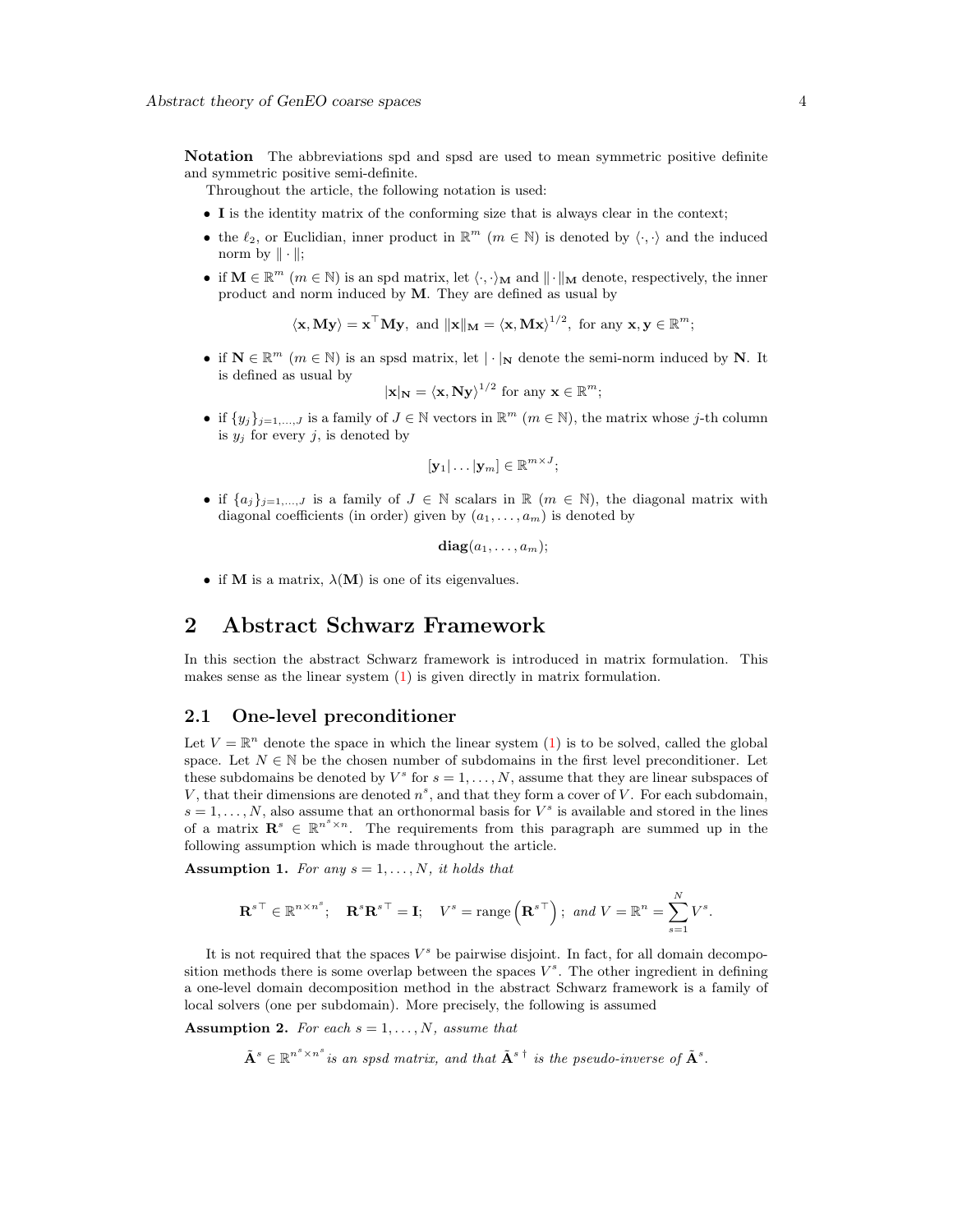The pseudo-inverse  $M^{\dagger}$  of any real matrix M is also called the Moore-Penrose inverse of M. Its definition and characteristics can be found, e.g., in [\[2\]](#page-29-7) and [\[18\]](#page-30-14) [section 5.5.2]. The pseudoinverse satisfies the following properties that we will refer back to in the proofs involving  $\tilde{\mathbf{A}}^{s \, \dagger}$ :

$$
\mathbf{M}^{\dagger} \mathbf{M} \mathbf{M}^{\dagger} = \mathbf{M}^{\dagger}; \quad \mathbf{M} \mathbf{M}^{\dagger} \mathbf{M} = \mathbf{M}; \quad \text{and} \quad \text{range}(\mathbf{M}^{\dagger}) = \text{range}(\mathbf{M}^{\top}). \tag{2}
$$

<span id="page-4-3"></span>By symmetry, the last property is range( $\tilde{\mathbf{A}}^{s \dagger}$ ) = range( $\tilde{\mathbf{A}}^{s}$ ).

Having chosen the set of subdomains, interpolation operators, and local solvers, the onelevel abstract Schwarz preconditioner for linear system [\(1\)](#page-1-1) is defined as:

<span id="page-4-5"></span>
$$
\mathbf{H} := \sum_{s=1}^{N} \mathbf{R}^{s \top} \tilde{\mathbf{A}}^{s \top} \mathbf{R}^{s}.
$$
 (3)

Although, the local solvers can be singular, it is assumed that the resulting preconditioner  **is non-singular:** 

<span id="page-4-4"></span>Assumption 3. Assume that the one-level abstract Schwarz preconditioner H is spd.

## <span id="page-4-0"></span>2.2 Two-level projected and preconditioned linear system

To inject a second level into the preconditioners, a coarse space and a coarse solver must be chosen. The coarse space is the central topic of this article. It will be denoted by  $V^0$  and the following assumption is made.

<span id="page-4-2"></span>**Assumption 4.** A basis for the coarse space  $V^0$  is stored in the lines of a matrix denoted  $\mathbb{R}^0$ :

$$
V^0 = \text{range}(\mathbf{R}^{0\top}); \quad \mathbf{R}^0 \in \mathbb{R}^{n^0 \times n}; \quad n^0 = \dim(V^0); \quad n^0 < n.
$$

The dimension of the coarse space has been denoted by  $n^0$  and it has been assumed that  $n^0 < n$  which means that the coarse space is not the entire space  $\mathbb{R}^n$ . A solver must be chosen for the coarse space. In this article we will focus on the case where the coarse solver is the exact solver on the coarse space:  $(\mathbf{R}^0 \mathbf{A} \mathbf{R}^{0\top})^{-1}$ .

There are several ways to incorporate the coarse space into the one-level preconditioner that are presented in Section [4.](#page-13-0) In the current section and the next one, the focus will temporarily be on the projected preconditioner. A crucial role is played by the A-orthogonal projection **Π** that is characterized by ker $(\mathbf{\Pi}) = \text{range}(\mathbf{R}^{0\top})$ , *i.e.*,

<span id="page-4-6"></span>
$$
\Pi := \mathbf{I} - \mathbf{R}^{0\top} (\mathbf{R}^0 \mathbf{A} \mathbf{R}^{0\top})^{-1} \mathbf{R}^0 \mathbf{A}, \text{ where } \mathbf{I} \text{ is the } n \times n \text{ identity matrix.} \tag{4}
$$

Indeed, the so called coarse component  $(I - \Pi)x_*$  of the solution can be computed explicitly as:

$$
(\mathbf{I} - \mathbf{\Pi})\mathbf{x}_{*} = \mathbf{R}^{0\top} (\mathbf{R}^{0} \mathbf{A} \mathbf{R}^{0\top})^{-1} \mathbf{R}^{0} (\mathbf{A} \mathbf{x}_{*}) = \mathbf{R}^{0\top} (\mathbf{R}^{0} \mathbf{A} \mathbf{R}^{0\top})^{-1} \mathbf{R}^{0} \mathbf{b}.
$$

To solve  $(1)$ , it then remains to compute  $\Pi x_*$  satisfying

$$
\mathbf{A}\mathbf{\Pi}\mathbf{x}_{*}=\mathbf{b}-\mathbf{A}(\mathbf{I}-\mathbf{\Pi})\mathbf{x}_{*}=\mathbf{\Pi}^{\top}\mathbf{b} \text{ or, equivalently } \mathbf{H}\mathbf{A}\mathbf{\Pi}\mathbf{x}_{*}=\mathbf{H}\mathbf{\Pi}^{\top}\mathbf{b}.
$$

This is done by means of the projected (by  $\Pi$ ) and preconditioned (by  $H$ ) conjugate gradient algorithm (PPCG) introduced and studied in [\[10\]](#page-29-8).

#### <span id="page-4-1"></span>2.3 Spectral bounds in the abstract framework

It is well known [\[10\]](#page-29-8) that the convergence of PPCG depends on the effective condition number of the projected and preconditioned operator  $HAT$  defined by

$$
\kappa = \frac{\lambda_{\max}}{\lambda_{\min}};
$$
 where  $\begin{cases} \lambda_{\max} \text{ is the largest eigenvalue of } HATI, \\ \lambda_{\min} \text{ is the smallest eigenvalue of } HATI \text{ excluding zero.} \end{cases}$ 

The abstract Schwarz theory presented in [\[47\]](#page-31-0)[Chapters 2 and 3] provides theoretical results that greatly simplify the problem of finding bounds for  $\lambda_{\min}$  and  $\lambda_{\max}$ . For the bound on the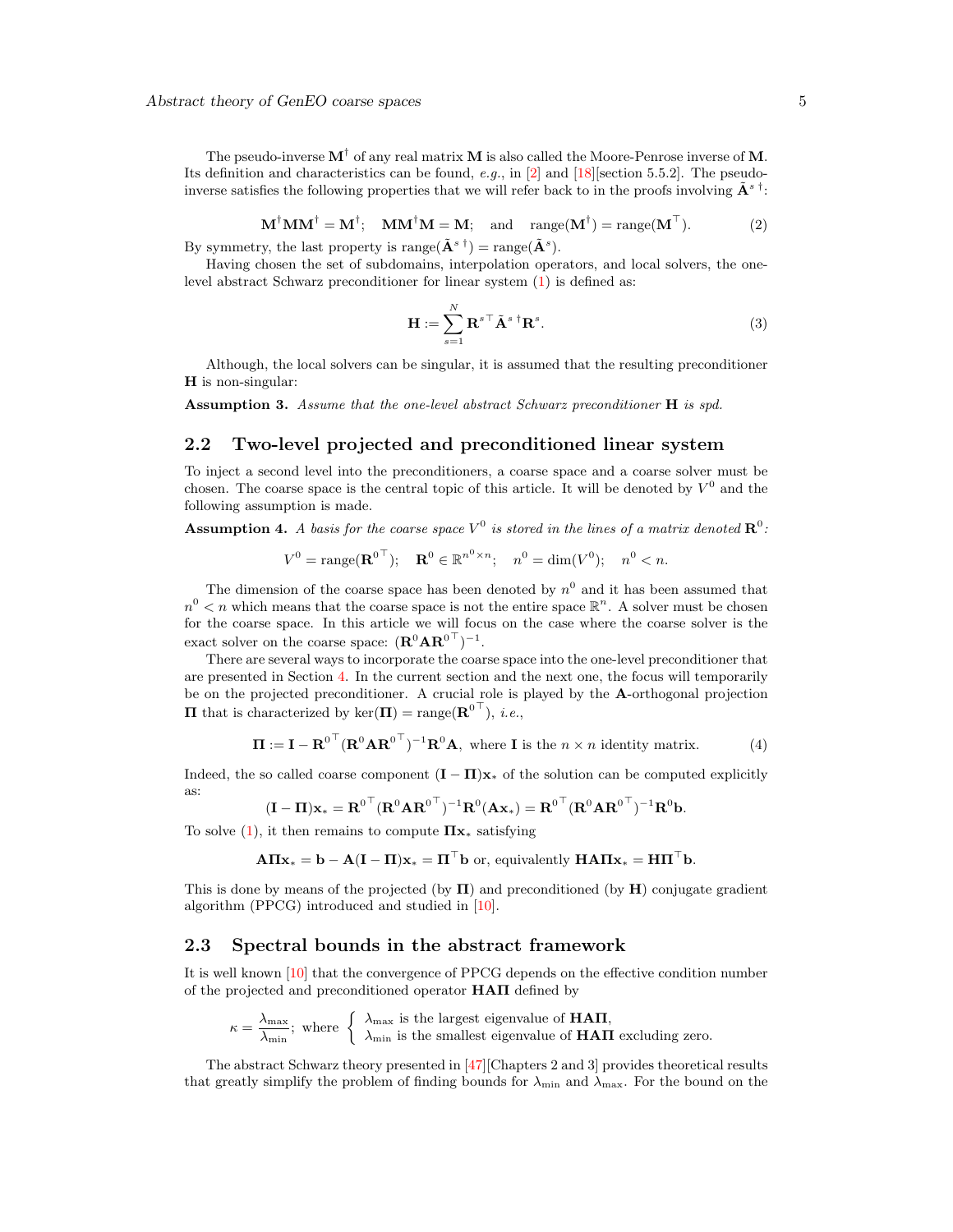largest eigenvalue the results are [\[47\]](#page-31-0)[Assumption 2.3, Assumption 2.4, Lemma 2.6, Lemma 2.10 and Theorem 2.13]. For the bound on the smallest eigenvalue, the results for the projected operator can be found in [\[47\]](#page-31-0)[Theorem 2.13 under Assumption 2.12 (that weakens Assumption 2.2 by considering only elements in range $(\Pi)$ ). In this section, we state and prove very similar results with the generalization that  $\tilde{A}^s$  can be singular and with  $\Pi$  playing a more central role in the assumptions. First, we define the coloring constant as in [\[47\]](#page-31-0)[Section 2.5.1].

<span id="page-5-1"></span>**Definition 1** (Coloring constant). Let  $\mathcal{N} \in \mathbb{N}$  be such that there exists a set  $\{C_i; 1 \leq j \leq \mathcal{N}\}\$ of pairwise disjoint subsets of  $\llbracket 1,N \rrbracket$  satisfying

$$
[\![1,N]\!]=\bigcup_{1\leq j\leq \mathcal{N}}\mathcal{C}_j \text{ and } \mathbf{R}^s\mathbf{AR}^{t\top}=\mathbf{0} \text{ if } s,t\in \mathcal{C}_j \text{ with } s\neq t \text{ for some } j.
$$

One can always choose  $\mathcal{N} = N$  but in general there are values of  $\mathcal{N}$  that are significantly smaller than the number N of subdomains. The number  $N$  is often referred to as the coloring constant since in can be viewed as the number of colors needed to color each subdomain in such a way that any two subdomains with the same color are orthogonal. Next, the abstract result used to bound  $\lambda_{\text{max}}$  is given and proved. Note that a difference with [\[47\]](#page-31-0)[Assumption 2.4] is that the result must be proved for vectors in range( $\tilde{\mathbf{A}}^{s}$ <sup>†</sup> $\mathbf{R}^{s}\mathbf{\Pi}^{\top}$ ), instead of range( $\tilde{\mathbf{A}}^{s}$ <sup>†</sup> $\mathbf{R}^{s}$ ). This subtlety is what will allow to choose the coarse space, and already appeared in [\[45\]](#page-31-10)[Lemma 2.8, Lemma 3.12] in the particular settings of BDD and FETI. Another difference, is the presence of a projection operator  $\tilde{\mathbf{\Pi}}^s$  in the assumption of the lemma. This weakens the assumption as long as the kernel of  $\tilde{A}^s$  (once extended to the global space) is in the coarse space.

<span id="page-5-3"></span>**Lemma 1** (Upper bound for  $\lambda_{\text{max}}$ ). Assume that the kernels of the local solvers  $\tilde{A}^s$  contribute to the coarse space in the sense that

$$
\sum_{s=1}^N \mathbf{R}^{s \top} \text{Ker}(\tilde{\mathbf{A}}^s) \subset V^0,
$$

and, for each  $s = 1, ..., N$  $s = 1, ..., N$  $s = 1, ..., N$ , let  $\tilde{\Pi}^s$  be the **A**-orthogonal projection characterized <sup>1</sup> by Ker $(\tilde{\Pi}^s)$  =  $\mathbf{R}^{s\top}$ Ker $(\tilde{\mathbf{A}}^s)$ . Assume that there exists  $\omega > 0$  such that

$$
\|\tilde{\Pi}^s {\mathbf{R}^s}^{\top} {\mathbf{x}^s}\|_{{\mathbf{A}}}^2 \leq \omega |{\mathbf{x}^s}|_{\tilde{\mathbf{A}}^s}^2 \text{ for every } s = 1,\ldots,N \text{ and every } {\mathbf{x}^s} \in \text{range}(\tilde{\mathbf{A}}^{s}{}^{\dagger} {\mathbf{R}^s} {\mathbf{\Pi}}^{\top}).
$$

Then the largest eigenvalue  $\lambda_{\text{max}}$  of **HAN** satisfies

$$
\lambda_{\max} \leq \mathcal{N}\omega,
$$

where  $N$  is as in Definition [1.](#page-5-1)

 $\mathbb{I}$ 

*Proof.* Let  $\mathbf{x} \in \text{range}(\Pi^{\top})$ . By assumption it holds that

$$
\tilde{\mathbf{\Pi}}^s \mathbf{R}^{s\top} \tilde{\mathbf{A}}^{s\; \dagger} \mathbf{R}^s \mathbf{x} \|_{\mathbf{A}} \leq \omega \langle \tilde{\mathbf{A}}^{s\; \dagger} \mathbf{R}^s \mathbf{x}, \tilde{\mathbf{A}}^s \tilde{\mathbf{A}}^{s\; \dagger} \mathbf{R}^s \mathbf{x} \rangle, \text{ for any } s = 1, \dots, N.
$$

With the notation  $\mathbf{H}^s := \mathbf{R}^{s\top} \tilde{\mathbf{A}}^{s\dagger} \mathbf{R}^s$ , this is equivalent to

<span id="page-5-2"></span>
$$
\|\tilde{\mathbf{\Pi}}^s \mathbf{H}^s \mathbf{x}\|_{\mathbf{A}}^2 \le \omega |\mathbf{x}|_{\mathbf{H}^s}^2.
$$
 (5)

We next prove the intermediary result  $\|\Pi H\mathbf{x}\|_{\mathbf{A}}^2 \leq \omega \mathcal{N} \|\mathbf{x}\|_{\mathbf{H}}^2$  as follows

$$
\|\Pi \mathbf{H} \mathbf{x}\|_{\mathbf{A}}^{2} = \left\| \sum_{s=1}^{N} \Pi \mathbf{H}^{s} \mathbf{x} \right\|_{\mathbf{A}}^{2} = \left\| \sum_{j=1}^{N} \sum_{s \in C_{j}} \Pi \mathbf{H}^{s} \mathbf{x} \right\|_{\mathbf{A}}^{2} \le \left( \sum_{j=1}^{N} \left\| \sum_{s \in C_{j}} \Pi \mathbf{H}^{s} \mathbf{x} \right\|_{\mathbf{A}}^{2} \right)^{2}
$$
  

$$
\le \mathcal{N} \sum_{j=1}^{N} \left\| \sum_{s \in C_{j}} \Pi \mathbf{H}^{s} \mathbf{x} \right\|_{\mathbf{A}}^{2} \le \mathcal{N} \sum_{j=1}^{N} \left\| \sum_{s \in C_{j}} \tilde{\Pi}^{s} \mathbf{H}^{s} \mathbf{x} \right\|_{\mathbf{A}}^{2} = \mathcal{N} \sum_{j=1}^{N} \sum_{s \in C_{j}} \left\| \tilde{\Pi}^{s} \mathbf{H}^{s} \mathbf{x} \right\|_{\mathbf{A}}^{2}
$$
  

$$
\le \mathcal{N} \sum_{j=1}^{N} \sum_{s \in C_{j}} \omega \left| \mathbf{x} \right|_{\mathbf{H}^{s}}^{2} = \mathcal{N} \sum_{s=1}^{N} \omega \left| \mathbf{x} \right|_{\mathbf{H}^{s}}^{2} = \omega \mathcal{N} \left\| \mathbf{x} \right\|_{\mathbf{H}}^{2},
$$

<span id="page-5-0"></span><sup>1</sup>If the columns in  $\tilde{Z}^s$  form a basis for  $\mathbf{R}^{s\top}$ Ker $(\tilde{\mathbf{A}}^s)$  then  $\mathbf{\Pi}^s := \tilde{\mathbf{Z}}^s (\tilde{\mathbf{Z}}^{s\top} \mathbf{A} \tilde{\mathbf{Z}}^s)^{-1} \tilde{\mathbf{Z}}^{s\top} \mathbf{A}$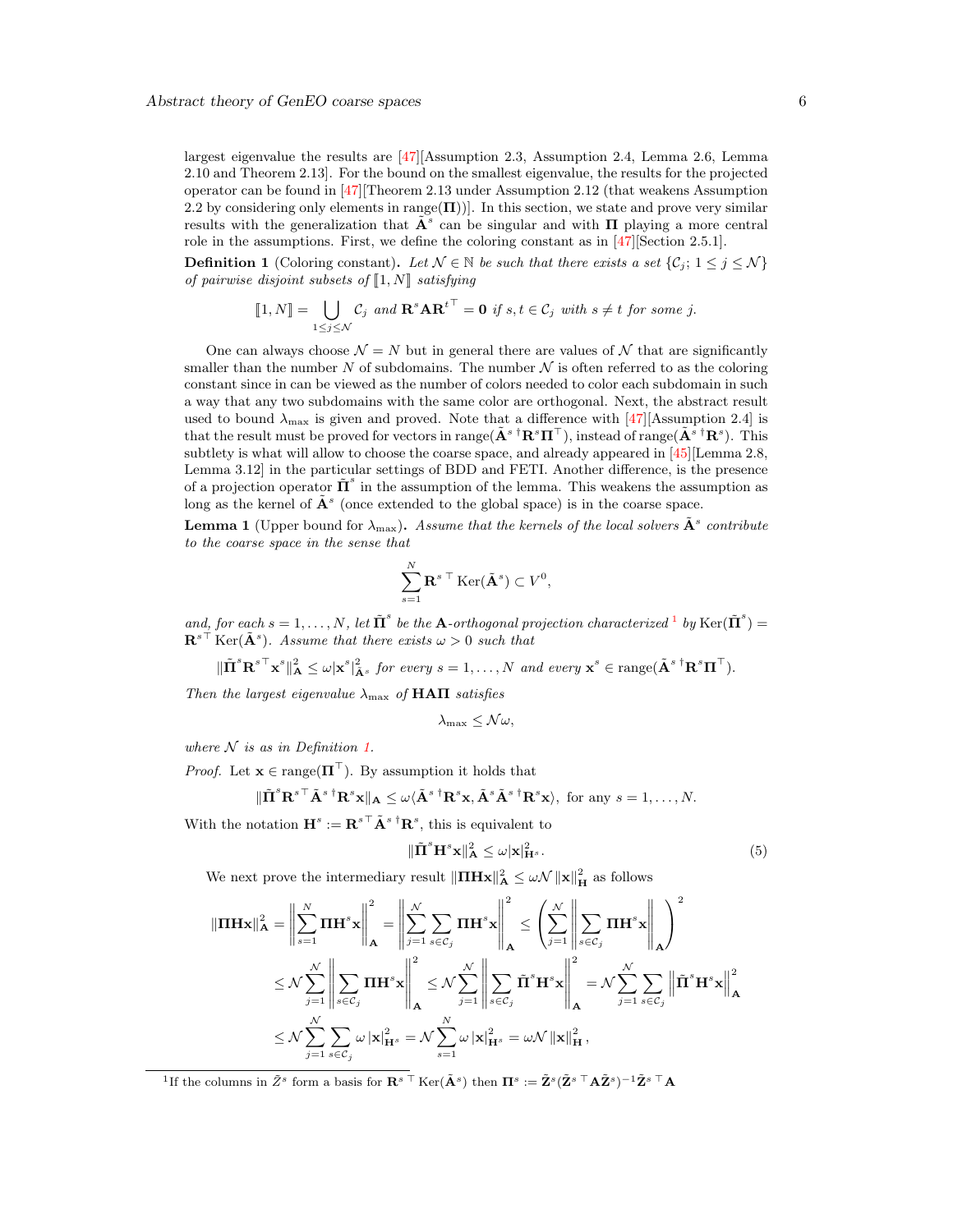where in the first line the sets  $\mathcal{C}_i$  are as in Definition [1;](#page-5-1) in the second line the Cauchy-Schwarz estimate in the  $\ell_2$ -inner product, the definition of  $\tilde{\mathbf{\Pi}}^s$ , as well as the definition of the sets  $\mathcal{C}_j$ are applied; and [\(5\)](#page-5-2) is injected into the third line.

Next, we prove the bound for  $\lambda_{\text{max}}$  starting with the definition of an eigenvalue:

$$
\lambda_{\max} \text{ is an eigenvalue of } \mathbf{HATI} \iff \lambda_{\max} \text{ is an eigenvalue of } \mathbf{H}^{\top} \mathbf{A} \mathbf{H}
$$

 $\Leftrightarrow \exists y \in \mathbb{R}^n; y \neq 0 \text{ such that } \Pi^\top \mathbf{A} \mathbf{H} y = \lambda_{\max} y.$  (6)

Let y be as in [\(6\)](#page-6-0). It is obvious that  $y \in \text{range}(\Pi^{\top})$ . Taking the inner product of (6) by Hy, and injecting the intermediary result that was just proved gives

$$
\lambda_{\max} \|\mathbf{y}\|_{\mathbf{H}}^2 = \langle \mathbf{H}\mathbf{y}, \mathbf{\Pi}^\top \mathbf{A} \mathbf{H}\mathbf{y} \rangle = \|\mathbf{\Pi} \mathbf{H}\mathbf{y}\|_{\mathbf{A}}^2 \le \omega \mathcal{N} \|\mathbf{y}\|_{\mathbf{H}}^2. \tag{7}
$$

<span id="page-6-0"></span>.

The common factor  $\|\mathbf{y}\|_{\mathbf{H}}^2$  can be cancelled because  $\|\mathbf{y}\|_{\mathbf{H}}^2 = 0$  would imply  $\lambda_{\max} = 0$ , and this is not the case since the coarse space was assumed not to be the whole of  $\mathbb{R}^n$  in Assumption [4.](#page-4-2)

The abstract Schwarz theory([\[47\]](#page-31-0)[Theorem 2.13 under Assumption 2.12]) also provides a result for bounding the spectrum of the two-level operator from below. The result proved in the next Lemma is similar with the differences that are pointed out below the lemma.

<span id="page-6-1"></span>**Lemma 2** (Lower bound for  $\lambda_{\min}$ ). Assume that the kernels of the local solvers contribute to the coarse space in the sense that

$$
\sum_{s=1}^{N} \mathbf{R}^{s \top} \text{Ker}(\tilde{\mathbf{A}}^{s}) \subset V^{0}
$$

If, for any  $\mathbf{x} \in \text{range}(\Pi)$ , there exist  $\mathbf{z}^1, \ldots, \mathbf{z}^n$  such that

$$
\mathbf{x} = \sum_{s=1}^N \mathbf{\Pi} \mathbf{R}^{s \top} \mathbf{z}^s \text{ and } \sum_{s=1}^N \langle \mathbf{z}^s, \tilde{\mathbf{A}}^s \mathbf{z}^s \rangle \le C_0^2 \langle \mathbf{x}, \mathbf{A} \mathbf{x} \rangle \text{ (stable splitting of } \mathbf{x}),
$$

then, the smallest eigenvalue  $\lambda_{\min}$  of HAH, excluding zero, satisfies

$$
\lambda_{\min} \geq C_0^{-2}.
$$

The differences with [\[47\]](#page-31-0) [Theorem 2.13] are the possible singularity of  $\tilde{\mathbf{A}}^s$ , the extra presence of  $\Pi$  in the definition of a splitting, and the extra assumption on the minimal coarse space.

*Proof.* Let  $\mathbf{x} \in \text{range}(\Pi)$  and  $\{z^s\}_{s=1,\dots,N}$  provide a stable splitting as defined in the lemma, then

$$
\langle \mathbf{x}, \mathbf{A} \mathbf{x} \rangle = \sum_{s=1}^{N} \langle \mathbf{x}, \mathbf{A} \mathbf{\Pi} \mathbf{R}^{s \top} \mathbf{z}^{s} \rangle = \sum_{s=1}^{N} \langle \tilde{\mathbf{A}}^{s \top} \mathbf{R}^{s} \mathbf{\Pi}^{\top} \mathbf{A} \mathbf{x}, \tilde{\mathbf{A}}^{s} \mathbf{z}^{s} \rangle.
$$

Indeed  $\tilde{\mathbf{A}}^s \tilde{\mathbf{A}}^s$ <sup>†</sup> $\mathbf{R}^s \mathbf{\Pi}^\top = \mathbf{R}^s \mathbf{\Pi}^\top$  holds because of [\(2\)](#page-4-3) and

$$
\operatorname{range}(\mathbf{R}^s\mathbf{\Pi}^\top)=\left(\operatorname{Ker}(\mathbf{\Pi}\mathbf{R}^{s\top})\right)^{\perp^{\ell_2}}\subset \left(\operatorname{Ker}(\tilde{\mathbf{A}}^s)\right)^{\perp^{\ell_2}}=\operatorname{range}(\tilde{\mathbf{A}}^s),
$$

recalling that  $\mathbf{R}^{s}$ <sup>T</sup> Ker $(\tilde{\mathbf{A}}^{s}) \subset V^{0} = \text{Ker}(\mathbf{\Pi})$ . Next, the generalized Cauchy-Schwarz inequality for the semi-norm induced by  $\tilde{\mathbf{A}}^s$ , the first property in [\(2\)](#page-4-3), the Cauchy-Schwarz inequality in the  $\ell_2$ -inner product, and the stable splitting assumption are applied in order to get

$$
\langle \mathbf{x}, \mathbf{A}\mathbf{x} \rangle \leq \sum_{s=1}^{N} \langle \tilde{\mathbf{A}}^{s \dagger} \mathbf{R}^{s} \Pi^{\top} \mathbf{A} \mathbf{x}, \tilde{\mathbf{A}}^{s} \tilde{\mathbf{A}}^{s \dagger} \mathbf{R}^{s} \Pi^{\top} \mathbf{A} \mathbf{x} \rangle^{1/2} \langle \mathbf{z}^{s}, \tilde{\mathbf{A}}^{s} \mathbf{z}^{s} \rangle^{1/2}
$$
  
\n
$$
\leq \sum_{s=1}^{N} \langle \tilde{\mathbf{A}}^{s \dagger} \mathbf{R}^{s} \Pi^{\top} \mathbf{A} \mathbf{x}, \mathbf{R}^{s} \Pi^{\top} \mathbf{A} \mathbf{x} \rangle^{1/2} \langle \mathbf{z}^{s}, \tilde{\mathbf{A}}^{s} \mathbf{z}^{s} \rangle^{1/2}
$$
  
\n
$$
\leq \left[ \sum_{s=1}^{N} \langle \tilde{\mathbf{A}}^{s \dagger} \mathbf{R}^{s} \Pi^{\top} \mathbf{A} \mathbf{x}, \mathbf{R}^{s} \Pi^{\top} \mathbf{A} \mathbf{x} \rangle \right]^{1/2} \left[ \sum_{s=1}^{N} \langle \mathbf{z}^{s}, \tilde{\mathbf{A}}^{s} \mathbf{z}^{s} \rangle \right]^{1/2}
$$
  
\n
$$
\leq \langle \mathbf{x}, \mathbf{A} \mathbf{H} \mathbf{A} \mathbf{x} \rangle^{1/2} C_{0} \langle \mathbf{x}, \mathbf{A} \mathbf{x} \rangle^{1/2}.
$$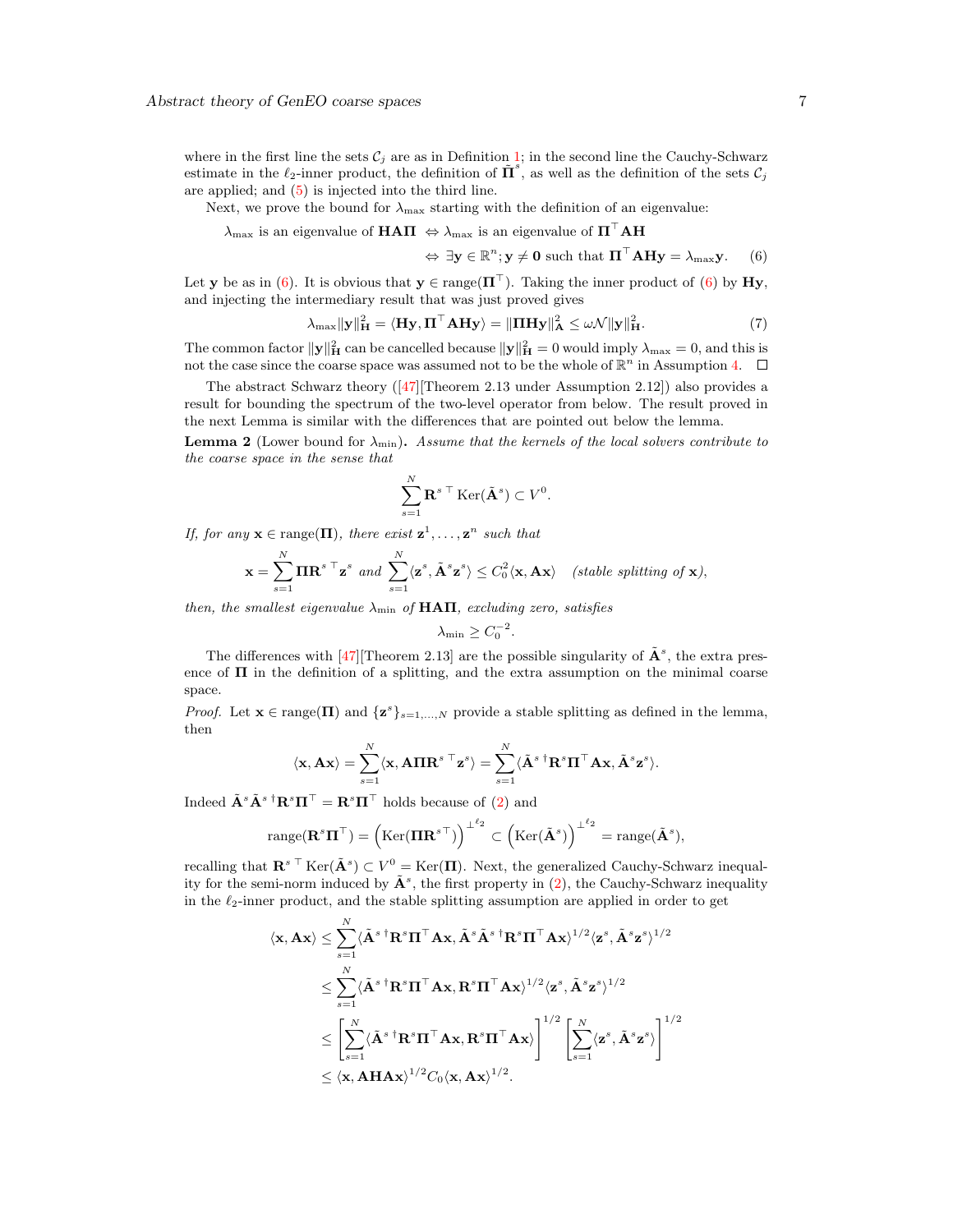Squaring and cancelling the common factor  $\langle x, Ax \rangle$  ( $\neq 0$  if  $x \neq 0$ ) yields

<span id="page-7-2"></span>
$$
\langle \mathbf{x}, \mathbf{A}\mathbf{H}\mathbf{A}\mathbf{x} \rangle \ge C_0^{-2} \langle \mathbf{x}, \mathbf{A}\mathbf{x} \rangle, \text{ for any } \mathbf{x} \in \text{range}(\mathbf{\Pi}). \tag{8}
$$

Finally, the bound for  $\lambda_{\min}$  is proved starting with the definition of an eigenvalue:

 $\lambda_{\min}$  is an eigenvalue of **HAII**  $\Leftrightarrow \exists x \in \mathbb{R}^n; x \neq 0$  such that **HAII** $x = \lambda_{\min} x$ .

Let **x** be such an eigenvector corresponding to eigenvalue  $\lambda_{\min}$ . By definition,  $\lambda_{\min} \neq 0$  so  $\Pi x \neq 0$ . Taking the inner product by  $A\Pi x$  gives

$$
\langle \Pi x, A H A \Pi x \rangle = \lambda_{\min} \langle A \Pi x, x \rangle = \lambda_{\min} \langle A \Pi x, \Pi x \rangle \leq \lambda_{\min} C_0^2 \langle \Pi x, A H A \Pi x \rangle,
$$

where the inequality comes from [\(8\)](#page-7-2). Cancelling the common factor  $\langle \Pi x, AHATx \rangle \neq 0$ , leads to the conclusion that  $\lambda_{\min} C_0^2 \geq 1$ .  $\Box$ 

## <span id="page-7-0"></span>3 Coarse spaces of the GenEO family

In this section, the definitions of the coarse spaces are given and the bounds on the spectrum of the resulting projected and preconditioned operator are proved. First, some general results on generalized eigenvalue problems and simultaneous diagonalization are recalled. In Definition [2,](#page-8-0) the notation  $Y_L$  and  $Y_H$  is introduced to designate bases of low or high frequency spaces (with respect to a threshold and a matrix pencil).

## <span id="page-7-1"></span>3.1 Definitions of  $Y_L$  and  $Y_H$

The results in this subsection are not new. They all follow quite straightforwardly from the textbook result recalled in Theorem [1.](#page-7-3) The purpose of the subsection is to introduce notation for defining the coarse spaces and outlining in the, still abstract, framework the properties that will be useful in proving the theorems in the next two subsections.

<span id="page-7-3"></span>**Theorem 1.** from [\[18\]](#page-30-14)[Corollary 8.7.2] Let  $m \in \mathbb{N}^*$ , let  $M_A$  and  $M_B$  be two matrices in  $\mathbb{R}^{m \times m}$ . If  $\mathbf{M}_{\mathbf{A}}$  is spsd and  $\mathbf{M}_{\mathbf{B}}$  is spd, then there exists a non-singular  $\mathbf{Y} = [\mathbf{y}_1 | \dots | \mathbf{y}_m] \in$  $\mathbb{R}^{m \times m}$ , such that

 $\mathbf{Y}^\top \mathbf{M}_{\mathbf{A}} \mathbf{Y} = \text{diag}(a_1, \dots, a_m), \text{ and } \mathbf{Y}^\top \mathbf{M}_{\mathbf{B}} \mathbf{Y} = \text{diag}(b_1, \dots, b_m).$ 

Moreover,

$$
\mathbf{M}_{\mathbf{A}}\mathbf{y}_{j}=\frac{a_{j}}{b_{j}}\mathbf{M}_{B}\mathbf{y}_{j} \text{ for } j=1,\ldots,m.
$$

Note that all entries  $b_j$  in the diagonalization of  $\mathbf{M}_{\mathbf{B}}$  are non-zero, because  $\mathbf{M}_B$  is spd, so  $a_j/b_j$  is always well defined in R. A couple  $(\lambda = a_j/b_j; y_j)$  is called an eigenpair of the generalized eigenvalue problem  $M_{\rm A}y = \lambda M_{\rm B}y$  associated with the matrix pencil  $(M_{\rm A},M_{\rm B})$ , while  $a_j/b_j$  is called an eigenvalue and  $y_j$  an eigenvector.

<span id="page-7-4"></span>Corollary 1. Let  $m \in \mathbb{N}^*$ , let  $M_A$  and  $M_B$  be two matrices in  $\mathbb{R}^{m \times m}$ . If  $M_A$  is spsd and  $\mathbf{M}_{\mathbf{B}}$  is spd, then there exists a non-singular matrix  $\mathbf{Y} \in \mathbb{R}^{m \times m}$  such that

$$
\mathbf{Y}^{\top} \mathbf{M}_{\mathbf{A}} \mathbf{Y} = \text{diag}(\lambda_1, \dots, \lambda_m), \text{ with } \lambda_1 \leq \dots \leq \lambda_m, \text{ and } \mathbf{Y}^{\top} \mathbf{M}_{\mathbf{B}} \mathbf{Y} = \mathbf{I}. \tag{9}
$$

Moreover, denoting by  $y_j$ , the j-th column in Y,  $(\lambda_j, y_j)$  is an eigenpair for the matrix pencil  $(M_A, M_B)$ :

<span id="page-7-5"></span>
$$
\mathbf{M}_{\mathbf{A}}\mathbf{y}_{j}=\lambda_{j}\mathbf{M}_{B}\mathbf{y}_{j} \text{ for } j=1,\ldots,m.
$$

Proof. The assumptions in Theorem [1](#page-7-3) hold so the results from the theorem also hold. To avoid a clash in notation, denote by  $Y''$  the Y matrix from Theorem [1.](#page-7-3) Then Y in this corollary is obtained by performing the two following steps. First, set  $\mathbf{Y}' = \mathbf{Y}'' \text{diag}(b_1^{-1/2}, \ldots, b_m^{-1/2}).$ The obtained  $Y'$  is non-singular and satisfies

$$
\mathbf{Y}'^{\top} \mathbf{M}_{\mathbf{A}} \mathbf{Y}' = \mathbf{diag}(a_1/b_1, \dots, a_m/b_m)
$$
 and  $\mathbf{Y}'^{\top} \mathbf{M}_{\mathbf{B}} \mathbf{Y}' = \mathbf{I}$ .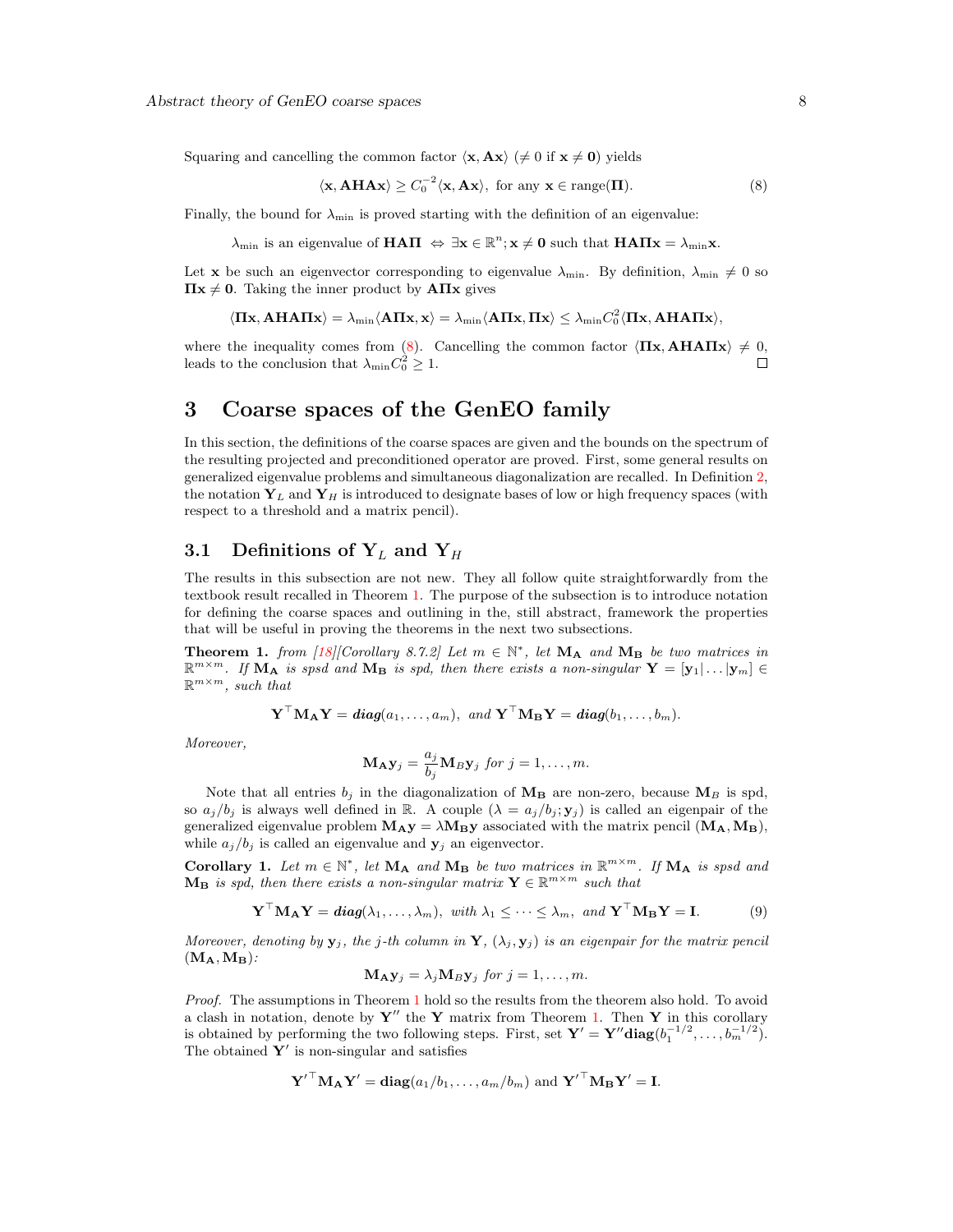Second, sort the columns in Y' in non-decreasing order of  $a_k/b_k$  to obtain Y. For  $k = 1, ..., m$ (in the new ordering), set  $\lambda_k = a_k/b_k$ , and let  $y_k$  denote the k-th column of **Y**. **Y** is nonsingular and satisfies

$$
\mathbf{Y}^{\top} \mathbf{M}_{\mathbf{A}} \mathbf{Y} = \mathbf{diag}(\lambda_1, \dots, \lambda_m), \text{ with } \lambda_1 \leq \cdots \leq \lambda_m, \text{ and } \mathbf{Y}^{\top} \mathbf{M}_{\mathbf{B}} \mathbf{Y} = \mathbf{I},
$$

as well as  $\mathbf{M}_{\mathbf{A}} \mathbf{y}_k = \lambda_k \mathbf{M}_{\mathbf{B}} \mathbf{y}_k$  for  $k = 1, \ldots, m$ .

Next, for any given threshold  $\tau > 0$  and suitable matrix pencil  $(M_A, M_B)$ , notation for the set of eigenvectors that correspond to eigenvalues below or above the threshold  $\tau$  is introduced. These are of the utmost importance as they appear in the definitions of the GenEO coarse spaces.

<span id="page-8-0"></span>**Definition 2.** Let  $m \in \mathbb{N}^*$ , let  $M_A \in \mathbb{R}^{m \times m}$  be an spsd matrix, let  $M_B \in \mathbb{R}^{m \times m}$  be an spd matrix and let **Y** and  $\{\lambda_1, \ldots, \lambda_m\}$  be as given by Corollary [1.](#page-7-4) For any scalar  $\tau > 0$ , set

$$
\mathbf{Y}_L(\tau,\mathbf{M_A},\mathbf{M_B}):=[\mathbf{y}_1|\dots|\mathbf{y}_{m_L}],\ \ and\ \mathbf{Y}_H(\tau,\mathbf{M_A},\mathbf{M_B}):=[\mathbf{y}_{m_L+1}|\dots|\mathbf{y}_m],
$$

where,  $m_L = \min \{k \in [0, m-1]; \lambda_{k+1} \geq \tau \}$  if  $\lambda_m \geq \tau$  and  $m_L = m$  otherwise.

The matrix  $Y_L(\tau, M_A, M_B)$  (respectively,  $Y_H(\tau, M_A, M_B)$ ) is assembled by concatenating all  $M_B$ -normalized eigenvectors y that correspond to an eigenvalue  $\lambda < \tau$  (respectively,  $\lambda \geq \tau$ ) in the generalized eigenvalue problem  $M_A x = \lambda M_B x$ .

There are choices of  $\tau$  for which  $m_L = 0$  (respectively,  $m_L = m$ ). In those cases,  ${\bf Y}_H(\tau, {\bf M_A}, {\bf M_B}) = {\bf Y}$  (respectively,  ${\bf Y}_L(\tau, {\bf M_A}, {\bf M_B}) = {\bf Y}$ ) and  ${\bf Y}_L(\tau, {\bf M_A}, {\bf M_B})$  (respectively,  $Y_H(\tau, M_A, M_B)$  has 0 columns. By convention, we consider the range of a matrix with 0 columns to be the empty set. To end this section, some properties of the quantities that were just defined are proved.

<span id="page-8-3"></span>**Lemma 3.** Let  $m \in \mathbb{N}^*$ , let  $M_A \in \mathbb{R}^{m \times m}$  be an spsd matrix, let  $M_B \in \mathbb{R}^{m \times m}$  be an spd matrix, and let  $\tau > 0$ . With the notation from Definition [2,](#page-8-0) the two following properties hold

• spectral estimates:

<span id="page-8-1"></span>
$$
\begin{cases} |y|_{\mathbf{M}_{\mathbf{A}}}^{2} \leq \tau \|y\|_{\mathbf{M}_{\mathbf{B}}}^{2} \text{ for any } \mathbf{y} \in \text{range}(\mathbf{Y}_{L}(\tau, \mathbf{M}_{\mathbf{A}}, \mathbf{M}_{\mathbf{B}})),\\ |y|_{\mathbf{M}_{\mathbf{A}}}^{2} \geq \tau \|y\|_{\mathbf{M}_{\mathbf{B}}}^{2} \text{ for any } \mathbf{y} \in \text{range}(\mathbf{Y}_{H}(\tau, \mathbf{M}_{\mathbf{A}}, \mathbf{M}_{\mathbf{B}})), \end{cases} \tag{10}
$$

• conjugacy :

<span id="page-8-2"></span>
$$
\begin{cases}\n(\text{range}(\mathbf{Y}_L(\tau, \mathbf{M_A}, \mathbf{M_B})))^{\perp \ell_2} = \text{range}(\mathbf{M_B}\mathbf{Y}_H(\tau, \mathbf{M_A}, \mathbf{M_B})) \\
(\text{range}(\mathbf{Y}_H(\tau, \mathbf{M_A}, \mathbf{M_B})))^{\perp \ell_2} = \text{range}(\mathbf{M_B}\mathbf{Y}_L(\tau, \mathbf{M_A}, \mathbf{M_B})).\n\end{cases} (11)
$$

Proof. Throughout the proof  $M_A$ ,  $M_B$  and  $\tau$  are fixed, so the shortened notation  $Y_L$  =  $\mathbf{Y}_L(\tau, \mathbf{M}_A, \mathbf{M}_B)$  and  $\mathbf{Y}_H = \mathbf{Y}_H(\tau, \mathbf{M}_A, \mathbf{M}_B)$  is used. Also, as in Definition [2,](#page-8-0) let  $m_L$  be the number of columns in  $Y_L$ . Corollary [1](#page-7-4) ensures that

$$
\mathbf{Y}_L^{\top} \mathbf{M}_{\mathbf{A}} \mathbf{Y}_L = \mathbf{diag}(\lambda_1, \dots, \lambda_{m_L})
$$
 and  $\mathbf{Y}_L^{\top} \mathbf{M}_{\mathbf{B}} \mathbf{Y}_L = \mathbf{I}$ .

Any vector in range( $Y_L$ ) can be written in the form  $(Y_L \alpha)$  for some  $\alpha \in \mathbb{R}^{m_L}$ , and it holds that

$$
\begin{aligned} |\mathbf{Y}_L\boldsymbol{\alpha}|^2_{\mathbf{M}_{\mathbf{A}}} &= \langle \boldsymbol{\alpha}, \mathbf{Y}_L^\top \mathbf{M}_{\mathbf{A}} \mathbf{Y}_L \boldsymbol{\alpha} \rangle = \langle \boldsymbol{\alpha}, \text{diag}(\lambda_1, \dots, \lambda_{m_L}) \boldsymbol{\alpha} \rangle \\ &\leq \lambda_{m_L} \langle \boldsymbol{\alpha}, \boldsymbol{\alpha} \rangle = \lambda_{m_L} \langle \boldsymbol{\alpha}, \mathbf{Y}_L^\top \mathbf{M}_{\mathbf{B}} \mathbf{Y}_L \boldsymbol{\alpha} \rangle = \lambda_{m_L} ||\mathbf{Y}_L \boldsymbol{\alpha}||^2_{\mathbf{M}_{\mathbf{B}}} < \tau ||\mathbf{Y}_L \boldsymbol{\alpha}||^2_{\mathbf{M}_{\mathbf{B}}} .\end{aligned}
$$

The proof of  $(10)$  for  $Y_H$  is essentially identical and is skipped here. It only remains to justify [\(11\)](#page-8-2). It is obvious from [\(9\)](#page-7-5) that  $\mathbf{Y}_L^\top \mathbf{M}_B \mathbf{Y}_H = \mathbf{0}$  so

range(
$$
\mathbf{M}_{\mathbf{B}} \mathbf{Y}_{H}
$$
)  $\subset$  (range( $\mathbf{Y}_{L}$ )) <sup>$\perp^{\ell_{2}}$</sup>  and range( $\mathbf{M}_{\mathbf{B}} \mathbf{Y}_{L}$ )  $\subset$  (range( $\mathbf{Y}_{H}$ )) <sup>$\perp^{\ell_{2}}$</sup> 

The dimensional arguments

$$
\dim\left(\left(\operatorname{range}(\mathbf{Y}_L)\right)^{\perp^{\ell_2}}\right) = \operatorname{rank}(\mathbf{M}_{\mathbf{B}}\mathbf{Y}_H) \text{ and } \dim\left(\left(\operatorname{range}(\mathbf{Y}_H)\right)^{\perp^{\ell_2}}\right) = \operatorname{rank}(\mathbf{M}_{\mathbf{B}}\mathbf{Y}_L)
$$

allow to conclude for each pair of subsets that the inclusion is in fact an equality.

 $\Box$ 

 $\Box$ 

.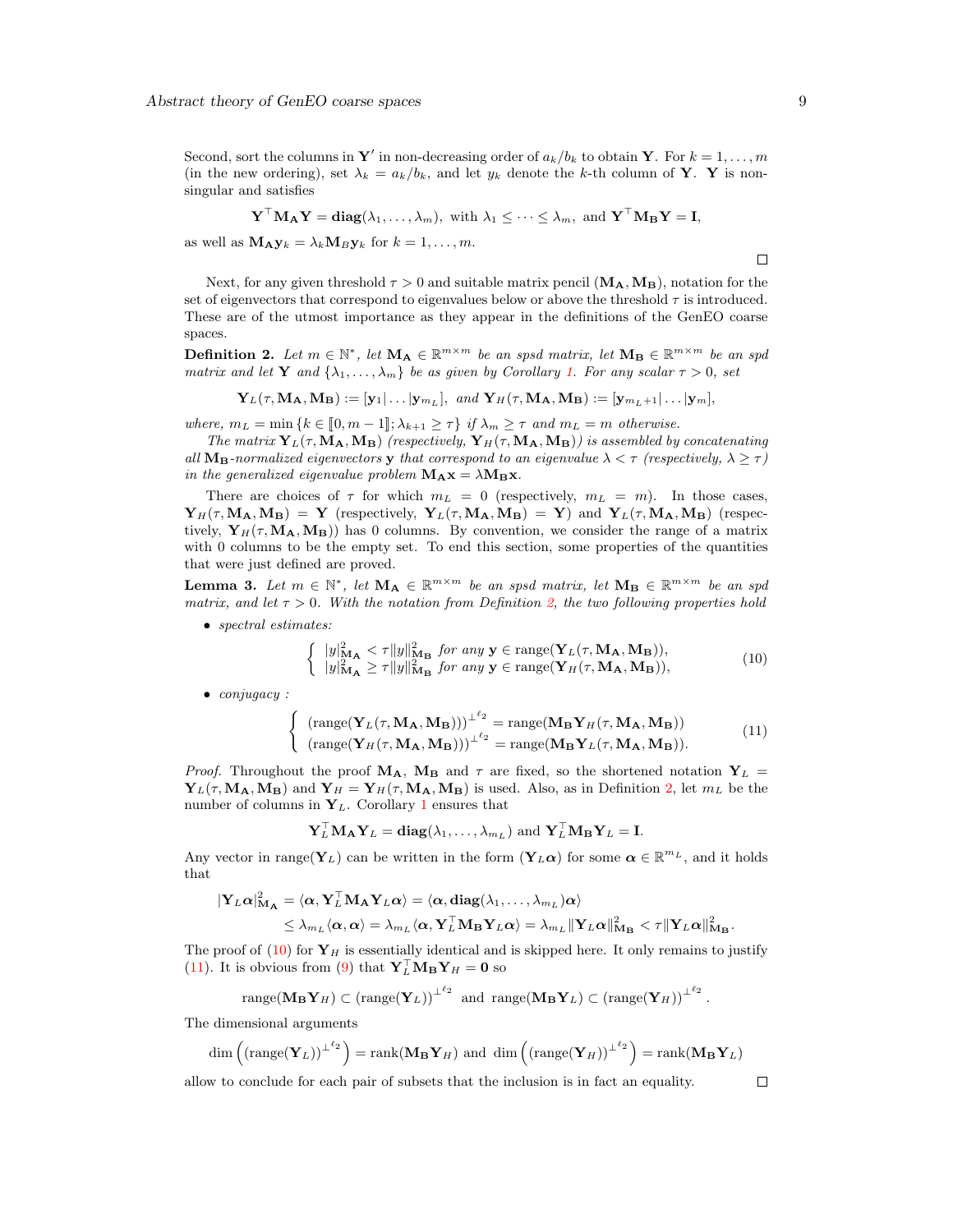The space spanned by the columns in  $Y_L(\tau, M_A, M_B)$  (respectively,  $Y_H(\tau, M_A, M_B)$ ) is the low (respectively, high) frequency space for the matrix pencil  $(M_A, M_B)$  according to threshold  $\tau$ . This justifies the choice of subscripts L and H.

## <span id="page-9-0"></span>3.2 A coarse space for bounding  $\lambda_{\text{max}}$

Next, one of the main results in the article is given. First, a GenEO coarse space is defined with the objective of bounding from above the eigenvalues of the projected and preconditioned operator. Then, the spectral result is stated and proved.

<span id="page-9-1"></span>**Definition 3** (GenEO coarse space for  $\lambda_{\text{max}}$ ). Let  $\tau_{\sharp}$  be chosen and define

$$
V^0_{\sharp}(\tau_{\sharp}):=\sum_{s=1}^N \text{range}(\mathbf{R}^{s\top}\mathbf{Y}_L(\tau_{\sharp}, \tilde{\mathbf{A}}^s,\mathbf{R}^s\mathbf{A}\mathbf{R}^{s\top})).
$$

For any  $s \in [\![1,N]\!]$ , the quantity  $\mathbf{Y}_L(\tau_{\sharp}, \tilde{\mathbf{A}}^s, \mathbf{R}^s \mathbf{A} \mathbf{R}^{s\top})$  is indeed well defined following<br>inition 2 gines  $\tilde{\mathbf{A}}^s$  is and and  $\mathbf{B}^s \mathbf{A} \mathbf{B}^{s\top}$  is and (see provided  $\mathbf{B}^{s\top$ Definition [2,](#page-8-0) since  $\mathbf{A}^s$  is spsd and  $\mathbf{R}^s \mathbf{A} \mathbf{R}^{s\top}$  is spd (as a result of  $\mathbf{R}^{s\top}$  having full rank and **A** being spd). The matrix  $Y_L(\tau_{\sharp}, \tilde{\mathbf{A}}^s, \mathbf{R}^s \mathbf{A} \mathbf{R}^{s\top})$  is formed by the normalized eigenvectors corresponding to eigenvalues less than  $\tau_{\sharp}$  with respect to the matrix pencil  $(\tilde{\mathbf{A}}^s, \mathbf{R}^s \mathbf{A} \mathbf{R}^{s\top})$ .

<span id="page-9-2"></span>**Theorem 2** (Bound for  $\lambda_{\text{max}}$  with the GenEO coarse space). Under Assumptions [1,](#page-3-2) [2,](#page-3-3) [3](#page-4-4) and [4,](#page-4-2) let  $\tau_{\sharp} > 0$ , and let  $V_{\sharp}^{0}(\tau_{\sharp})$  be as proposed in Definition [3,](#page-9-1) then the largest eigenvalue  $\lambda_{\max}$ of HAΠ satisfies:

$$
V^0_{\sharp}(\tau_{\sharp}) \subset V^0 \Rightarrow \lambda_{\max} \leq \frac{\mathcal{N}}{\tau_{\sharp}},
$$

where  $N$  is the coloring constant introduced in Definition [1.](#page-5-1)

*Proof.* It is assumed that  $\tau_{\sharp} > 0$ , so for each  $s = 1, ..., N$ , Ker $(\tilde{\mathbf{A}}^s) \subset \mathbf{Y}_L(\tau_{\sharp}, \tilde{\mathbf{A}}^s, \mathbf{R}^s \mathbf{A} \mathbf{R}^{s\top})$ and

<span id="page-9-3"></span>
$$
\mathbf{R}^{s\top} \operatorname{Ker}(\tilde{\mathbf{A}}^s) \subset V^0
$$

Then, according to the result in Lemma [1,](#page-5-3) a sufficient condition for the result in the theorem is that, for any  $s = 1, \ldots, N$ ,

$$
\mathbf{x}^s \in \text{range}(\tilde{\mathbf{A}}^{s \dagger} \mathbf{R}^s \mathbf{\Pi}^{\top}) \Rightarrow \|\tilde{\mathbf{\Pi}}^s \mathbf{R}^{s \top} \mathbf{x}^s\|_{\mathbf{A}}^2 \le \tau_{\sharp}^{-1} \mathcal{N} |\mathbf{x}^s|_{\tilde{\mathbf{A}}^s}^2. \tag{12}
$$

.

Recall that  $\tilde{\mathbf{\Pi}}^s$  was defined in Lemma [1.](#page-5-3) Let  $s = 1, ..., N$  be fixed and, for the length of the proof let  $\mathbf{Y}_L = \mathbf{Y}_L(\tau_{\sharp}, \tilde{\mathbf{A}}^s, \mathbf{R}^s \mathbf{A} \mathbf{R}^{s\top})$  and  $\mathbf{Y}_H = \mathbf{Y}_H(\tau_{\sharp}, \tilde{\mathbf{A}}^s, \mathbf{R}^s \mathbf{A} \mathbf{R}^{s\top})$  in order to shorten notations.

We first characterize the space range  $(\tilde{\mathbf{A}}^s$ <sup>†</sup> $\mathbf{R}^s \mathbf{\Pi}^{\top}$ ). The assumption is that  $V^0_{\sharp} \subset V^0$ , so

$$
V^0_\sharp \subset \ker(\boldsymbol{\Pi}) = \left(\text{range}(\boldsymbol{\Pi}^\top)\right)^{\perp^{\ell_2}}
$$

which implies that

$$
\text{range}(\mathbf{Y}_L) \subset \left(\text{range}(\mathbf{R}^s \mathbf{\Pi}^\top)\right)^{\perp^{\ell_2}}
$$

where the  $\ell_2$ -orthogonality is now in  $\mathbb{R}^{n^s}$  instead of  $\mathbb{R}^n$ . Taking the orthogonal again and applying [\(11\)](#page-8-2) from Lemma [3](#page-8-3) yields

range(
$$
\mathbf{R}^s \mathbf{\Pi}^{\top}
$$
)  $\subset$  (range( $\mathbf{Y}_L$ )) <sup>$\perp^{\ell_2}$</sup>  = (range( $\mathbf{R}^s \mathbf{A} \mathbf{R}^{s \top} \mathbf{Y}_H$ )) = (range( $\tilde{\mathbf{A}}^s \mathbf{Y}_H$ )).

It then follows that

$$
\operatorname{range}(\tilde{\mathbf{A}}^{s \, \dagger} \mathbf{R}^s \mathbf{\Pi}^{\top}) \subset \operatorname{range}\left(\tilde{\mathbf{A}}^{s \, \dagger} \tilde{\mathbf{A}}^s \mathbf{Y}_H\right) \subset \operatorname{range}(\mathbf{Y}_H) + \operatorname{Ker}(\tilde{\mathbf{A}}^s),
$$

by definition of  $\tilde{\mathbf{A}}^{s\dagger}$ .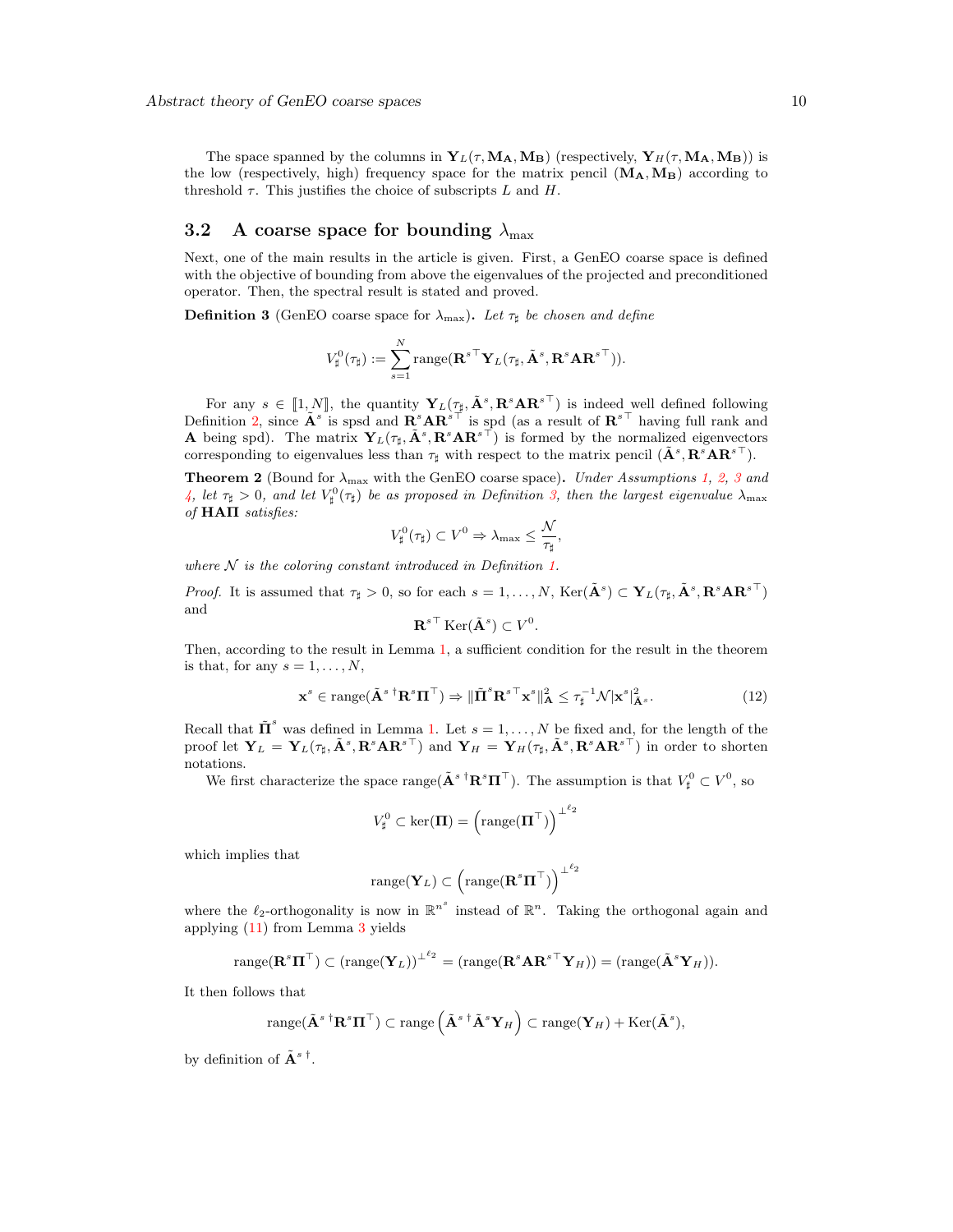Now, let  $\mathbf{x}^s \in \text{range}(\tilde{\mathbf{A}}^s \dagger \mathbf{R}^s \mathbf{\Pi}^{\top})$ . It has just been proved that there exists a vector  $\boldsymbol{\alpha} \in \mathbb{R}^{\text{rank}(\mathbf{Y}_H)}$  and  $\mathbf{z}^s \in \text{Ker}(\tilde{\mathbf{A}}^s)$  such that

$$
\mathbf{x}^s = \mathbf{Y}_H \boldsymbol{\alpha} + \mathbf{z}^s,
$$

so  $\tilde{\Pi}^s {\bf R}^{s\top} {\bf x}^s = \tilde{\Pi}^s {\bf R}^{s\top} {\bf Y}_H \alpha$ . Moreover,  $\tilde{\Pi}^s$  being an **A**-orthogonal projection, its range is the space

$$
\text{range}(\tilde{\Pi}^s) = (\text{Ker}(\tilde{\Pi}^s))^{T} = (\mathbf{R}^{s \top} \text{Ker}(\tilde{\mathbf{A}}^s))^{T} \supset (\text{range}(\mathbf{R}^{s \top} \mathbf{Y}_L))^{T}
$$

The last inclusion follows from  $\text{Ker}(\tilde{\mathbf{A}}^s) \subset \text{range}(\mathbf{Y}_L)$ . Another application of [\(11\)](#page-8-2) from Lemma [3](#page-8-3) guarantees that  $(\text{range}(\mathbf{Y}_H))^{\perp^{\ell_2}} = \text{range}(\mathbf{R}^s \mathbf{A} \mathbf{R}^{s \top} \mathbf{Y}_L)$  so

$$
\text{range}(\mathbf{R}^{s\top}\mathbf{Y}_H)\subset\left(\text{range}(\mathbf{R}^{s\top}\mathbf{Y}_L)\right)^{\perp^{\mathbf{A}}}\subset\text{range}(\tilde{\mathbf{\Pi}}^s).
$$

Consequently,  $\tilde{\Pi}^s {\bf R}^{s\top} {\bf x}^s = {\bf R}^{s\top} {\bf Y}_H {\boldsymbol{\alpha}}$  and the desired estimate can finally be proved, using the second spectral estimate from  $(10)$  $(10)$  $(10)$  in Lemma 1 to get the inequality,

$$
\|\tilde{\mathbf{\Pi}}^s \mathbf{R}^{s\top} \mathbf{x}^s\|_{\mathbf{A}}^2 = \|\mathbf{R}^{s\top} \mathbf{Y}_H \boldsymbol{\alpha}\|_{\mathbf{A}}^2 = \|\mathbf{Y}_H \boldsymbol{\alpha}\|_{\mathbf{R}^s \mathbf{A} \mathbf{R}^{s\top}}^2 \le \tau_{\sharp}^{-1} |\mathbf{Y}_H \boldsymbol{\alpha}|_{\mathbf{A}^s}^2 = \tau_{\sharp}^{-1} |\mathbf{x}^s|_{\mathbf{A}^s}^2.
$$
  
and the proof.

This ends the proof.

## <span id="page-10-0"></span>3.3 A coarse space for bounding  $\lambda_{\min}$

Next, another one of the main results in the article is given. A GenEO coarse space is defined with the objective of bounding from below the eigenvalues of the projected and preconditioned operator. Then, the spectral result is stated and proved. But first, a crucial assumption that both the definition and theorem rely on is stated.

<span id="page-10-1"></span>**Assumption 5.** Assume that there exist a family of N vectors  $y^s \in \mathbb{R}^{n^s}$  (for  $s = 1, ..., N$ ), a family of N spsd matrices  $\mathbf{M}^s \in \mathbb{R}^{n^s \times n^s}$  (for  $s = 1, ..., N$ ), and a real number  $\mathcal{N}' > 0$  such that

$$
\sum_{s=1}^{N} \mathbf{R}^{s \top} \mathbf{y}^{s} = \mathbf{x}, \ and \ \sum_{s=1}^{N} \langle \mathbf{y}^{s}, \mathbf{M}^{s} \mathbf{y}^{s} \rangle \leq \mathcal{N}' \langle \mathbf{x}, \mathbf{A} \mathbf{x} \rangle, \ for \ every \ \mathbf{x} \in \mathbb{R}^{n}.
$$
 (13)

More will be said about this assumption in the next subsection. It is not always the case that matrices  $M^s$  that fit the requirement are known.

<span id="page-10-2"></span>**Definition 4** (GenEO coarse space for  $\lambda_{\min}$ ). Let Assumption [5](#page-10-1) hold and let  $\{M^s\}_{s=1,\dots,N}$ , and N' be as in the Assumption. Let  $\mathbf{W}^s \in \mathbb{R}^{n^s \times \text{rank}(\mathbf{M}^s)}$  be a matrix whose columns form an  $\ell_2$ -orthonormal basis of range $(M^s)$ . For any given  $\tau_b > 0$ , define

$$
V_{\flat}^{0}(\tau_{\flat}) := \sum_{s=1}^{N} \mathbf{R}^{s \top} \operatorname{Ker}(\tilde{\mathbf{A}}^{s}) + \sum_{s=1}^{N} \mathbf{R}^{s \top} \operatorname{Ker}(\mathbf{M}^{s}) + \sum_{s=1}^{N} \operatorname{range}(\mathbf{R}^{s \top} \mathbf{W}^{s} \mathbf{Y}_{H}(\tau_{\flat}, \mathbf{W}^{s \top} \tilde{\mathbf{A}}^{s} \mathbf{W}^{s}, \mathbf{W}^{s \top} \mathbf{M}^{s} \mathbf{W}^{s})).
$$

For any  $s \in [1, N]$ , the quantity  $\mathbf{Y}_H(\tau_b, \mathbf{W}^{s\top} \tilde{\mathbf{A}}^s \mathbf{W}^s, \mathbf{W}^{s\top} \mathbf{M}^s \mathbf{W}^s)$  is indeed well deed following Definition 2, gines  $\mathbf{W}^{s\top} \tilde{\mathbf{A}}^s \mathbf{W}^s$  is and  $\mathbf{W}^{s\top} \mathbf{M}^s \mathbf{W$ fined following Definition [2,](#page-8-0) since  $\mathbf{W}^{s\top} \tilde{\mathbf{A}}^s \mathbf{W}^s$  is spsd, and  $\mathbf{W}^{s\top} \mathbf{M}^s \mathbf{W}^s$  is spd. The matrix  ${\bf Y}_H(\tau_\flat, \mathbf{W}^{s\top} \tilde{\mathbf{A}}^s \mathbf{W}^s, \mathbf{W}^{s\top} \mathbf{M}^s \mathbf{W}^s)$  is formed by all the normalized eigenvectors corresponding to eigenvalues greater than or equal to  $\tau_b$  with respect to the matrix pencil  $(\mathbf{W}^{s\top}\tilde{\mathbf{A}}^s\mathbf{W}^s,\mathbf{W}^{s\top}\mathbf{M}^s\mathbf{W}^s).$ 

**Remark 1.** The eigensolver SLEPc [\[23\]](#page-30-15) provides an option for a deflation space. Setting it to Ker(M<sup>s</sup>) allows to solve the eigenvalue problem that enters into the definition of  $V_{\flat}^0$ .

<span id="page-10-3"></span>**Theorem 3** (Bound for  $\lambda_{\min}$  with the GenEO coarse space). Under Assumptions [1,](#page-3-2) [2,](#page-3-3) [3,](#page-4-4) [4,](#page-4-2) and [5,](#page-10-1) let  $V_{\flat}^{0}(\tau_{\flat})$  be as proposed in Definition [4,](#page-10-2) then the smallest eigenvalue  $\lambda_{\min}$  of **HAII** satisfies:

$$
V_{\flat}^{0}(\tau_{\flat}) \subset V^{0} \Rightarrow \lambda_{\min} > \frac{1}{\tau_{\flat} \mathcal{N}'},
$$

where  $\mathcal{N}'$  is as in Assumption [5.](#page-10-1)

.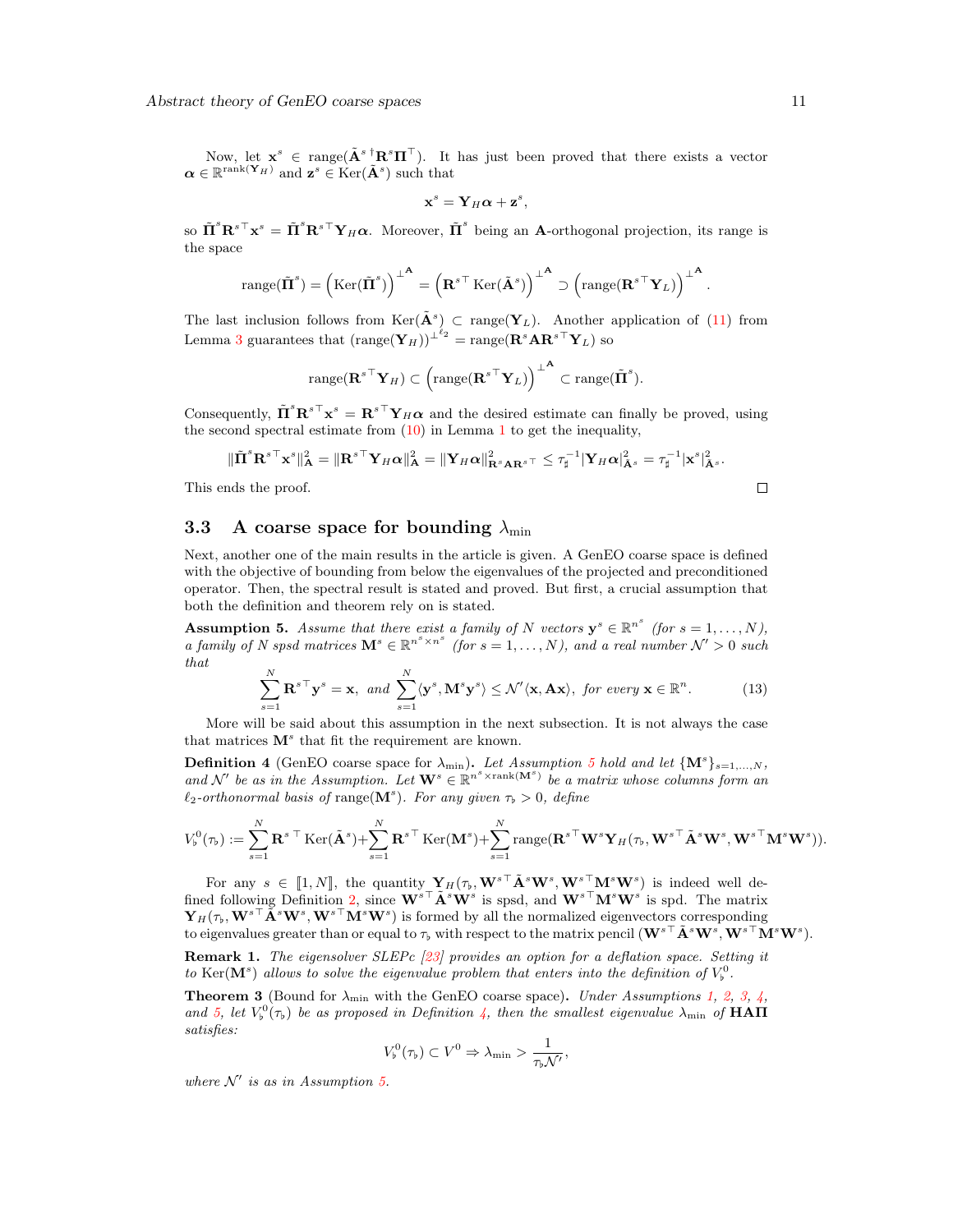Proof. The proof consists in checking that the assumptions in Lemma [2](#page-6-1) are satisfied. The fact that  $\sum_{s=1}^{N} \mathbf{R}^{s}$ <sup>T</sup> Ker $(\tilde{\mathbf{A}}^{s}) \subset V^{0}$  is explicitly assumed so it remains to prove that there exists a stable splitting of any  $\mathbf{x} \in \text{range}(\mathbf{\Pi})$  with  $C_0^2 = \tau_{\flat} \mathcal{N}'$ .

Let  $\mathbf{x} \in \text{range}(\mathbf{\Pi})$ , it will be proved that the following components form a stable splitting of x:

$$
\mathbf{z}^s = \mathbf{W}^s \mathbf{P}^s \mathbf{W}^{s \top} \mathbf{y}^s
$$
; where  $\mathbf{y}^s$  comes from Assumption 5,

and  $\mathbf{P}^s$  is the  $(\mathbf{W}^{s\top}\mathbf{M}^s\mathbf{W}^s)$ -orthogonal projection onto  $\mathbf{Y}_L(\tau_\flat, \mathbf{W}^{s\top}\tilde{\mathbf{A}}^s\mathbf{W}^s, \mathbf{W}^{s\top}\mathbf{M}^s\mathbf{W}^s)$ .

The first requirement is that  $\sum_{s=1}^{N} \mathbf{\Pi} \mathbf{R}^{s \top} \mathbf{z}^{s} = \mathbf{x}$ . Let  $s \in [1, N]$  and set  $\mathbf{Y}_{L}^{s} = \mathbf{Y}_{L}(\tau_{b}, \mathbf{W}^{s \top} \mathbf{A}^{s} \mathbf{W}^{s}, \mathbf{W}^{s \top} \mathbf{M}^{s} \mathbf{W}^{s})$ for the length of the proof. With the assumption in the theorem it is sufficient to check that  $\mathbf{\Pi} \mathbf{R}^{s\top} \left( \mathbf{I} - \mathbf{W}^s \mathbf{P}^s \mathbf{W}^{s\top} \right) \mathbf{y}^s = 0$ . We proceed as follows

$$
\begin{aligned} \text{range}(\mathbf{I} - \mathbf{W}^s \mathbf{P}^s \mathbf{W}^{s\top}) &= \left( \text{Ker}(\mathbf{I} - \mathbf{W}^s \mathbf{P}^{s\top} \mathbf{W}^{s\top}) \right)^{\perp^{\ell_2}} \\ &\subset \left( \text{range}(\mathbf{M}^s \mathbf{W}^s \mathbf{Y}_L^s) \right)^{\perp^{\ell_2}}, \end{aligned}
$$

since  $\mathbf{W}^s\mathbf{P}^{s\top}(\mathbf{W}^{s\top}\mathbf{M}^s\mathbf{W}^s)\mathbf{Y}_L^s = \mathbf{W}^s(\mathbf{W}^{s\top}\mathbf{M}^s\mathbf{W}^s)\mathbf{P}^s\mathbf{Y}_L^s = \mathbf{M}^s\mathbf{W}^s\mathbf{Y}_L^s$  which implies that range( $\mathbf{M}^s \mathbf{W}^s \mathbf{Y}_L^s$ )  $\subset \text{Ker}(\mathbf{I} - \mathbf{W}^s \mathbf{P}^{s\top} \mathbf{W}^{s\top})$ . It follows that

range(
$$
\mathbf{I} - \mathbf{W}^s \mathbf{P}^s \mathbf{W}^{s\top}
$$
) = Ker( $\mathbf{Y}_L^{s\top} \mathbf{W}^{s\top} \mathbf{M}^s$ )  
= Ker( $\mathbf{M}^s$ ) + range( $\mathbf{W}^s \mathbf{Y}_H(\tau_b, \mathbf{W}^{s\top} \tilde{\mathbf{A}}^s \mathbf{W}^s, \mathbf{W}^{s\top} \mathbf{M}^s \mathbf{W}^s$ )))  
 $\subset$  Ker( $\mathbf{I} \mathbf{IR}^{s\top}$ ),

where in the second step, one inclusion is easy to check with  $(11)$  from Lemma [3](#page-8-3) and the dimensions of both spaces are equal. With this, it becomes clear that  $\sum_{s=1}^{N} \Pi \mathbf{R}^{s \top} \mathbf{z}^{s} = \mathbf{x}$  and the stability of the splitting is proved next

$$
\sum_{s=1}^{N} \langle \mathbf{z}^{s}, \tilde{\mathbf{A}}^{s} \mathbf{z}^{s} \rangle = \sum_{s=1}^{N} \langle \mathbf{P}^{s} \mathbf{W}^{s \top} \mathbf{y}^{s}, (\mathbf{W}^{s \top} \tilde{\mathbf{A}}^{s} \mathbf{W}^{s}) \mathbf{P}^{s} \mathbf{W}^{s \top} \mathbf{y}^{s} \rangle
$$
  

$$
< \tau_{b} \sum_{s=1}^{N} \langle \mathbf{P}^{s} \mathbf{W}^{s \top} \mathbf{y}^{s}, (\mathbf{W}^{s \top} \mathbf{M}^{s} \mathbf{W}^{s}) \mathbf{P}^{s} \mathbf{W}^{s \top} \mathbf{y}^{s} \rangle \text{ (by (10) in Lemma 3)}
$$
  

$$
\leq \tau_{b} \sum_{s=1}^{N} \langle \mathbf{W}^{s \top} \mathbf{y}^{s}, (\mathbf{W}^{s \top} \mathbf{M}^{s} \mathbf{W}^{s}) \mathbf{W}^{s \top} \mathbf{y}^{s} \rangle \text{ (}\mathbf{P}^{s} \text{ is a } (\mathbf{W}^{s \top} \mathbf{M}^{s} \mathbf{W}^{s})\text{-orthogonal projection)}
$$
  

$$
= \tau_{b} \sum_{s=1}^{N} \langle \mathbf{y}^{s}, \mathbf{M}^{s} \mathbf{y}^{s} \rangle \text{ since } \mathbf{M}^{s} \mathbf{y}^{s} = \mathbf{M}^{s} \mathbf{W}^{s} \mathbf{W}^{s \top} \mathbf{y}^{s} + \mathbf{M}^{s} \underbrace{(\mathbf{I} - \mathbf{W}^{s} \mathbf{W}^{s \top}) \mathbf{y}^{s}}_{\in \text{Ker}(\mathbf{M}^{s})}
$$
  

$$
\leq \tau_{b} \mathcal{N}' \langle \mathbf{x}, \mathbf{A} \mathbf{x} \rangle \text{ by Assumption 5.}
$$

This concludes the proof.

### <span id="page-11-0"></span>3.4 Some corollaries for the result on  $\lambda_{\min}$

In Definition [4](#page-10-2) of  $V_{\flat}^{0}(\tau_{\flat})$ , if  $\mathbf{M}^{s}$  is non-singular then  $\mathbf{W}^{s}$  can be taken equal to the identity matrix. Otherwise, the effect of  $\mathbf{W}^s$  must be implemented when computing  $V_p^0(\tau_p)$ . A way of avoiding this, if the matrices  $\tilde{\mathbf{A}}^s$  are non-singular, is to replace  $V_b^0$  by the space  $V_b^{0'}(\tau_b)$  for which the same bound on the spectrum can be obtained, as is proved in the theorem below.

<span id="page-11-1"></span>**Definition [5](#page-10-1)** (Alternate  $V_b^0(\tau_\sharp)$  if  $\tilde{\mathbf{A}}^s$  are non-singular). Let Assumption 5 hold and let  ${ {\bf \left\{\bf M}^s \right\}}_{s=1,...,N}$  and N' be as in Assumption [5.](#page-10-1) Assume that the matrices  ${\tilde{\bf{A}}}^s$  for  $s=1,...,N$ are non-singular. For any given  $\tau_b > 0$ , define

$$
V_{\flat}^{0'}(\tau_{\flat}) := \sum_{s=1}^{N} \mathrm{range}(\mathbf{R}^{s\top} \mathbf{Y}_{L}(\tau_{\flat}^{-1}, \mathbf{M}^{s}, \tilde{\mathbf{A}}^{s})).
$$

 $\Box$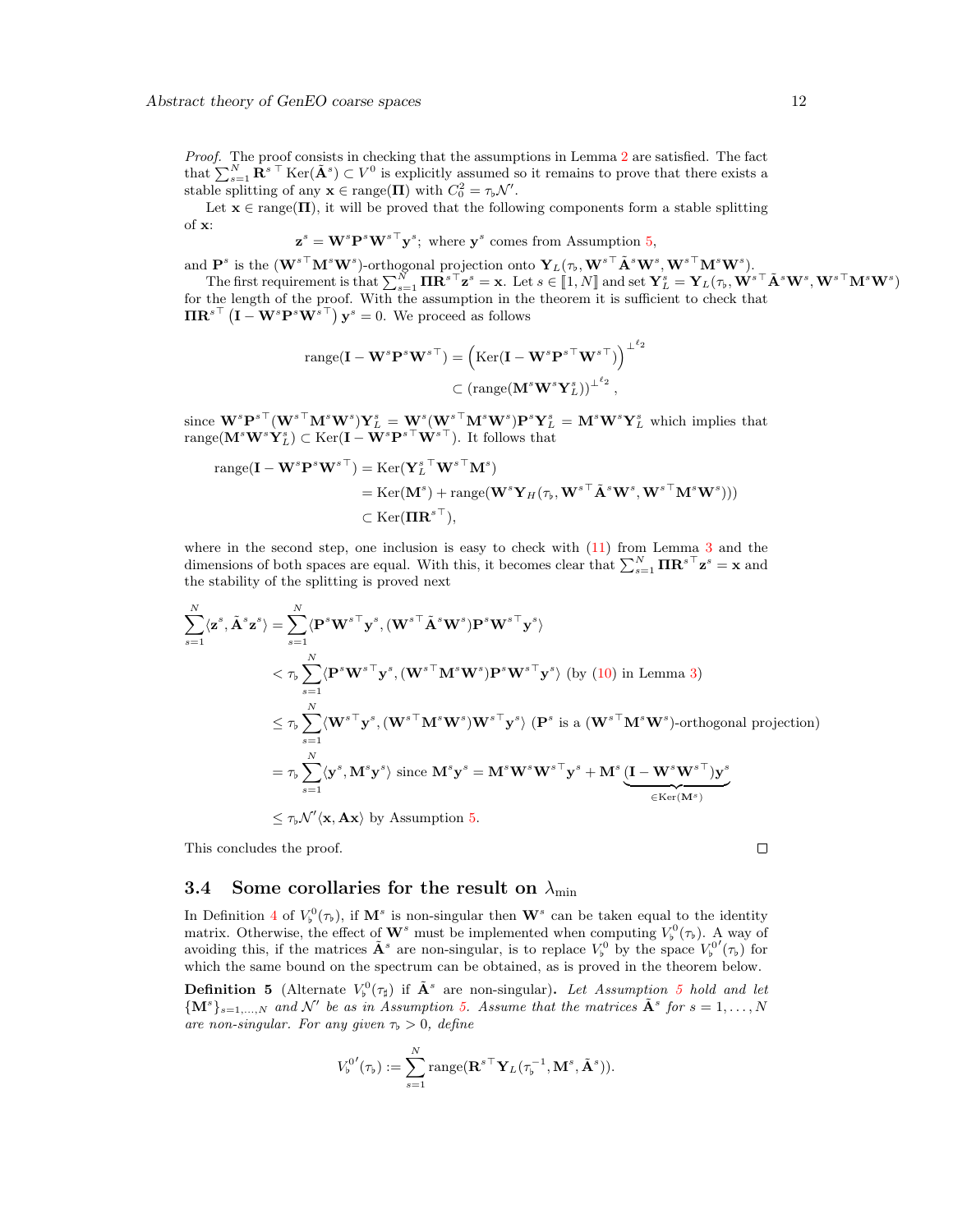For any  $s \in [1, N]$ , the quantity  $\mathbf{Y}_L(\tau_p^{-1}, \mathbf{M}^s, \tilde{\mathbf{A}}^s)$  is indeed well defined following Defini-tion [2,](#page-8-0) since  $\mathbf{M}^s$  is spsd, and  $\tilde{\mathbf{A}}^s$  is spd. Notice that for any  $\tau_b > 0$ ,  $\sum_{s=1}^N \mathbf{R}^{s\top}$  Ker $(\mathbf{M}^s) \subset$  $V_{\flat}^{0'}(\tau_{\flat}).$ 

<span id="page-12-1"></span>**Theorem 4.** Let Assumptions [1,](#page-3-2) [2,](#page-3-3) [3,](#page-4-4) [4,](#page-4-2) and [5](#page-10-1) hold. Moreover, assume that the matrices  $\tilde{A}^s$ are non-singular. Let  $V_p^{0'}(\tau_b)$  be as proposed in Definition [4](#page-10-2) then

$$
V_{\flat}^{0'}(\tau_{\flat}) \subset V^{0} \Rightarrow \lambda_{\min} > \frac{1}{\tau_{\flat} \mathcal{N}'},
$$

where  $\mathcal{N}'$  is as in Assumption [5.](#page-10-1)

Proof. The proof consists in checking that the assumptions in Lemma [2](#page-6-1) are satisfied. With non-singular  $\tilde{\mathbf{A}}^s$  matrices, the fact that  $\sum_{s=1}^N \mathbf{R}^{s\top} \text{Ker}(\tilde{\mathbf{A}}^s) \subset V^0$  is trivial so it remains to prove that there exists a stable splitting of any  $\mathbf{x} \in \text{range}(\mathbf{\Pi})$  with  $C_0^2 = \tau_{\flat} \mathcal{N}'$ .

Let  $\mathbf{x} \in \text{range}(\mathbf{\Pi})$ , it will be proved that the following components form a stable splitting of x:

$$
\mathbf{z}^s = \mathbf{P}^{s'} \mathbf{y}^s
$$
; where  $\mathbf{y}^s$  comes from Assumption 5,

and  $\mathbf{P}^{s}$  is the  $\tilde{\mathbf{A}}^s$ -orthogonal projection onto  $\mathbf{Y}_H(\tau_b^{-1}, \mathbf{M}^s, \tilde{\mathbf{A}}^s)$ . The first requirement is that  $\sum_{s=1}^{N} \Pi \mathbf{R}^{s \top} \mathbf{z}^{s} = \mathbf{x}$ . With the assumption in the theorem it is sufficient to check that  $\mathbf{\Pi} \mathbf{R}^{s\top} (\mathbf{I} - \mathbf{P}^{s\prime}) \mathbf{y}^s = \mathbf{0}$ . This is indeed the case since  $\mathbf{\Pi} \mathbf{R}^{s\top} \mathbf{Y}_L(\tau_p^{-1}, \mathbf{M}^s, \tilde{\mathbf{A}}^s) = \mathbf{0}$  and

$$
\text{range}(\mathbf{I} - \mathbf{P}^{s}) = \text{Ker}(\mathbf{P}^{s}) = \left(\mathbf{Y}_H(\tau_b^{-1}, \mathbf{M}^s, \tilde{\mathbf{A}}^s)\right)^{\perp^{\tilde{\mathbf{A}}^s}} = \text{range}(\mathbf{Y}_L(\tau_b^{-1}, \mathbf{M}^s, \tilde{\mathbf{A}}^s)),
$$

by [\(11\)](#page-8-2) in Lemma [3.](#page-8-3)

The stability of the splitting is proved next

$$
\sum_{s=1}^{N} \langle \mathbf{z}^{s}, \tilde{\mathbf{A}}^{s} \mathbf{z}^{s} \rangle = \sum_{s=1}^{N} \langle \mathbf{P}^{s'} \mathbf{y}^{s}, \tilde{\mathbf{A}}^{s} \mathbf{P}^{s'} \mathbf{y}^{s} \rangle
$$
\n
$$
\leq \tau_{\flat} \sum_{s=1}^{N} \langle \mathbf{P}^{s'} \mathbf{y}^{s}, \mathbf{M}^{s} \mathbf{P}^{s'} \mathbf{y}^{s} \rangle \text{ (by (10) in Lemma 3)}
$$
\n
$$
\leq \tau_{\flat} \sum_{s=1}^{N} \left[ \langle \mathbf{P}^{s'} \mathbf{y}^{s}, \mathbf{M}^{s} \mathbf{P}^{s'} \mathbf{y}^{s} \rangle + \langle (\mathbf{I} - \mathbf{P}^{s'}) \mathbf{y}^{s}, \mathbf{M}^{s} (\mathbf{I} - \mathbf{P}^{s'}) \mathbf{y}^{s} \rangle \right]
$$
\n
$$
\leq \tau_{\flat} \sum_{s=1}^{N} \langle \mathbf{y}^{s}, \mathbf{M}^{s} \mathbf{y}^{s} \rangle \text{ (by (11) in Lemma 3)}
$$
\n
$$
\leq \tau_{\flat} \mathcal{N}' \langle \mathbf{x}, \mathbf{A} \mathbf{x} \rangle \text{ by Assumption 5.}
$$

This concludes the proof.

**Remark 2.** The connection between the eigenvalue problems in Definitions  $\frac{1}{4}$  $\frac{1}{4}$  $\frac{1}{4}$  and  $\frac{1}{5}$  $\frac{1}{5}$  $\frac{1}{5}$  is discussed in  $\frac{8}{\lfloor n \rfloor}$  Eemma 7.8]. In particular it is proved that the spaces are not in general equal. In the original GenEO article  $\frac{1}{4}$ , the matrices  $\tilde{A}^s$  are spd (Additive Schwarz preconditioner) and the matrices  $M^s$  are only spsd. The eigenvalue problem that is solved does not involve a restriction to the range of  $M^s$  because it is of the form given in Definition [5](#page-11-1) (with one of the matrices in the generalized eigenvalue problem restricted to the overlap).

The usual way of defining the GenEO coarse spaces is slightly less general and involves a family of matrices that form a partition of unity. Here, the partition of unity matrices are not assumed to be diagonal.

<span id="page-12-0"></span>**Assumption 6.** There exists a family of spd matrices  $\mathbf{D}^s \in \mathbb{R}^{n^s \times n^s}$  for  $s = 1, ..., N$  that satisfy

$$
\mathbf{I} = \sum_{s=1}^{N} \mathbf{R}^{s}^{\top} \mathbf{D}^{s} \mathbf{R}^{s} \text{ (partition of unity; I is the } n \times n \text{ identity matrix).}
$$
 (14)

 $\Box$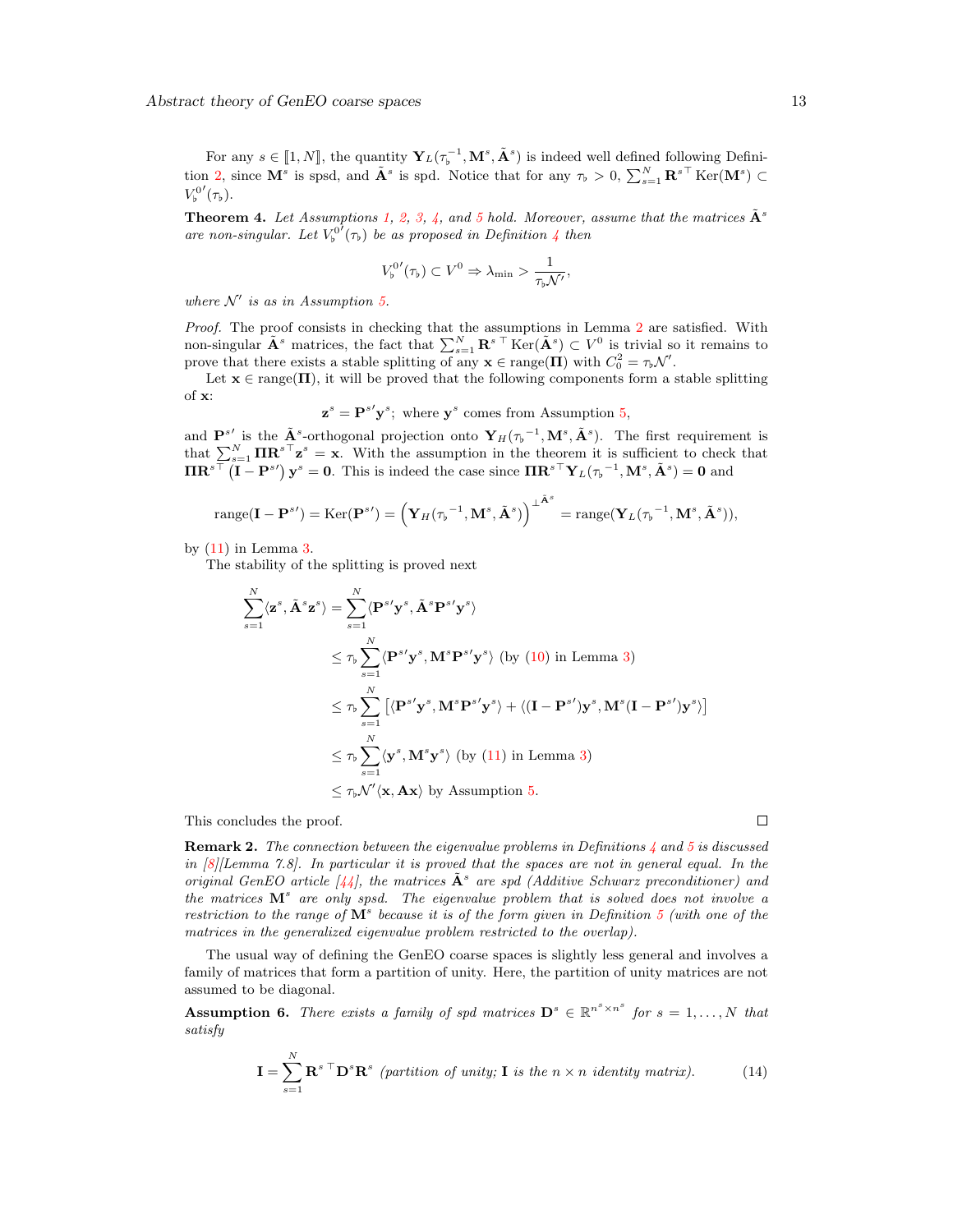If a family of partition of unity matrices is available, then the splitting of  $x$  can be chosen to be  $\mathbf{x} = \sum_{s=1}^{N} \mathbf{R}^{s\top} \mathbf{y}^s$  with  $\mathbf{y}^s = \mathbf{D}^s \mathbf{R}^s \mathbf{x}$ . Assumption [5](#page-10-1) can then be rewritten in the following way.

<span id="page-13-1"></span>**Assumption 7.** Assume that there exist a family of N matrices  $D^s \in \mathbb{R}^{n^s \times n^s}$  (for  $s =$  $1, \ldots, N$ ) that form a partition of unity (i.e., such that Assumption [6](#page-12-0) holds), a family of N spsd matrices  $\mathbf{M}^s \in \mathbb{R}^{n^s \times n^s}$  (for  $s = 1, ..., N$ ), and a real number  $\mathcal{N}' > 0$  such that

$$
\sum_{s=1}^{N} \langle \mathbf{D}^s \mathbf{R}^s \mathbf{x}, \mathbf{M}^s \mathbf{D}^s \mathbf{R}^s \mathbf{x} \rangle \le \mathcal{N}' \langle \mathbf{x}, \mathbf{A} \mathbf{x} \rangle, \text{ for every } \mathbf{x} \in \mathbb{R}^n.
$$
 (15)

Assumption [7](#page-13-1) is less general than Assumption [5.](#page-10-1) So in all the theoretical results, it is Assumption [5](#page-10-1) that is made without loss of generality. It is important to note that the splitting of the matrix A is still needed and this remains a very strong assumption. The existence of  $\mathbf{D}^s$  and a possible choice of these matrices is guaranteed in some cases by the lemma below.

<span id="page-13-2"></span>**Lemma 4.** If  $\left(\sum_{t=1}^{N} \mathbf{R}^{t}^{\top} \mathbf{R}^{t}\right)$  is a diagonal matrix, one possible choice of partition of unity matrices  $\mathbf{D}^s$  that satisfy Assumption [6](#page-12-0) is, for any  $s = 1, \ldots, N$ , to set

$$
\mathbf{D}^s := \mathbf{R}^s \left( \sum_{t=1}^N {\mathbf{R}^t}^{\top} \mathbf{R}^t \right)^{-1} {\mathbf{R}^s}^{\top}.
$$

*Proof.* We first justify the fact that the inversion in the definition of  $\mathbf{D}^s$  is well defined by proving the definiteness of the spsd matrix that is inverted. Let  $\mathbf{x} \in \mathbb{R}^n$ , the following equivalences hold

$$
\langle \mathbf{x}, \sum_{s=1}^N {\mathbf{R}^s}^{\top} \mathbf{R}^s \mathbf{x} \rangle = 0 \Leftrightarrow \sum_{s=1}^N \langle \mathbf{R}^s \mathbf{x}, \mathbf{R}^s \mathbf{x} \rangle = 0 \Leftrightarrow \mathbf{x} \in \bigcap_{s=1,...,N} (\mathrm{Ker}(\mathbf{R}^s)).
$$

Next, we use some basic linear algebra identities and (in the last step) the assumption that  $\sum_{s=1}^{N} \text{range}(\mathbf{R}^{s\top}) = \mathbb{R}^{n}$  to conclude that  $\mathbf{x} = \mathbf{0}$ :

$$
\mathbf{x} \in \bigcap_{s=1,\ldots,N} (\text{Ker}(\mathbf{R}^s)) = \bigcap_{s=1,\ldots,N} \left(\text{range}(\mathbf{R}^{s\top})\right)^{\perp^{\ell_2}} = \left(\sum_{s=1}^N \text{range}(\mathbf{R}^{s\top})\right)^{\perp^{\ell_2}} = \{\mathbf{0}\}.
$$

It may now be written that

$$
\mathbf{I} = \sum_{s=1}^N \left( \sum_{t=1}^N {\mathbf{R}^t}^{\top} {\mathbf{R}^t} \right)^{-1} {\mathbf{R}^s}^{\top} {\mathbf{R}^s} = \sum_{s=1}^N {\mathbf{R}^s}^{\top} {\mathbf{R}^s} \left( \sum_{t=1}^N {\mathbf{R}^t}^{\top} {\mathbf{R}^t} \right)^{-1} {\mathbf{R}^s}^{\top} {\mathbf{R}^s}
$$

The justification for the last equality is that  $\mathbf{R}^{s\top}\mathbf{R}^s$  is a projection onto range  $(\mathbf{R}^{s\top})$ (because the columns in  $\mathbf{R}^{s\top}$  are orthonormal) and that range  $\left(\left(\sum_{t=1}^N \mathbf{R}^{t\top} \mathbf{R}^t\right)^{-1} \mathbf{R}^{s\top}\right)$ range  $(\mathbb{R}^{s\top})$  (because the inverted matrix is assumed to be diagonal).  $\Box$ 

# <span id="page-13-0"></span>4 Spectral bounds with the GenEO coarse spaces

For clarity of presentation, it is recalled that the one-level preconditioner and coarse projector were defined in  $(3)$  and  $(4)$  as

$$
\mathbf{H} = \sum_{s=1}^{N} \mathbf{R}^{s\top} \tilde{\mathbf{A}}^{s\top} \mathbf{R}^{s}, \text{ and } \mathbf{\Pi} = \mathbf{I} - \mathbf{R}^{0\top} (\mathbf{R}^{0} \mathbf{A} \mathbf{R}^{0\top})^{-1} \mathbf{R}^{0} \mathbf{A}.
$$

So far, the focus has been on the projected and preconditioned operator HAΠ. In this section, two other two-level preconditioners are studied: the Hybrid preconditioner and the Additive preconditioner.

.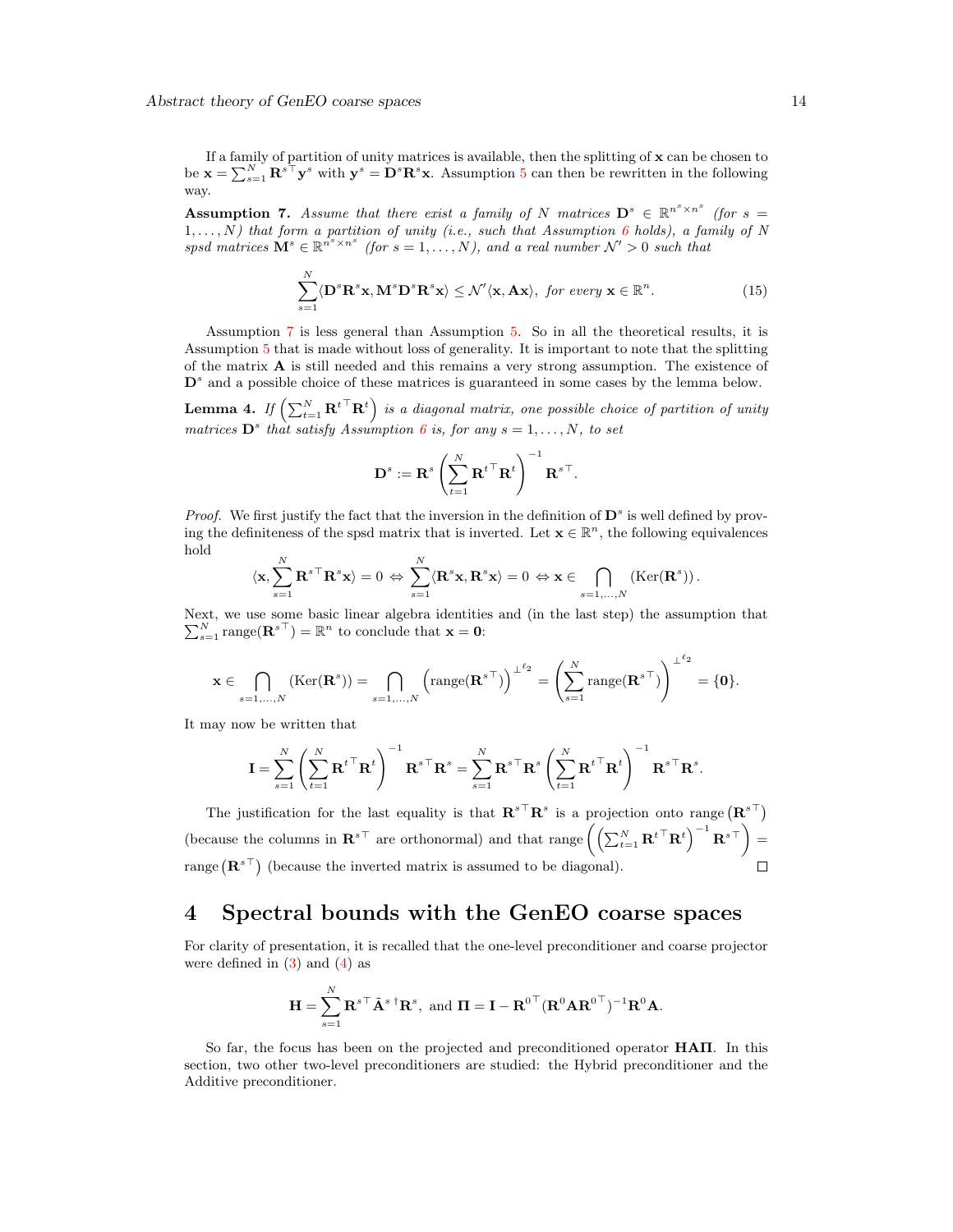**Remark 3.** All the results that quarantee a lower bound for a preconditioned operator rely on the Assumption that  $V_{\flat}^0(\tau_{\flat}) \subset V^0$  for some  $\tau_{\flat} > 0$  where  $V_{\flat}^0(\tau_{\flat})$  is from Definition [4.](#page-10-2) In the case where the matrices  $\tilde{A}^s$  are non-singular for every  $s = 1, ..., N$ , all results remain true with  $V^{0'}_b(\tau_b)$  from Definition [5](#page-11-1) instead of  $V^0_b(\tau_b)$ . To prove it, it suffices to apply Theorem [4](#page-12-1) instead of Theorem [3](#page-10-3) in the proofs. This will not be recalled every time a result is established.

#### <span id="page-14-0"></span>4.1 Hybrid Schwarz with the GenEO coarse space

The Hybrid Schwarz preconditioner is defined next. It is a two-level preconditioner where the coarse space is *balanced* (see  $[46, 29, 47]$  $[46, 29, 47]$  $[46, 29, 47]$  $[46, 29, 47]$ ).

<span id="page-14-1"></span>**Definition 6** (Hybrid Schwarz Preconditioner). Under Assumptions [1,](#page-3-2) [2,](#page-3-3) and  $\lambda$ , the hybrid Schwarz preconditioner is defined as

$$
\mathbf{H}_{hyb} := \boldsymbol{\Pi}\mathbf{H}\boldsymbol{\Pi}^\top + \mathbf{R}^{0\top} (\mathbf{R}^{0}\mathbf{A}\mathbf{R}^{0\top})^{-1}\mathbf{R}^{0},
$$

where H is the one-level preconditioner and  $\Pi$  is the A-orthogonal projection satisfying Ker( $\Pi$ ) =  $V^0 = \text{range}(\mathbf{R}^{0\top})$  (the coarse space).

**Theorem [5](#page-10-1).** Let Assumptions [1,](#page-3-2) [2,](#page-3-3) [3,](#page-4-4) [4,](#page-4-2) and 5 hold. Let  $\lambda_{\min}^{target} > 0$  and  $\lambda_{\max}^{target} > 0$  be the desired bounds for the two-level preconditioned operator. Let the coarse space  $V^0$  be defined as

$$
V^{0} = V_{\sharp}^{0} \left( \frac{\mathcal{N}}{\lambda_{max}^{target}} \right) + V_{\flat}^{0} \left( \frac{1}{\mathcal{N}' \lambda_{min}^{target}} \right),
$$

where  $V^0_\sharp$  and  $V^0_\flat$  are as introduced in Definitions [3](#page-9-1) and [4,](#page-10-2)  $\mathcal N$  is the coloring constant from Definition [1,](#page-5-1) and  $\mathcal{N}'$  comes from Assumption [5.](#page-10-1)

Then, the eigenvalues of the projected (also called deflated) and preconditioned operator satisfy

 $\lambda(\mathbf{H}\mathbf{A}\mathbf{\Pi}) \in \{0\} \cup [\lambda_{\min}^{target}, \lambda_{\max}^{target}],$  and  $V^0$  is exactly the eigenspace corresponding to  $\lambda(\mathbf{H}\mathbf{A}\mathbf{\Pi}) = 0$ .

Moreover, the eigenvalues of the operator preconditioned by  $\mathbf{H}_{hyb}$  from Definition [6](#page-14-1) satisfy

$$
\lambda(\mathbf{H}_{hyb}\mathbf{A}) \in [\min(1, \lambda_{\min}^{target}), \max(1, \lambda_{\max}^{target})].
$$

*Proof.* The result  $\lambda(\textbf{HAT}) \in \{0\} \cup [\lambda_{\min}^{\text{target}}, \lambda_{\max}^{\text{target}}]$  for the projected preconditioner is obtained by applying theorems [2](#page-9-2) and [3](#page-10-3) with  $\tau_{\sharp} = \frac{N}{\sqrt{\tan \xi}}$  $\frac{\mathcal{N}}{\lambda_{\text{max}}^{\text{target}}}$  and  $\tau_{\flat} = \frac{1}{\mathcal{N}'\lambda_{\text{min}}^{\text{target}}}$ . This ensures that all nonzero eigenvalues of **HAII** are in the interval  $[\lambda_{\min}^{\text{target}}, \lambda_{\max}^{\text{target}}]$ . Moreover, since **H** and **A** are non-singular,  $HATI_x = 0$  if and only if  $x \in \text{Ker}(\overline{\Pi}) = V^0$  and so the eigenspace corresponding to eigenvalue 0 is  $V^0$ .

The connection between the spectra of the projected and hybrid/balanced preconditioned operators is well known (see e.g., [\[46,](#page-31-16) [29\]](#page-30-16)) and easy to verify. Let  $\mathbf{x} \in V$ , it holds that

$$
\langle \mathbf{x}, \mathbf{A} \mathbf{H}_{hyb} \mathbf{A} \mathbf{x} \rangle = \langle \mathbf{x}, \mathbf{A} \Pi \mathbf{H} \Pi^{\top} \mathbf{A} \mathbf{x} \rangle + \langle \mathbf{x}, \mathbf{A} \mathbf{R}^{0 \top} (\mathbf{R}^{0} \mathbf{A} \mathbf{R}^{0 \top})^{-1} \mathbf{R}^{0} \mathbf{A} \mathbf{x} \rangle = \langle \Pi \mathbf{x}, \mathbf{A} \mathbf{H} \mathbf{A} \Pi \mathbf{x} \rangle + \langle (\mathbf{I} - \Pi) \mathbf{x}, \mathbf{A} (\mathbf{I} - \Pi) \mathbf{x} \rangle,
$$

so, with the result for the projected preconditioned operator:

$$
\left\{\begin{array}{cc} \langle \mathbf{x}, \mathbf{A}\mathbf{H}_{hyb}\mathbf{A}\rangle\geq \lambda_{\min}^{\mathrm{target}}\langle \Pi \mathbf{x}, \mathbf{A}\Pi \mathbf{x}\rangle+\langle (\mathbf{I}-\Pi) \mathbf{x}, \mathbf{A}(\mathbf{I}-\Pi) \mathbf{x}\rangle\\ \mathrm{and} & \langle \mathbf{x}, \mathbf{A}\mathbf{H}_{hyb}\mathbf{A}\rangle\leq \lambda_{\max}^{\mathrm{target}}\langle \Pi \mathbf{x}, \mathbf{A}\Pi \mathbf{x}\rangle+\langle (\mathbf{I}-\Pi) \mathbf{x}, \mathbf{A}(\mathbf{I}-\Pi) \mathbf{x}\rangle\end{array}\right.
$$

and the result follows by recalling that  $\Pi$  is an **A**-orthogonal projection.

<span id="page-14-2"></span>Corollary 2. Let Assumptions [1,](#page-3-2) [2,](#page-3-3) [3,](#page-4-4) [4,](#page-4-2) and [5](#page-10-1) hold. Let  $\tau_{\sharp} > 0$  and  $\tau_{\nu} > 0$  and let the coarse space  $V^0$  be defined as

$$
V^{0}=V_{\sharp}^{0}\left(\tau_{\sharp}\right)+V_{\flat}^{0}\left(\tau_{\flat}\right),\,
$$

where  $V^0_\sharp(\tau_\sharp)$  and  $V^0_\flat(\tau_\flat)$  are as introduced in Definitions [3](#page-9-1) and [4.](#page-10-2) Then, the eigenvalues of the two-level preconditioned operators satisfy

 $\Box$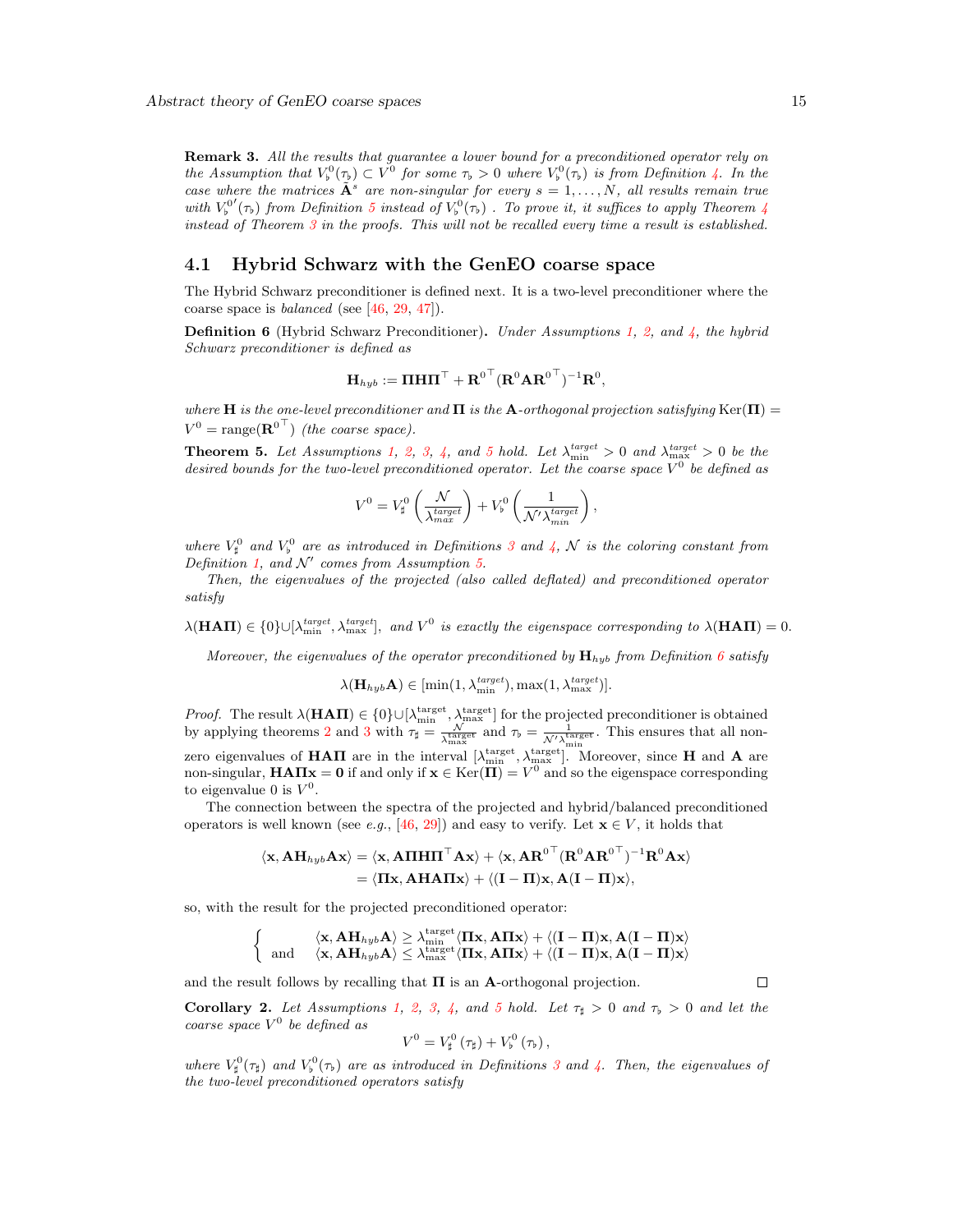•  $\lambda(HAT) \in \{0\} \cup [\frac{1}{\mathcal{N}'\tau_{\beta}}, \frac{\mathcal{N}}{\tau_{\sharp}}]$ , and  $V^0$  is exactly the eigenspace corresponding to  $\lambda(HAT) = 0$ , •  $\lambda(\mathbf{H}_{hyb} \mathbf{A}) \in [\min(1, \frac{1}{\mathcal{N}'\tau_{\flat}}), \max(1, \frac{\mathcal{N}}{\tau_{\sharp}})],$ 

where again  $N$  is the coloring constant from Definition [1](#page-5-1) and  $N'$  comes from Assumption [5.](#page-10-1) *Proof.* Apply the previous theorem with the change of variables :  $\tau_{\sharp} = \frac{N}{\sqrt{\tan n}}$  $\frac{\mathcal{N}}{\lambda_{\rm max}^{\rm target}}$  and  $\tau_{\rm b}$  =  $\frac{1}{\mathcal{N}'\lambda_{\min}^{\text{target}}}$  $\Box$ 

In the next corollary, it is assumed that the local solvers satisfy a stability (with constant  $C_{\#}$ ) estimate with respect to the exact local solver  $\mathbf{R}^s\mathbf{AR}^{s\perp}$ . Then a certain upper bound for the eigenvalues (that involves  $C_{\#}$ ) holds as long as the kernels of the local operators contribute to the coarse space. In particular, it is not necessary to solve any eigenvalue problem to obtain this bound. The reason it is natural and important to consider this case is that a very frequently used preconditioner is the Additive Schwarz preconditioner where  $\tilde{\mathbf{A}}^s = \mathbf{R}^s \mathbf{A} \mathbf{R}^{s\top}$ and  $C_{\#} = 1$  (see Section [5.2.2\)](#page-20-0).

<span id="page-15-0"></span>**Corollary 3.** Let Assumptions [1,](#page-3-2) [2,](#page-3-3) [3,](#page-4-4) [4,](#page-4-2) and [5](#page-10-1) hold. Let  $C_{\sharp} > 0$  and assume that, for every  $s = 1, \ldots, N$  and every  $\mathbf{x}^s \in \mathbb{R}^{n^s}$ ,

$$
\|\tilde{\boldsymbol{\Pi}}^s{\boldsymbol{\mathbf{R}}}^{s\top}{\boldsymbol{\mathbf{x}}}^s\|^2_{\mathbf{A}} \leq C^{-1}_{\sharp}|\boldsymbol{\mathbf{x}}^s|^2_{\tilde{\mathbf{A}}^s},
$$

where, again,  $\tilde{\Pi}^s$  is the **A**-orthogonal projection characterized by  $\text{Ker}(\tilde{\Pi}^s) = \mathbf{R}^{s\top} \text{Ker}(\tilde{\mathbf{A}}^s)$ . Then,

$$
\mathbf{Y}_L(C_{\sharp}, \tilde{\mathbf{A}}^s, \mathbf{R}^s\mathbf{A}\mathbf{R}^{s\top}) = \mathrm{Ker}(\tilde{\mathbf{A}}^s).
$$

Consequently, if  $\sum_{s=1}^{N} \mathbf{R}^{s\top}$  Ker $(\tilde{\mathbf{A}}^{s}) \subset V^{0}$ , then the eigenvalues of the projected and hybrid preconditioned operators can be bounded from above as follows:

- $\lambda(\text{HATI}) \leq \frac{\mathcal{N}}{C_{\sharp}},$
- $\lambda(\mathbf{H}_{hyb} \mathbf{A}) \leq \max\left(1, \frac{\mathcal{N}}{C_{\sharp}}\right).$

Moreover, for any  $\tau_{\flat} > 0$ , if  $V_{\flat}^{0}(\tau_{\flat}) \subset V^{0}$ , then the eigenvalues of the projected and hybrid preconditioned operators can be bounded as follows:

- $\lambda(HAT) \in \{0\} \cup [\frac{1}{\mathcal{N}'\tau_{\mathfrak{p}}}, \frac{\mathcal{N}}{C_{\sharp}}]$ , and  $V^0$  is exactly the eigenspace corresponding to  $\lambda(HAT) = 0$ ,
- $\lambda(\mathbf{H}_{hyb}\mathbf{A}) \in [\min(1, \frac{1}{\mathcal{N}'\tau_{\flat}}), \max(1, \frac{\mathcal{N}}{C_{\sharp}})],$

where again  $N$  is the coloring constant from Definition [1](#page-5-1) and  $N'$  comes from Assumption [5.](#page-10-1) *Proof.* Let  $s \in [\![1,N]\!]$ . It must first be proved that  $\mathbf{Y}_L(C_\sharp, \tilde{\mathbf{A}}^s, \mathbf{R}^s \mathbf{A} \mathbf{R}^{s\top}) = \text{Ker}(\tilde{\mathbf{A}}^s)$ . Since  $C > 0$  and the vectors in  $\text{Ker}(\tilde{\mathbf{A}}^s)$  form the given process associated with giv  $C_{\sharp} > 0$ , and the vectors in Ker( $\tilde{A}^{s}$ ) form the eigenspace associated with eigenvalue 0 with respect to the matrix pencil  $(\tilde{\mathbf{A}}^s, \mathbf{R}^s\mathbf{A}\mathbf{R}^{s\top})$ , it is clear that  $\text{Ker}(\tilde{\mathbf{A}}^s) \subset \mathbf{Y}_L(C_{\sharp}, \tilde{\mathbf{A}}^s, \mathbf{R}^s\mathbf{A}\mathbf{R}^{s\top})$ . It remains to prove that all non-zero eigenvalues are greater than  $C_{\sharp}$ . Let  $(\lambda^s, \mathbf{p}^s) \in \mathbb{R}^* \times \mathbb{R}^{n^s}$ be an eigenpair for the matrix pencil  $(\tilde{\mathbf{A}}^s, \mathbf{R}^s \mathbf{A} \mathbf{R}^{s\top})$ :

$$
\tilde{\mathbf{A}}^s \mathbf{p}^s = \lambda^s \mathbf{R}^s \mathbf{A} \mathbf{R}^{s \top} \mathbf{p}^s \text{ and } \mathbf{p}^s \neq \mathbf{0} \Rightarrow |\mathbf{p}^s|_{\tilde{\mathbf{A}}^s} = \lambda^s ||\mathbf{p}^s||_{\mathbf{R}^s \mathbf{A} \mathbf{R}^{s \top}} \text{ and } ||\mathbf{p}^s||_{\mathbf{R}^s \mathbf{A} \mathbf{R}^{s \top}} \neq 0.
$$
  
The projection  $\tilde{\mathbf{\Pi}}^s$  is such that  $\tilde{\mathbf{\Pi}}^s \mathbf{R}^{s \top} \mathbf{p}^s = \mathbf{R}^{s \top} \mathbf{p}^s$ . Indeed,

$$
\operatorname{range}(\tilde{\Pi}^s) = \left(\operatorname{Ker}(\tilde{\Pi}^s)\right)^{\perp^{\mathbf{A}}} = \left(\mathbf{R}^{s\top} \operatorname{Ker}(\tilde{\mathbf{A}}^s)\right)^{\perp^{\mathbf{A}}} \text{ so } \mathbf{R}^{s\top} \mathbf{p}^s \in \operatorname{range}(\tilde{\Pi}^s) \Leftrightarrow \mathbf{p}^s \in \left(\operatorname{Ker}(\tilde{\mathbf{A}}^s)\right)^{\mathbf{R}^s \mathbf{A} \mathbf{R}^{s\top}}
$$

The fact that  $\mathbf{p}^s \in (\text{Ker}(\tilde{\mathbf{A}}^s))^{R^{s\top}AR^s}$  is obvious if  $\text{Ker}(\tilde{\mathbf{A}}^s) = \{0\}$  and follows from [\(11\)](#page-8-2) in Lemma [3](#page-8-3) otherwise. The estimate in the corollary can now be written as

$$
\|\mathbf{p}^s\|_{\mathbf{R}^s\mathbf{A}\mathbf{R}^{s\top}}=\|\mathbf{R}^{s\top}\mathbf{p}^s\|_{\mathbf{A}}^2=\|\tilde{\Pi}^s\mathbf{R}^{s\top}\mathbf{p}^s\|_{\mathbf{A}}^2\leq C_{\sharp}^{-1}|\mathbf{p}^s|_{\tilde{\mathbf{A}}^s}^2=C_{\sharp}^{-1}\lambda^s\|\mathbf{p}^s\|_{\mathbf{R}^s\mathbf{A}\mathbf{R}^{s\top}}.
$$

Cancelling the common factor  $\|\mathbf{p}^s\|_{\mathbf{R}^s\mathbf{A}\mathbf{R}^{s\top}} \neq 0$  allows to conclude that  $C_{\sharp}^{-1}\lambda \geq 1$ . It is then obvious that  $\sum_{s=1}^{N} \mathbf{R}^{s\top} \text{Ker}(\tilde{\mathbf{A}}^{s}) = V_{\sharp}^{0}(C_{\sharp})$  and the spectral bounds result from applying Theorem [2](#page-14-2) as well as Corollary 2 for the projected and balanced preconditioners  $V_p^0(\tau_b) \subset V_p^0$ (recalling that  $\sum_{s=1}^{N} \mathbf{R}^{s\top} \text{Ker}(\tilde{\mathbf{A}}^{s}) \subset V_{\flat}^{0}(\tau_{\flat})$  by definition).

.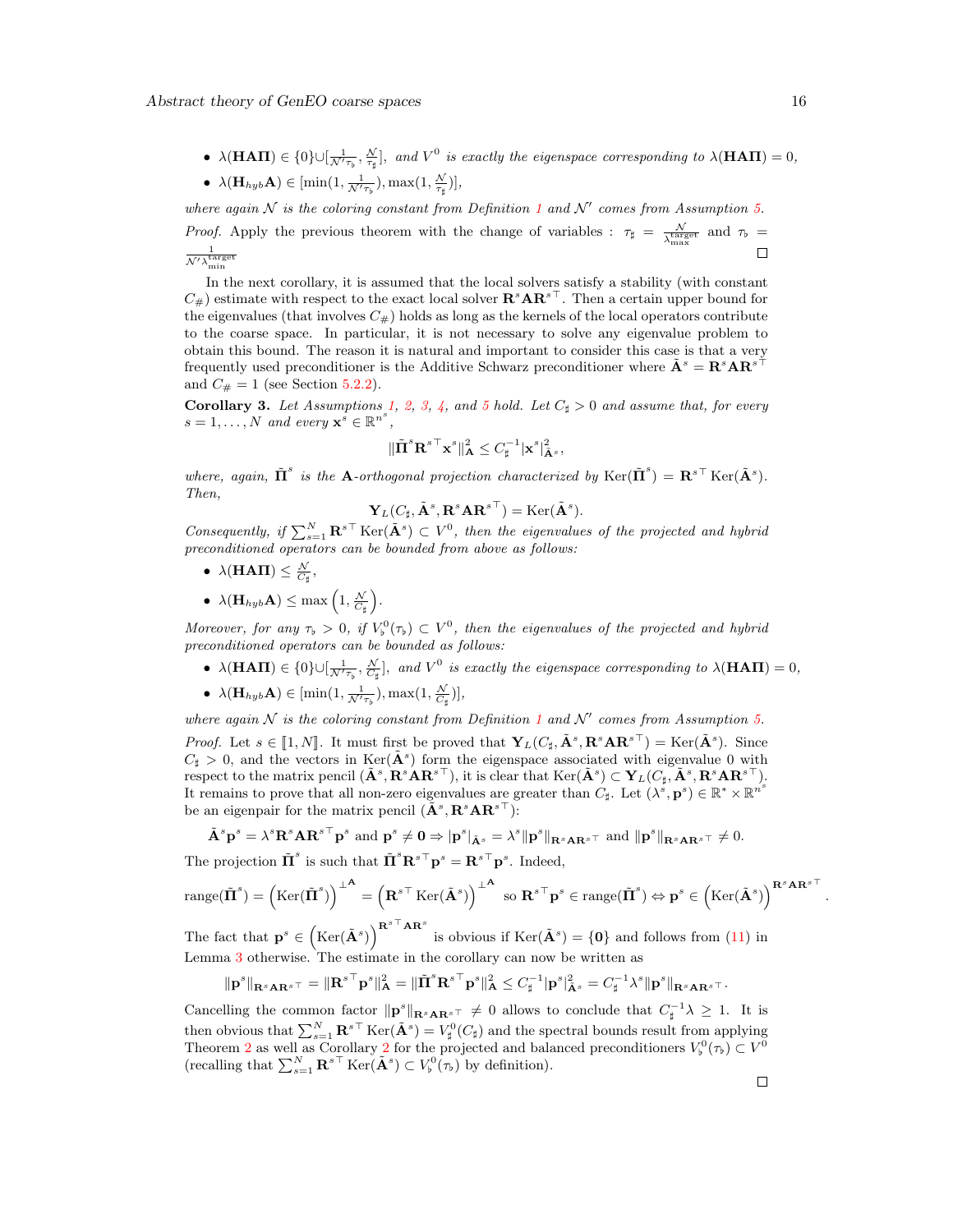#### <span id="page-16-0"></span>4.2 Additive Schwarz with the GenEO coarse space

Another way of incorporating the coarse space into the preconditioner is to do so additively.

<span id="page-16-1"></span>**Definition 7** (Two-level Additive Schwarz preconditioner). Under Assumptions [1,](#page-3-2) [2,](#page-3-3) and  $\lambda$ , the two-level Additive Schwarz preconditioner is defined as

$$
\mathbf{H}_{ad} := \mathbf{H} + \mathbf{R}^{0\,\top} (\mathbf{R}^0 \mathbf{A} \mathbf{R}^{0\,\top})^{-1} \mathbf{R}^0,
$$

where it is recalled that **H** is the one-level preconditioner and the columns in  $\mathbf{R}^{0\top}$  form a basis of the coarse space  $V^0$ .

The fully additive preconditioner is appealing because the coarse solve  $(\mathbf{R}^0 \mathbf{A} \mathbf{R}^{0\top})^{-1}$  can be performed in parallel to the solves  $\tilde{A}^{s\bar{\dagger}}$  in the subdomains. The condition number of the fully additive preconditioner is however greater than the effective condition number of the projected preconditioned operator. This is proved for instance in  $[47]$ [Lemma 2.15] in the case where the matrices  $\tilde{A}^s$  are non-singular. The next theorems give rather general results for the additive preconditioner with one important restriction compared to previous results: the matrices  $\tilde{\mathbf{A}}^s$  are non-singular.

<span id="page-16-3"></span>**Theorem 6.** Let Assumptions [1,](#page-3-2) [2,](#page-3-3) [4,](#page-4-2) and [5](#page-10-1) hold. Moreover, assume that the matrices  $\mathbf{\tilde{A}}^s$ are non-singular. Let  $\tau_{\sharp} > 0$  and  $\tau_{\flat} > 0$  and let the coarse space  $V^0$  again be defined as

$$
V^0 = V^0_{\sharp}(\tau_{\sharp}) + V^0_{\flat}(\tau_{\flat}),
$$

where  $V_{\sharp}^0$  and  $V_{\flat}^0$  are as introduced in Definitions [3](#page-9-1) and [4.](#page-10-2)

Then, the eigenvalues of the preconditioned operator with the two-level additive preconditioner  $H_{ad}$  from Definition  $\gamma$  satisfy

$$
\lambda(\mathbf{H}_{ad}\mathbf{A}) \ge \left[\max\left(2, 1 + 2\frac{\mathcal{N}}{\tau_{\sharp}}\right) \max(1, \mathcal{N}'\tau_{\flat})\right]^{-1},
$$

where again  $N$  is the coloring constant from Definition [1](#page-5-1) and  $N'$  comes from Assumption [5.](#page-10-1)

*Proof.* First note that under Assumption [1](#page-3-2) with spd local solvers  $\tilde{\mathbf{A}}^s$ , **H** is necessarily non-singular so Assumption [3](#page-4-4) has been skipped. The proof comes down to applying Lemma [2](#page-6-1) (stable splitting). Indeed, the two-level Additive preconditioner fits the abstract framework by considering that there are  $N+1$  subspaces  $(V^s = \text{range}(\mathbf{R}^{s\top})$  for  $s = 0, \ldots, N)$  that play the same role. In other words, the coarse space  $V^0$  is viewed just like any of the other subspaces  $V^s$  with the local solver  $\tilde{\mathbf{A}}^0 = \mathbf{R}^0 \mathbf{A} \mathbf{R}^{0\top}$  and the interpolation operator  $\mathbf{R}^{0\top}$ . Assumptions [1](#page-3-2) and  $2$  hold in this framework. Assumption  $4$  is trivial as there is no coarse space that is treated by projection so  $\Pi = I$ . Let  $\mathbf{x} \in \mathbb{R}^n$ , in order for the result in the theorem to be true it must be proved that there exist  $\mathbf{z}^s \in \mathbb{R}^{n^s}$  for any  $s = 0, \ldots, N$  such that

$$
\mathbf{x} = \sum_{s=0}^{N} \mathbf{R}^{s \top} \mathbf{z}^{s} \text{ and } \sum_{s=1}^{N} \|\mathbf{z}^{s}\|_{\tilde{\mathbf{A}}^{s}}^{2} + \|\mathbf{z}^{0}\|_{\tilde{\mathbf{A}}^{0}}^{2} \leq \max\left(2, 1 + 2\frac{\mathcal{N}}{\tau_{\sharp}}\right) \max(1, \mathcal{N}'\tau_{\flat}) \|\mathbf{x}\|_{\mathbf{A}}^{2}.
$$
 (16)

In order to define the components  $z^s$ , it is first noticed that the assumptions in Corollary [2](#page-14-2) hold, so spectral bounds for the Hybrid preconditioner are known. In particular, all eigenvalues of  $\mathbf{H}_{hyb}$ **A** are greater than  $\min(1, \frac{1}{\mathcal{N}'\tau_{\flat}})$ , which is equivalent to:

<span id="page-16-2"></span>
$$
\langle \mathbf{x}, \mathbf{H}_{hyb}^{-1} \mathbf{x} \rangle \leq \max(1, \mathcal{N}'\tau_b) \langle \mathbf{x}, \mathbf{A} \mathbf{x} \rangle; \text{ for all } \mathbf{x} \in \mathbb{R}^n.
$$

Inspired by [\[47\]](#page-31-0)[Lemma 2.15], the quantity  $\langle \mathbf{x}, \mathbf{H}_{hyb}^{-1} \mathbf{x} \rangle$  can be written to make a stable splitting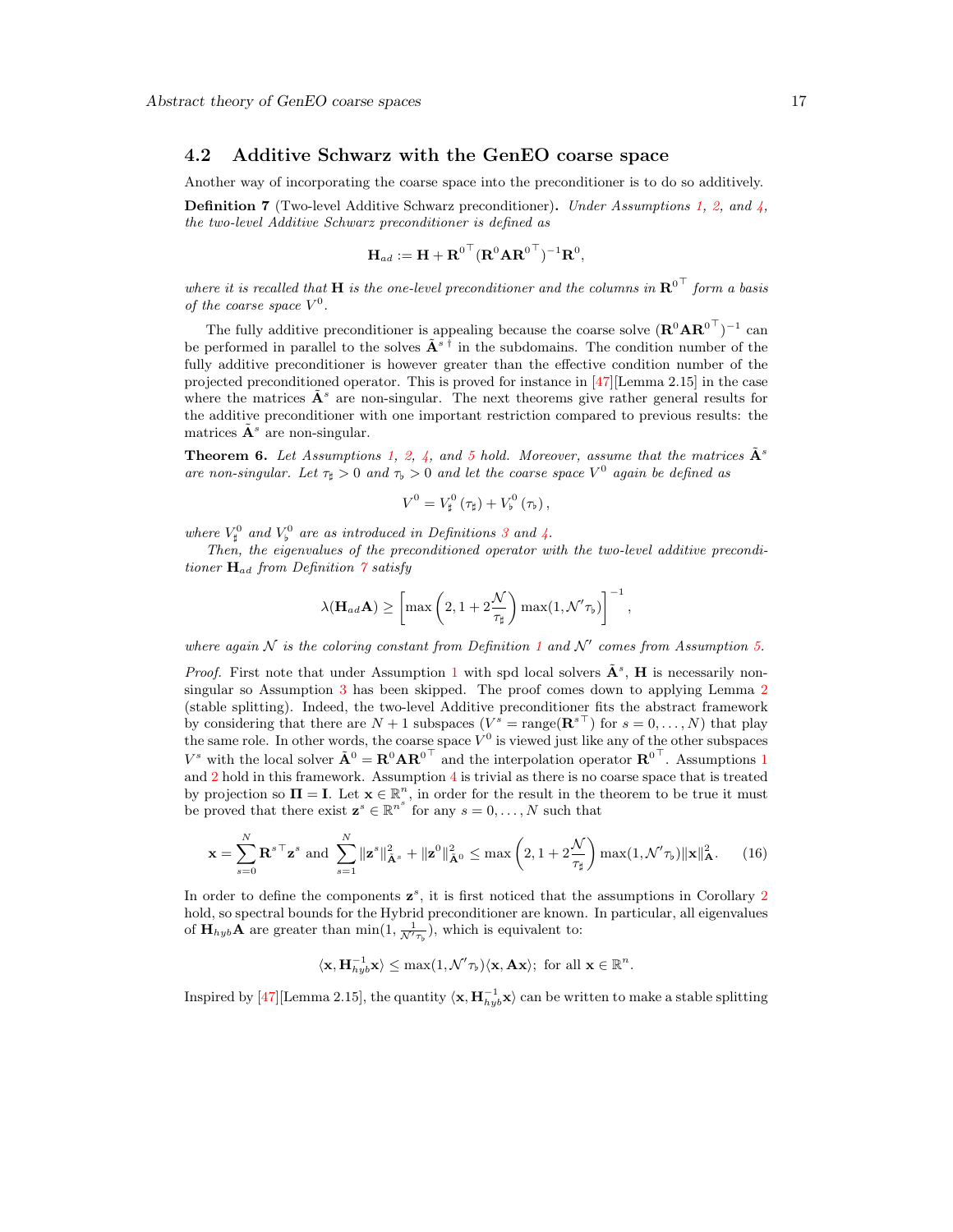of x appear:

$$
\langle \mathbf{x}, \mathbf{H}_{hyb}^{-1} \mathbf{x} \rangle = \langle \mathbf{H}_{hyb}^{-1} \mathbf{x}, \mathbf{H}_{hyb} \mathbf{H}_{hyb}^{-1} \mathbf{x} \rangle
$$
  
\n
$$
= \sum_{s=1}^{N} \langle \mathbf{H}_{hyb}^{-1} \mathbf{x}, \Pi \mathbf{R}^{s \top} \tilde{\mathbf{A}}^{s-1} \mathbf{R}^{s} \Pi^{\top} \mathbf{H}_{hyb}^{-1} \mathbf{x} \rangle + \langle \mathbf{H}_{hyb}^{-1} \mathbf{x}, \mathbf{R}^{0 \top} \mathbf{A}^{0-1} \mathbf{R}^{0} \mathbf{H}_{hyb}^{-1} \mathbf{x} \rangle
$$
  
\n
$$
= \sum_{s=1}^{N} \langle \mathbf{R}^{s} \Pi^{\top} \mathbf{H}_{hyb}^{-1} \mathbf{x}, \tilde{\mathbf{A}}^{s-1} \tilde{\mathbf{A}}^{s} \tilde{\mathbf{A}}^{s-1} \mathbf{R}^{s} \Pi^{\top} \mathbf{H}_{hyb}^{-1} \mathbf{x} \rangle + \langle \mathbf{H}_{hyb}^{-1} \mathbf{x}, \mathbf{R}^{0 \top} \mathbf{A}^{0-1} \mathbf{A}^{0} \mathbf{A}^{0-1} \mathbf{R}^{0} \mathbf{H}_{hyb}^{-1} \mathbf{x} \rangle
$$
  
\n
$$
= \sum_{s=1}^{N} ||\mathbf{z}^{s}||_{\tilde{\mathbf{A}}^{s}}^{2} + ||\mathbf{z}^{0}'||_{\tilde{\mathbf{A}}^{0}},
$$

with  $\mathbf{z}^s := \tilde{\mathbf{A}}^{s-1} \mathbf{R}^s \mathbf{\Pi}^\top \mathbf{H}_{hyb}^{-1} \mathbf{x}$  for  $s = 1, \ldots, N$ , and  $\mathbf{z}^{0'} := \mathbf{A}^{0-1} \mathbf{R}^0 \mathbf{H}_{hyb}^{-1} \mathbf{x}$ . The  $\mathbf{z}^s$ , for  $s = 1, \ldots, N$ , together with  $\mathbf{z}^{0'}$  provide a stable splitting of x with respect to the abstract setting for  $\mathbf{H}_{hyb}$  in the sense that

<span id="page-17-0"></span>
$$
\mathbf{x} = \sum_{s=1}^{N} \mathbf{\Pi} \mathbf{R}^{s \top} \mathbf{z}^{s} + \mathbf{R}^{0 \top} \mathbf{z}^{0}, \text{ and } \sum_{s=1}^{N} \|\mathbf{z}^{s}\|_{\tilde{\mathbf{A}}^{s}}^{2} + \|\mathbf{z}^{0}\|_{\tilde{\mathbf{A}}^{0}}^{2} \leq \max(1, \mathcal{N}'\tau_{\mathfrak{b}}) \langle \mathbf{x}, \mathbf{A}\mathbf{x} \rangle.
$$
 (17)

Next, the splitting of x is rewritten to suit the fully additive setting, i.e., so that it satisfies  $(16)$ :

$$
\mathbf{x} = \sum_{s=1}^N \mathbf{R}^{s\top} \mathbf{z}^s - (\mathbf{I} - \mathbf{\Pi}) \sum_{s=1}^N \mathbf{R}^{s\top} \mathbf{z}^s + \mathbf{R}^{0\top} \mathbf{z}^{0\prime} = \sum_{s=1}^N \mathbf{R}^{s\top} \mathbf{z}^s + \mathbf{R}^{0\top} \underbrace{\left[ -(\mathbf{R}^0 \mathbf{A} \mathbf{R}^{0\top})^{-1} \mathbf{R}^0 \mathbf{A} \sum_{s=1}^N \mathbf{R}^{s\top} \mathbf{z}^s + \mathbf{z}^{0\prime} \right]}_{:=\mathbf{z}^0 \in V^0}.
$$

It remains to prove that

$$
\sum_{s=1}^N \|\mathbf{z}^s\|_{\tilde{\mathbf{A}}^s}^2 + \|\mathbf{z}^0\|_{\tilde{\mathbf{A}}^0}^2 \leq \max\left(2, 1 + 2\frac{\mathcal{N}}{\tau_{\sharp}}\right) \max(1, \mathcal{N}'\tau_{\flat}) \langle \mathbf{x}, \mathbf{A}\mathbf{x} \rangle.
$$

To this end we calculate

$$
\|z^{0}\|_{\mathbf{A}}^{2} \leq 2\|z^{0}\|_{\mathbf{A}^{0}}^{2} + 2\|R^{0\top}(-R^{0}AR^{0\top})^{-1}R^{0}A\sum_{s=1}^{N}R^{s\top}z^{s}\|_{\mathbf{A}^{0}}^{2}
$$
\n
$$
= 2\|z^{0}\|_{\mathbf{A}^{0}}^{2} + 2\langle\sum_{s=1}^{N}R^{s\top}z^{s},AR^{0\top}(R^{0}AR^{0\top})^{-1}R^{0}A\sum_{s=1}^{N}R^{s\top}z^{s}\rangle
$$
\n
$$
= 2\|z^{0}\|_{\mathbf{A}^{0}}^{2} + 2\|(I-\Pi)\sum_{s=1}^{N}R^{s\top}z^{s}\|_{\mathbf{A}}^{2}
$$
\n
$$
= 2\|z^{0}\|_{\mathbf{A}^{0}}^{2} + 2\|(I-\Pi)H\Pi^{T}H_{n_{yyb}}^{-1}x\|_{\mathbf{A}}^{2}
$$
\n
$$
\leq 2\|z^{0}\|_{\mathbf{A}^{0}}^{2} + 2\|H\Pi^{T}H_{n_{yyb}}^{-1}x\|_{\mathbf{A}}^{2}
$$
\n
$$
\leq 2\|z^{0}\|_{\mathbf{A}^{0}}^{2} + 2\mathcal{N}\sum_{s=1}^{N}\|R^{s\top}\tilde{A}^{s-1}R^{s}\Pi^{T}H_{n_{yyb}}^{-1}x\|_{\mathbf{A}}^{2} \text{ (Cauchy-Schwarz with Definition 1 of } \mathcal{N})
$$
\n
$$
\leq 2\|z^{0}\|_{\mathbf{A}^{0}}^{2} + 2\mathcal{N}\sum_{s=1}^{N}\|\tilde{A}^{s-1}R^{s}\Pi^{T}H_{n_{yyb}}^{-1}x\|_{R^{s}AR^{s}}^{2}
$$
\n
$$
\leq 2\|z^{0}\|_{\mathbf{A}^{0}}^{2} + 2\frac{\mathcal{N}}{\tau_{\tilde{B}}} \sum_{s=1}^{N}\|\tilde{A}^{s-1}R^{s}\Pi^{T}H_{n_{yyb}}^{-1}x\|_{\mathbf{A}^{s}}^{2} \text{ (12) in the proof of Theorem 2 with } \
$$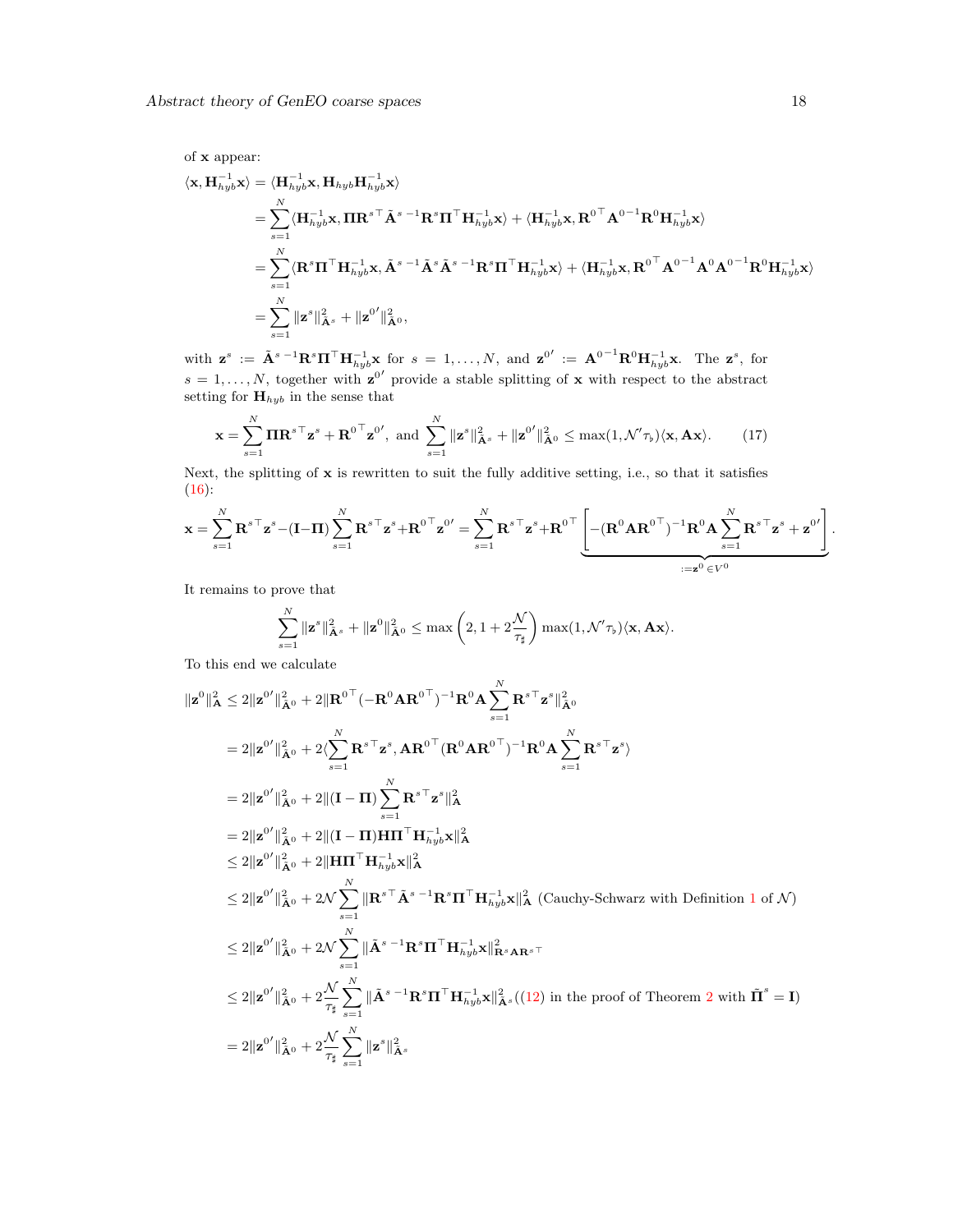Finally, by putting this together with [\(17\)](#page-17-0), it follows that

$$
\sum_{s=1}^N \|\mathbf{z}^s\|_{\tilde{\mathbf{A}}^s}^2 + \|\mathbf{z}^0\|_{\tilde{\mathbf{A}}^0}^2 \le \sum_{s=1}^N \|\mathbf{z}^s\|_{\tilde{\mathbf{A}}^s}^2 + 2\|\mathbf{z}^0'\|_{\tilde{\mathbf{A}}^0}^2 + 2\frac{\mathcal{N}}{\tau_{\sharp}} \sum_{s=1}^N \|\mathbf{z}^s\|_{\tilde{\mathbf{A}}^s}^2
$$

$$
= \left(1 + 2\frac{\mathcal{N}}{\tau_{\sharp}}\right) \sum_{s=1}^N \|\mathbf{z}^s\|_{\tilde{\mathbf{A}}^s}^2 + 2\|\mathbf{z}^0'\|_{i\tilde{\mathbf{A}}^0}^2
$$

$$
\le \max\left(2, 1 + 2\frac{\mathcal{N}}{\tau_{\sharp}}\right) \max(1, \mathcal{N}'\tau_{\flat}) \langle \mathbf{x}, \mathbf{A}\mathbf{x} \rangle,
$$

and this ends the proof.

The following corollary it the counterpart of Corollary [3](#page-15-0) for the two-level Additive preconditioner.

<span id="page-18-1"></span>Corollary 4. Let Assumptions [1,](#page-3-2) [2,](#page-3-3) [4,](#page-4-2) and [5](#page-10-1) hold. Moreover, assume that the matrices  $\tilde{\mathbf{A}}^s$ are non-singular. Let  $C_{\sharp} > 0$  and assume that, for every  $s = 1, ..., N$  and every  $\mathbf{x}^{s} \in \mathbb{R}^{n^{s}}$ ,

$$
\|\mathbf{R}^{s\top}\mathbf{x}^s\|_{\mathbf{A}}^2 \leq C_{\sharp}^{-1}\|\mathbf{x}^s\|_{\tilde{\mathbf{A}}^s}^2.
$$

Then, with no condition on the coarse space, the eigenvalues of the additively preconditioned operator are bounded from above as

$$
\lambda(\mathbf{H}_{ad}\mathbf{A}) \leq \frac{\mathcal{N}}{C_{\sharp}} + 1.
$$

Moreover, if  $V_{\flat}^0(\tau_{\flat}) \subset V^0$  for some  $\tau_{\flat} > 0$ , the eigenvalues are bounded as follows:

$$
\lambda(\mathbf{H}_{ad}\mathbf{A}) \in \left[ \left( \max\left(2, 1 + 2\frac{\mathcal{N}}{C_{\sharp}}\right) \max(1, \mathcal{N}'\tau_{\flat}) \right)^{-1}, \frac{\mathcal{N}}{C_{\sharp}} + 1 \right],
$$

where, as usual, N is the coloring constant from Definition [1](#page-5-1) and N' comes from Assumption [5.](#page-10-1) Proof. The Assumptions are the same as the assumptions of Corollary [3](#page-15-0) with the added restriction that the  $\tilde{\mathbf{A}}^s$  are non-singular (so, in particular,  $\tilde{\mathbf{\Pi}}^s$ restriction that the  $\mathbf{A}^s$  are non-singular (so, in particular,  $\mathbf{\Pi}^s = \mathbf{I}$ ). The assumption that  $\sum_{s=1}^N \mathbf{R}^{s\top}$  Ker( $\tilde{\mathbf{A}}^s$ )  $\subset V^0$ , is trivial even for a coarse space reduced to  $\{0\}$ , or equ  $\frac{25}{9}$  a coarse projector  $\Pi$  equal to identity. Consequently, by Corollary [3,](#page-15-0) the eigenvalues of the preconditioned operator with the one-level preconditioner H satisfy

$$
\lambda(\mathbf{HA}) \leq \frac{\mathcal{N}}{C_{\sharp}}.
$$

With  $\lambda_{\text{max}}(M)$  denoting the largest eigenvalue of any matrix M, it then follows that

$$
\lambda(\mathbf{H}_{ad}\mathbf{A}) \leq \lambda_{\max}(\mathbf{H}_{ad}\mathbf{A}) \leq \lambda_{\max}(\mathbf{H}\mathbf{A}) + \lambda_{\max}(\mathbf{R}^{0\top}{(\mathbf{R}^{0}\mathbf{A}\mathbf{R}^{0\top})}^{-1}\mathbf{R}^{0}\mathbf{A}) \leq \frac{\mathcal{N}}{C_{\sharp}}+1,
$$

where no assumption on the coarse space was made.

The lower bound for the spectrum comes from Theorem [6](#page-16-3) with  $\tau_{\sharp} = C_{\sharp}$ . Indeed, in Corollary [3,](#page-15-0) it is shown that that  $V^0_{\sharp}(C_{\sharp}) = \{0\}$  so the assumption on  $V^0$  in Theorem [6](#page-16-3) holds.  $\Box$ 

# <span id="page-18-0"></span>5 Example: 2d linear elasticity with Additive Schwarz, Neumann-Neumann and Inexact Schwarz

In this Section, the abstract framework is made concrete. The linear systems that are considered result from discretizing a two-dimensional linear elasticity problem with  $\mathbb{P}_1$  finite elements (see Subsection [5.1\)](#page-19-0). In practice it is very easy to replace the variational formulation with the variational formulation of another elliptic PDE on another geometry, if that is what the reader wishes to do. The two-level Additive Schwarz, Neumann-Neumann, and Inexact Schwarz preconditioners (with their GenEO coarse spaces) are presented in Section [5.2](#page-19-1) and applied to solving the linear system in Section [5.3.](#page-24-0)

 $\Box$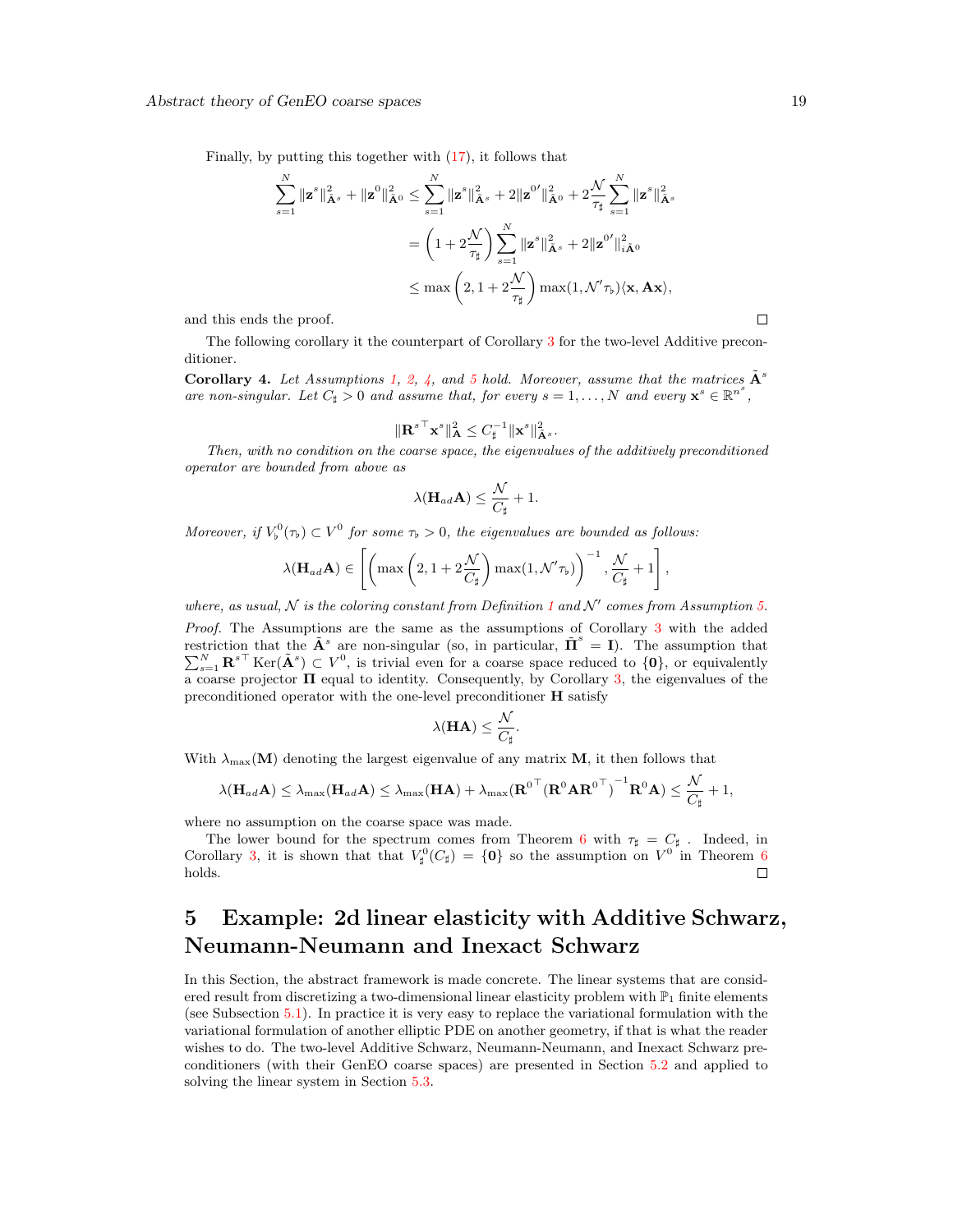#### <span id="page-19-0"></span>5.1 Two dimensional linear elasticity

Let  $\Omega = [0,2] \times [0,1] \subset \mathbb{R}^2$  be the computational domain. Let  $\partial \Omega_D$  be the left hand side boundary of  $\Omega$  and let  $\mathcal{V} = \{ \mathbf{v} \in H^1(\Omega)^2; \mathbf{v} = \mathbf{0} \text{ on } \partial \Omega_D \}.$  The linear elasticity equations posed in  $\Omega$  with mixed boundary conditions are considered. A solution  $\mathbf{u} \in \mathcal{V}$  is sought such that

<span id="page-19-3"></span>
$$
\int_{\Omega} 2\mu \varepsilon(\mathbf{u}) : \varepsilon(\mathbf{v}) \, dx + \int_{\Omega} L \operatorname{div}(\mathbf{u}) \operatorname{div}(\mathbf{v}) \, dx = \int_{\Omega} \mathbf{g} \cdot \mathbf{v} \, dx, \text{ for all } \mathbf{v} \in \mathcal{V}, \tag{18}
$$

where, for  $i, j = 1, 2, \varepsilon_{ij}(\mathbf{u}) = \frac{1}{2} \left( \frac{\partial u_i}{\partial x_j} + \frac{\partial u_j}{\partial x_i} \right)$  $\frac{\partial u_j}{\partial x_i}$ ,  $\delta_{ij}$  is the Kronecker symbol,  $\mathbf{g} = (0, 1)^\top$  and the Lamé coefficients are functions of Young's modulus E and Poisson's ratio  $\nu : \mu = \frac{E}{2(1+\nu)}$ ,  $L =$  $\frac{E\nu}{(1+\nu)(1-2\nu)}$ . It is well known (see, e.g., [\[39\]](#page-31-4)) that the solution of [\(18\)](#page-19-3) in a heterogeneous  $\text{median}$  is challenging due to ill-conditioning. In the following experiments, after setting  $\nu = 0.4$  in all of the domain for all test cases, a heterogeneous distribution is chosen for E (that is specified later on).

The computational domain is discretized by a uniform mesh with element size  $h = 1/42$ and the boundary value problem is solved numerically with standard piecewise linear  $(\mathbb{P}_1)$ Lagrange finite elements. Let  $V_h$  be the space of  $\mathbb{P}_1$  finite elements that satisfy the Dirichlet boundary condition. Let  $\{\phi_k\}_{k=1}^n$  be a basis of  $\mathcal{V}_h$ . The linear system that is to be solved is

Find  $\mathbf{x}_{*} \in \mathbb{R}^{n}$  such that  $\mathbf{A}\mathbf{x}_{*} = \mathbf{b}$ ,

with  $A_{ij} = \int_{\Omega} \left[ 2\mu \varepsilon(\phi_i) : \varepsilon(\phi_j) + L \operatorname{div}(\phi_i) \operatorname{div}(\phi_j) \right] dx$  and  $\mathbf{b}_i = \int_{\Omega} \mathbf{g} \cdot \phi_i dx$ . The dimension of the global problem is  $n = 43 \times 84 \times 2 = 7224$  where it has been taken into account that there are two degrees of freedom at each gridpoint (the  $x$  and  $y$  displacements) and that there are no degrees of freedom where a Dirichlet boundary condition has been prescribed.

## <span id="page-19-1"></span>5.2 Domain Decomposition

This section introduces the preconditioners that are to be applied to the linear system as well as their theoretical properties. First, the domain decomposition framework is introduced.

### <span id="page-19-2"></span>5.2.1 Fulfillment of Assumptions [1](#page-3-2) and [5](#page-10-1)

The computational domain  $\Omega$  is partitioned into N non-overlapping subdomains (N is given) that are denoted  $\Omega^s$  for  $s \in [1, N]$ . The subdomains are assumed to be conforming with the moch of  $\Omega$ . Only the degrees of freedom that are on the interfaces between subdomains are mesh of Ω. Only the degrees of freedom that are on the interfaces between subdomains are duplicated. The sets of degrees of freedom that are in each  $\Omega^s$  (for  $s \in [1, N]$ ) are denoted  $V^s$ ,<br>and their earlier in each position matrices  $\mathbf{P}^s \in \mathbb{R}^{n^3 \times n}$  are boolean matrices with and their cardinalities  $n^s$ . The restriction matrices  $\mathbf{R}^s \in \mathbb{R}^{n^s \times n}$  are boolean matrices with exactly one non-zero entry per line. They satisfy Assumption [1.](#page-3-2)

In order to compute the GenEO coarse spaces it is necessary to assemble matrices that correspond to the discretization of the problem [\(18\)](#page-19-3) restricted to each subdomain  $s \in [1, N]$ :

$$
\mathbf{A}^s_{|\Omega^s} := \mathbf{R}^s \mathbf{A}_{|\Omega^s} \mathbf{R}^{s\top}; \text{ with } (\mathbf{A}_{|\Omega^s})_{ij} = \int_{\Omega^s} \left[ 2\mu \varepsilon(\boldsymbol{\phi}_i) : \varepsilon(\boldsymbol{\phi}_j) + L \operatorname{div}(\boldsymbol{\phi}_i) \operatorname{div}(\boldsymbol{\phi}_j) dx \right] \text{ for all } i, j \in [\![1, n]\!].
$$

These are frequently referred to as the local Neumann matrices as they arise from assembling the original problem over the subdomain  $\Omega^s$  with natural boundary conditions. They can't be computed from the global matrix  $A$ . Since we consider non-overlapping subdomains they satisfy the very useful property that

$$
\mathbf{A} = \sum_{s=1}^N {\mathbf{R}^s}^{\top} \mathbf{A}_{|\Omega^s}^s \mathbf{R}^s.
$$

It is chosen to fulfill Assumption [5](#page-10-1) through the use of a partition of unity as proposed in Assumptions [6](#page-12-0) and [7.](#page-13-1) Two partitions of unity are introduced next. They are formed by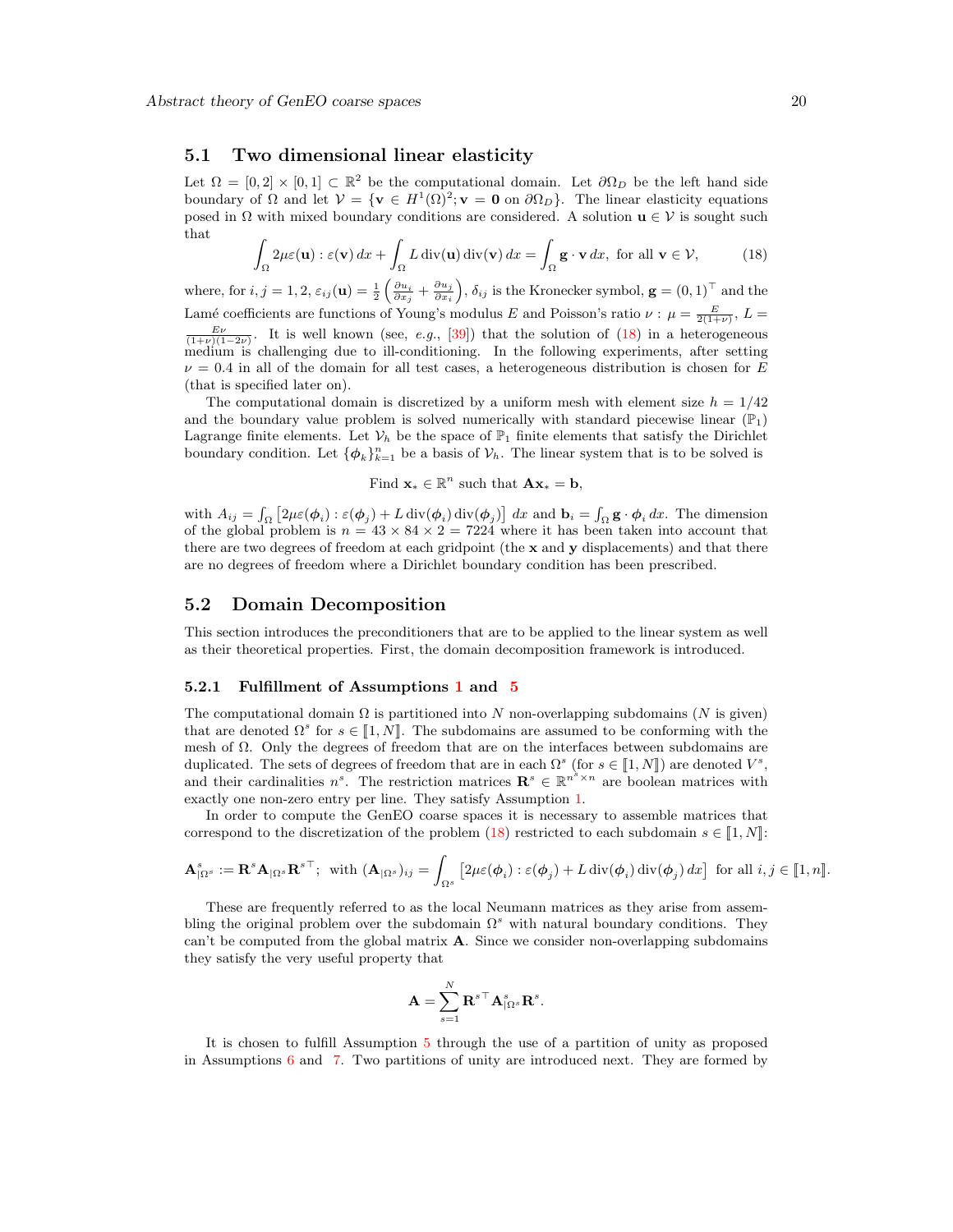families of diagonal matrices, defined for every  $s \in [1, N]$  by

$$
\mathbf{D}_{\mu}^{s} := \mathbf{R}^{s} \left( \sum_{t=1}^{N} {\mathbf{R}^{t}}^{\top} {\mathbf{R}^{t}} \right)^{-1} {\mathbf{R}^{s}}^{\top} \text{ (multiplicity or } \mu\text{-scaling - as in Lemma 4)},
$$

<span id="page-20-1"></span>
$$
(\mathbf{D}_{k}^{s})_{ii} := (\mathbf{A}_{\left\{\Omega^{s}\right\}}^{s})_{ii} / (\mathbf{R}^{s} \mathbf{A} \mathbf{R}^{s\top})_{ii}, \forall i \in [\![1, n^{s}]\!](k\text{-scaling}).
$$

Assumption [5](#page-10-1) is then fulfilled for  $\mathcal{N}' = 1$  with

$$
\mathbf{M}^s = \mathbf{M}^s_{\mu} := (\mathbf{D}^s_{\mu})^{-1} \mathbf{A}^s_{|\Omega^s} (\mathbf{D}^s_{\mu})^{-1}; \text{ and } \mathbf{y}^s = \mathbf{y}^s_{\mu} := \mathbf{D}^s_{\mu} \mathbf{x},
$$
\n(19)

<span id="page-20-2"></span>or

$$
\mathbf{M}^s = \mathbf{M}_k^s := (\mathbf{D}_k^s)^{-1} \mathbf{A}_{\{\Omega^s\}}^s (\mathbf{D}_k^s)^{-1}; \text{ and } \mathbf{y}^s = \mathbf{y}_k^s := \mathbf{D}_k^s \mathbf{x}.
$$
 (20)

For clarity of presentation, it is recalled that the one-level abstract preconditioner, coarse projector, two-level hybrid preconditioner, and two-level additive preconditioner were defined in  $(3)$  and  $(4)$  as well as Definitions [6](#page-14-1) and [7](#page-16-1) as

$$
\mathbf{H} = \sum_{s=1}^{N} \mathbf{R}^{s \top} \tilde{\mathbf{A}}^{s \dagger} \mathbf{R}^{s}, \qquad \mathbf{\Pi} = \mathbf{I} - \mathbf{R}^{0 \top} (\mathbf{R}^{0} \mathbf{A} \mathbf{R}^{0 \top})^{-1} \mathbf{R}^{0} \mathbf{A},
$$

$$
\mathbf{H}_{hyb} = \mathbf{\Pi} \mathbf{H} \mathbf{\Pi}^{\top} + \mathbf{R}^{0 \top} (\mathbf{R}^{0} \mathbf{A} \mathbf{R}^{0 \top})^{-1} \mathbf{R}^{0}, \qquad \mathbf{H}_{ad} = \mathbf{H} + \mathbf{R}^{0 \top} (\mathbf{R}^{0} \mathbf{A} \mathbf{R}^{0 \top})^{-1} \mathbf{R}^{0}.
$$

For these definitions to be complete it only remains to chose  $\tilde{\mathbf{A}}^s$  for  $s \in [1, N]$  and  $\mathbf{R}^0$ . Three possibilities are described below with their properties: Additive Sebwerg, Naumann Naumann possibilities are described below with their properties: Additive Schwarz, Neumann-Neumann, and inexact Schwarz with incomplete Cholesky.

#### <span id="page-20-0"></span>5.2.2 Additive Schwarz

The Additive Schwarz Preconditioners are considered first. They are defined by the choice  $\tilde{\mathbf{A}}^s = \mathbf{R}^s \mathbf{A} \mathbf{R}^{s\top}$  (for every  $s \in [1, N]$ ). This gives the one-level preconditioner

$$
\mathbf{H}^{\mathrm{AS}} := \sum_{s=1}^{N} \mathbf{R}^{s \top} (\mathbf{R}^{s} \mathbf{A} \mathbf{R}^{s \top})^{-1} \mathbf{R}^{s}.
$$
 (21)

The local matrices  $\tilde{\mathbf{A}}^s$  in Additive Schwarz are spd as a result of  $\mathbf{A}$  being spd and the  $\mathbf{R}^{s\top}$ being full rank. Next, given any threshold  $\tau_{\rm p} > 0$ , the coarse space is the one from Definition [4](#page-10-2) with two hidden variants depending on the choice of partition of unity ( $\mathbf{M}^s$  is either  $\mathbf{M}^s_\mu$  from [\(19\)](#page-20-1) or  $\mathbf{M}_{k}^{s}$  from  $(20)$ ):

$$
V^0_{\mathrm{AS}}(\tau_\flat) := \sum_{s=1}^N \mathbf{R}^{s\top} \operatorname{Ker}(\mathbf{M}^s) + \sum_{s=1}^N \operatorname{range}(\mathbf{R}^{s\top}\mathbf{W}^s\mathbf{Y}_H(\tau_\flat,\mathbf{W}^{s\top}\mathbf{R}^s\mathbf{A}\mathbf{R}^{s\top}\mathbf{W}^s,\mathbf{W}^{s\top}\mathbf{M}^s\mathbf{W}^s)),
$$

where  $\mathbf{W}^s$  contains an  $\ell_2$ -orthonormal basis of range $(\mathbf{M}^s)$ .

It is finally assumed that an interpolation matrix  $\mathbf{R}^0_{AS}(\tau)$  is defined such that it satisfies Assumption [4](#page-4-2) for  $V^0 = V_{AS}^0(\tau_b)$ . Then the coarse projector  $\mathbf{\Pi}^{AS}(\tau_b)$  as well as the preconditioners  $\mathbf{H}_{hyb}^{AS}(\tau_b)$  and  $\mathbf{H}_{ad}^{AS}(\tau_b)$  are defined naturally as

$$
\begin{array}{cl} {\boldsymbol \Pi}^{\rm AS}(\tau_{\flat}) := & {\boldsymbol I} - {\boldsymbol R}^0_{\rm AS}(\tau_{\flat})^\top ({\boldsymbol R}^0_{\rm AS}(\tau_{\flat}) {\boldsymbol A} {\boldsymbol R}^0_{\rm AS}(\tau_{\flat})^\top)^{-1} {\boldsymbol R}^0_{\rm AS}(\tau_{\flat}) {\boldsymbol A}, \\ {\boldsymbol H}^{\rm AS}_{\hbar yb}(\tau_{\flat}) := & {\boldsymbol \Pi}^{\rm AS}(\tau_{\flat}) {\boldsymbol H}^{\rm AS} {\boldsymbol \Pi}^{\rm AS}(\tau_{\flat})^\top + {\boldsymbol R}^0_{\rm AS}(\tau_{\flat})^\top ({\boldsymbol R}^0_{\rm AS}(\tau_{\flat}) {\boldsymbol A} {\boldsymbol R}^0_{\rm AS}(\tau_{\flat})^\top)^{-1} {\boldsymbol R}^0_{\rm AS}(\tau_{\flat}), \\ {\boldsymbol H}^{\rm AS}_{ad}(\tau_{\flat}) := & {\boldsymbol \Pi}^{\rm AS} + {\boldsymbol R}^0_{\rm AS}(\tau_{\flat})^\top ({\boldsymbol R}^0_{\rm AS}(\tau_{\flat}) {\boldsymbol A} {\boldsymbol R}^0_{\rm AS}(\tau_{\flat})^\top)^{-1} {\boldsymbol R}^0_{\rm AS}(\tau_{\flat}). \end{array}
$$

They are indexed by  $\tau_b$  as we will vary the value of  $\tau_b$  throughout the numerical tests. It has been chosen not to make explicit the choice of the partition of unity in the notation as it is already quite heavy. The bounds for the spectrum of the Additive Schwarz preconditioned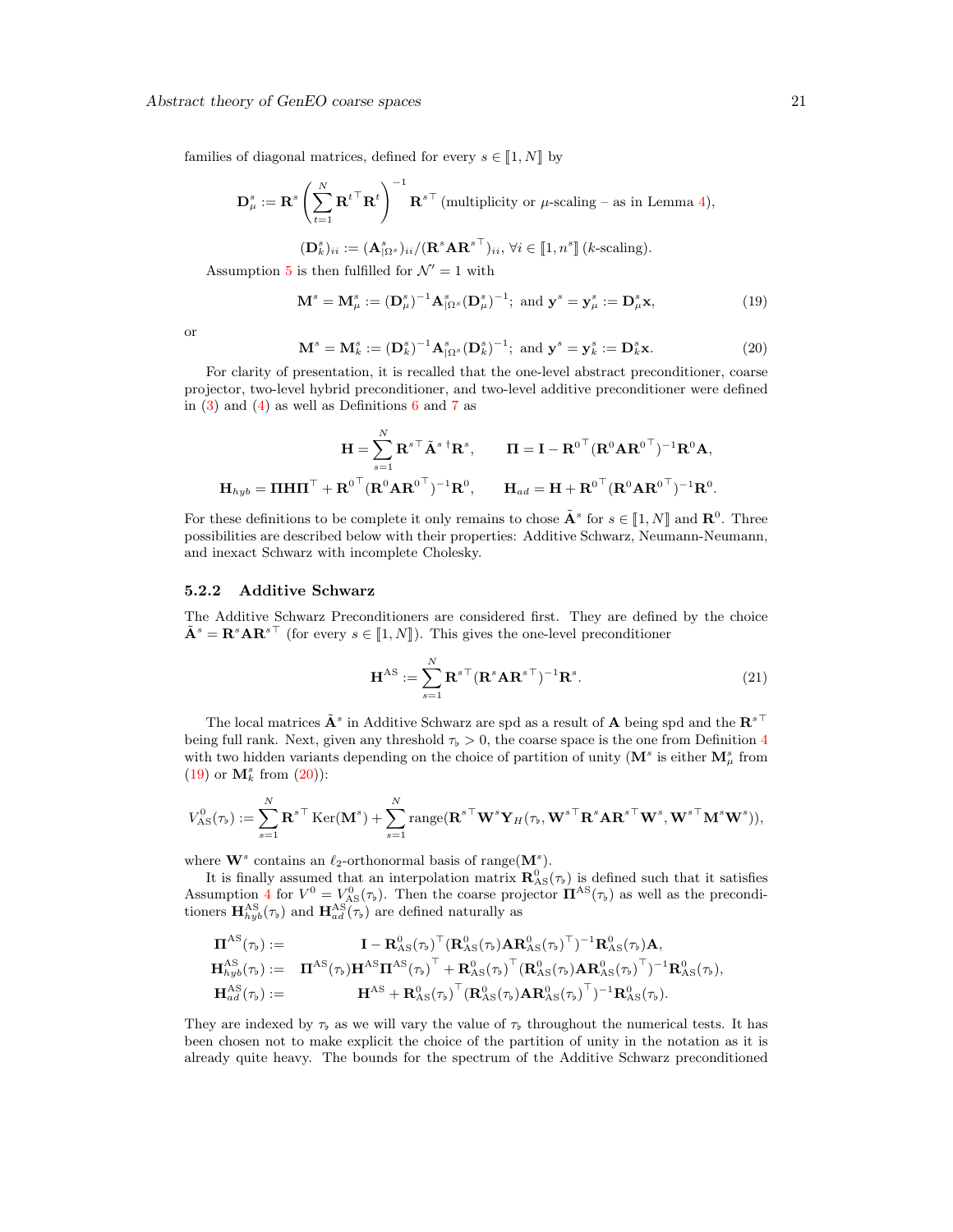operators are summed up below by applying Corollaries [3](#page-15-0) and [4](#page-18-1) (with  $C_{\sharp} = 1, \mathcal{N}' = 1, \mathcal{N} \ge 1$ ). For any threshold  $\tau_{\rm b} > 1$ , it holds that :

$$
\lambda(\mathbf{H}^{\mathrm{AS}}\mathbf{A}) \leq \mathcal{N} \tag{22}
$$

$$
1/\tau_{\flat} \leq \lambda(\mathbf{H}^{\mathrm{AS}} \mathbf{A} \mathbf{\Pi}^{\mathrm{AS}}(\tau_{\flat})) \leq \mathcal{N} \text{ if } \lambda(\mathbf{H}^{\mathrm{AS}} \mathbf{A} \mathbf{\Pi}^{\mathrm{AS}}(\tau_{\flat})) \neq 0 \tag{23}
$$

$$
1/\tau_{\flat} \leq \qquad \lambda(\mathbf{H}_{hyb}^{\mathrm{AS}}(\tau_{\flat})\mathbf{A}) \qquad \leq \mathcal{N} \tag{24}
$$

$$
1/((1+2\mathcal{N})\tau_{\flat})) \leq \lambda(\mathbf{H}_{ad}^{\text{AS}}(\tau_{\flat})\mathbf{A}) \leq \mathcal{N}+1. \tag{25}
$$

**Remark 4** (Computation of  $V_{AS}^{0}(\tau_{\sharp})$ ). The coarse space  $V_{AS}^{0}(\tau_{\flat})$  is formed by contributions coming from each subdomain  $s \in [1, N]$ . They are computed as follows. First, a Cholesky factorization with pivoting of the matrix  $\mathbf{M}^s$  is performed. This gives both a factorization of  $\mathbf{M}^s$ and an orthonormal basis  $\mathbf{Z}^s$  for the kernel of  $\mathbf{M}^s$ . Then,  $\mathbf{W}^s\mathbf{Y}_H(\tau_\flat,\mathbf{W}^{s\top}\mathbf{R}^s\mathbf{A}\mathbf{R}^{s\top}\mathbf{W}^s,\mathbf{W}^{s\top}\mathbf{M}^s\mathbf{W}^s)$ is computed by solving iteratively the generalized eigenvalue problem

Find  $(\lambda, \mathbf{x}^s) \in [\tau_{\flat}, +\infty[\times \text{range}(\mathbf{M}^s) \text{ such that } (\mathbf{I} - \mathbf{Z}^s \mathbf{Z}^{s\top}) \mathbf{R}^s \mathbf{A} \mathbf{R}^{s\top} (\mathbf{I} - \mathbf{Z}^s \mathbf{Z}^{s\top}) \mathbf{x}^s = \lambda \mathbf{M}^s \mathbf{x}^s$ .

The factorization of  $M^s$  is used at every iteration of the eigensolver since  $(M^s)^{\dagger}$  must be applied to compute the largest eigenvalues and  $(I - Z^s Z^{s\top})$  is the orthogonal projection onto  $range(M^s)$ .

<span id="page-21-1"></span>**Remark 5** (Choice of  $\tau_p$ ). The lower bounds for the spectrum of the preconditioned operator give an idea of how to choose  $\tau_b$  to achieve a chosen condition number. It is important to keep in mind that, as  $\tau_b$  decreases, the number of vectors in the coarse space becomes larger. In particular, it is not advised to choose  $\tau_b < 1$  as this would lead to a very large coarse space. Indeed, by definition the matrices  $\mathbf{R}^s \mathbf{A} \mathbf{R}^{s\top}$  and  $\mathbf{M}^s$  differ only at lines and columns corresponding to the degrees of freedom of  $\Omega^s$  that are shared with other subdomains. This set will be denoted  $\Gamma^s$  and there exists a matrix  $\mathbf{B}^s$  such that

$$
\mathbf{R}^s \mathbf{A} \mathbf{R}^{s\top} + \mathbf{B}^s = \mathbf{M}^s; \text{ with } \text{rank}(\mathbf{B}^s) \leq \#\Gamma^s.
$$

The generalized eigenvalue problem that defines the coarse space is then

$$
\mathbf{W}^{s\top}\mathbf{M}^s\mathbf{W}^s\mathbf{x}^s + \mathbf{W}^{s\top}\mathbf{B}^s\mathbf{W}^s\mathbf{x}^s = \lambda\mathbf{W}^{s\top}\mathbf{M}^s\mathbf{W}^s\mathbf{x}^s,
$$

and it is clear that all vectors  $\mathbf{x}^s \in \text{Ker}(\mathbf{W}^{s\top}\mathbf{B}^s\mathbf{W}^s)$  form the eigenspace corresponding to  $\lambda = 1$ . Its dimension is in the interval  $[n^s - #\Gamma^s - 3, n^s - #\Gamma^s]$  where the number 3 comes from the fact that  $\dim(\text{Ker}(\mathbf{M}^s)) \leq 3$  for linear elasticity in  $\mathbb{R}^2$ . If  $\tau_{\text{b}} \leq 1$  this very large eigenspace would be in the coarse space and that is not desirable.

<span id="page-21-2"></span>**Remark 6.** The coarse vectors are discrete harmonic inside the subdomains. This remark follows from the previous one: all eigenvectors that correspond to an eigenvalue other than 1 are orthogonal to  $\mathbf{M}^s$  Ker $(\mathbf{W}^{s\top}\mathbf{B}^s\mathbf{W}^s)$  and to  $\mathbf{R}^s\mathbf{A}\mathbf{R}^{s\top}$  Ker $(\mathbf{W}^{s\top}\mathbf{B}^s\mathbf{W}^s)$ .

<span id="page-21-0"></span>**Remark 7.** Instead of choosing the coarse space  $V_0^0(\tau)$  from Definition [4,](#page-10-2) it is possible to choose the coarse space  $V_b^{0'}(\tau_b)$  from Definition [5](#page-11-1) leading to

$$
V_{AS}^{0\ \'}(\tau_{\flat}) := \sum_{s=1}^{N} \mathrm{range}(\mathbf{R}^{s\top}\mathbf{Y}_L(\tau_{\flat}^{-1}, \mathbf{M}^s, \mathbf{R}^s\mathbf{A}\mathbf{R}^{s\top})),
$$

All the results remain true with the simplification that the kernel of  $M^s$  does not need any special treatment in the presentation of the method. For sake of completeness the slightly harder to write results with  $V_{\flat}^{0}(\tau_{\flat})$  are the ones that are completely presented in the article. Note that the cost of handling the kernel of  $M^s$  in the code is roughly the same with both choices of the coarse space since applications of  $M^{s\dagger}$  must in any case be computed.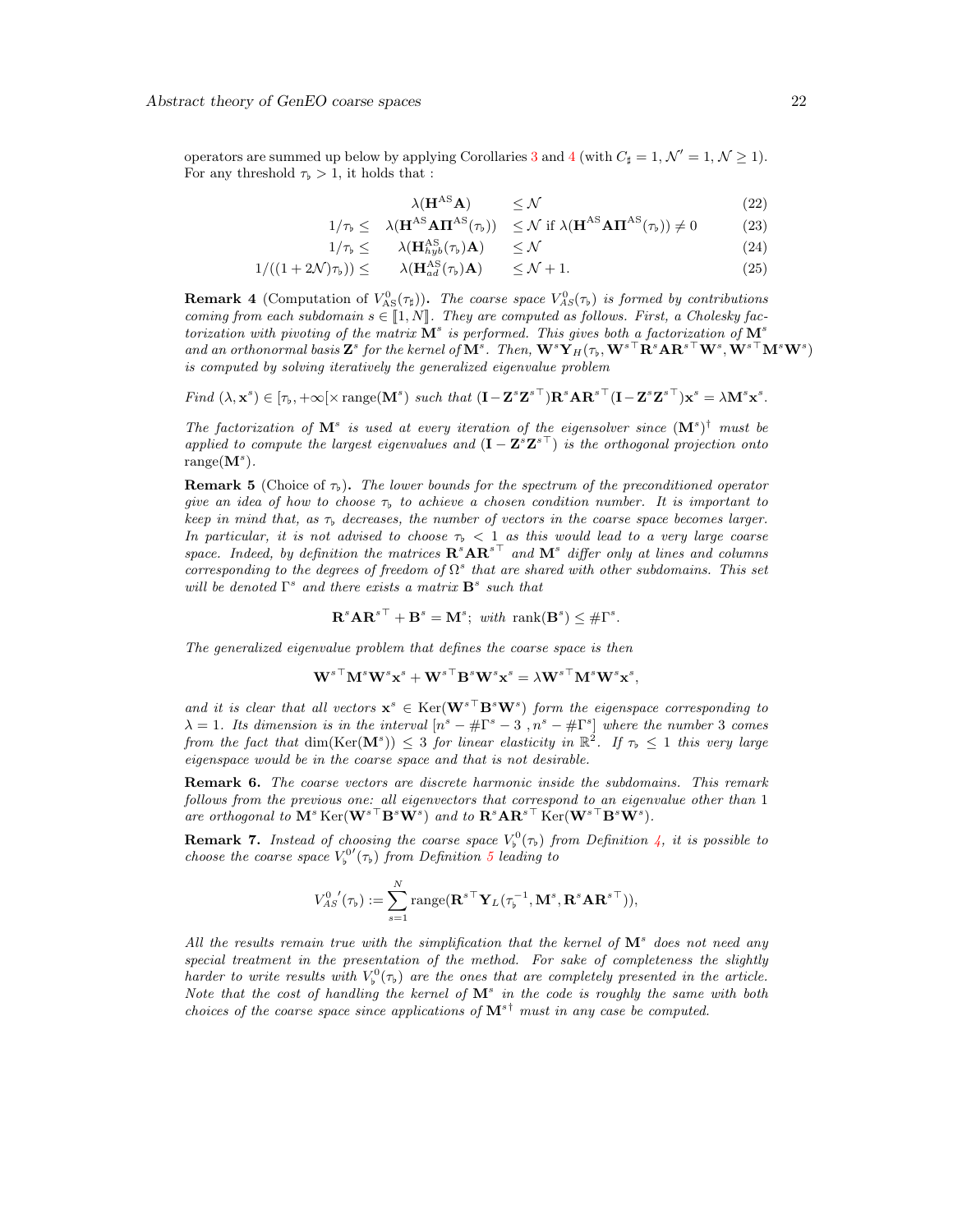#### <span id="page-22-0"></span>5.2.3 Neumann-Neumann

The Neumann-Neumann Preconditioners are considered next. They are defined by the choice  $\tilde{\mathbf{A}}^s = \mathbf{M}^s$  with  $\mathbf{M}^s$  the weighted Neumann matrix defined either by [\(19\)](#page-20-1) or by [\(20\)](#page-20-2) depending on the choice of partition of unity  $\mathbf{D}^s$  (for every  $s \in [1, N]$ ). This gives the one-level preconditioner

$$
\mathbf{H}^{\text{NN}} := \sum_{s=1}^{N} \mathbf{R}^{s \top} \mathbf{D}^{s} \mathbf{A}_{|\Omega^{s}}^{s} {^{\dagger} \mathbf{D}^{s} \mathbf{R}^{s}}.
$$
 (26)

The local matrices  $\tilde{\mathbf{A}}^s$  in Neumann-Neumann can be singular. For the two-dimensional linear elasticity problem, the kernel of  $\mathbf{A}_{\Omega^s}^s$  is of dimension at most 3 (spanned by the three rigid body modes if they are not blocked by the boundary conditions). Next, given any threshold  $\tau_{\sharp} > 0$ , the coarse space is the one from Definition [3:](#page-9-1)

$$
V^0_{\mathrm{NN}}(\tau_{\sharp}):=\sum_{s=1}^N \mathrm{range}({\mathbf{R}^s}^{\top}\mathbf{Y}_L(\tau_{\sharp},\mathbf{M}^s,\mathbf{R}^s\mathbf{A}\mathbf{R}^{s\top})).
$$

Note that, for any  $\tau_{\sharp} > 0$ ,  $\sum_{s=1}^{N} \mathbf{R}^{s \top} \text{Ker}(\mathbf{M}^s) \subset V^0_{\text{NN}}(\tau_{\sharp}).$ 

A remarkable feature is that the coarse space  $V_{\text{NN}}^0(\tau_{\sharp})$  is the same as the alternate coarse space  $V_{AS}^{0'}(1/\tau_{\sharp})$  for Additive Schwarz from Remark [7:](#page-21-0) there is a set of coarse vectors that fixes both the Neumann-Neumann preconditioners and the Additive Schwarz preconditioners. This was already pointed out in [\[1\]](#page-29-6).

It is finally assumed that an interpolation matrix  $\mathbf{R}_{NN}^0(\tau_{\sharp})$  is defined such that it satisfies Assumption [4](#page-4-2) for  $V^0 = V_{\text{NN}}^0(\tau_{\sharp})$ . Then, the coarse projector  $\mathbf{\Pi}^{\text{NN}}(\tau_{\sharp})$ , and preconditioner  $\mathbf{H}_{hyb}^{NN}(\tau_{\sharp})$  are defined naturally as

$$
\begin{array}{cl} \boldsymbol{\Pi}^{\mathrm{NN}}(\tau_{\sharp}):= & \mathbf{I}-\mathbf{R}_{\mathrm{NN}}^0(\tau_{\sharp})^{\top}(\mathbf{R}_{\mathrm{NN}}^0(\tau_{\sharp})\mathbf{A}\mathbf{R}_{\mathrm{NN}}^0(\tau_{\sharp})^{\top})^{-1}\mathbf{R}_{\mathrm{NN}}^0(\tau_{\sharp})\mathbf{A},\\ \mathbf{H}_{\mathit{hyb}}^{\mathrm{NN}}(\tau_{\sharp}):= & \mathbf{I}\mathbf{I}^{\mathrm{NN}}(\tau_{\sharp})\mathbf{H}^{\mathrm{NN}}(\mathbf{T}_{\sharp})^{\top}+\mathbf{R}_{\mathrm{NN}}^0(\tau_{\sharp})^{\top}(\mathbf{R}_{\mathrm{NN}}^0(\tau_{\sharp})\mathbf{A}\mathbf{R}_{\mathrm{NN}}^0(\tau_{\sharp})^{\top})^{-1}\mathbf{R}_{\mathrm{NN}}^0(\tau_{\sharp}). \end{array}
$$

They are indexed by  $\tau_{\sharp}$  as we will vary the value of  $\tau_{\sharp}$  throughout the numerical tests. It has been chosen not to make explicit the choice of the partition of unity in the notation as it is already quite heavy.

The bounds for the spectrum of the Neumann-Neumann preconditioned operators are summed up below by applying Corollary [2](#page-14-2) (with  $\tau_b = 1 + \epsilon, \epsilon > 0, \mathcal{N}' = 1, \mathcal{N} \ge 1$ ). For any threshold  $\tau_{\sharp}$  < 1 and any  $\epsilon > 0$ , it holds that :

$$
(1+\epsilon)^{-1} \leq \lambda (\mathbf{H}^{\text{NN}} \mathbf{A} \mathbf{\Pi}^{\text{NN}} (\tau_{\sharp})) \leq \mathcal{N}/\tau_{\sharp} \text{ if } \lambda (\mathbf{H}^{\text{NN}} \mathbf{A} \mathbf{\Pi}^{\text{NN}} (\tau_{\sharp})) \neq 0 \tag{27}
$$

$$
(1+\epsilon)^{-1} \leq \qquad \lambda(\mathbf{H}_{hyb}^{\mathbf{NN}}(\tau_{\sharp})\mathbf{A}) \qquad \leq \mathcal{N}/\tau_{\sharp}.\tag{28}
$$

Indeed, the choice  $\tau_{\flat} = 1 + \epsilon$ , very conveniently leads to  $V^0(\tau_{\flat}) = \sum_{s=1}^{N} \mathbf{R}^{s\top}$  Ker $(\mathbf{M}^s)$  in Definition [4](#page-10-2) (because all eigenvalues in the generalized eigenvalue problem are equal to 1) and this space is already in  $V^0 = V_{NN}^0(\tau)$ . This is why there is no eigenvalue problem necessary for ensuring the lower bounds. Letting  $\epsilon \to 0$  it even holds that, for any  $\tau_{\sharp} < 1$ :

$$
1 \leq \quad \lambda(\mathbf{H}^{\text{NN}} \mathbf{A} \mathbf{\Pi}^{\text{NN}}(\tau_{\sharp})) \leq \mathcal{N}/\tau_{\sharp} \text{ if } \lambda(\mathbf{H}^{\text{NN}} \mathbf{A} \mathbf{\Pi}^{\text{NN}}(\tau_{\sharp})) \neq 0 \tag{29}
$$

$$
1 \leq \qquad \lambda(\mathbf{H}_{hyb}^{\mathbf{NN}}(\tau_{\sharp})\mathbf{A}) \qquad \leq \mathcal{N}/\tau_{\sharp}. \tag{30}
$$

The additive version of the Neumann-Neumann preconditioner is not considered as no results can be proved without the Assumption that involves  $C_{\sharp}$  in Corollaries [3](#page-15-0) and [4](#page-18-1) (and it does not show good numerical performance either). There is no interesting result for the spectrum of the operator without a coarse space either. The closest thing to that is that  $\lambda(\mathbf{H}^{\text{NN}}\mathbf{A}\mathbf{\Pi}^{\text{NN}}(0)) \geq 1$  with a coarse space consisting only of the kernels of the local solvers.

**Remark 8** (Computation of  $V_{\text{NN}}^0(\tau_{\sharp})$ ). The coarse space  $V_{\text{NN}}^0(\tau_{\sharp})$  is formed by contributions coming from each subdomain  $s \in [1, N]$ . They are computed as follows. First, a Cholesky factorization with pivoting of the matrix  $M^s$  is performed. This gives both a factorization of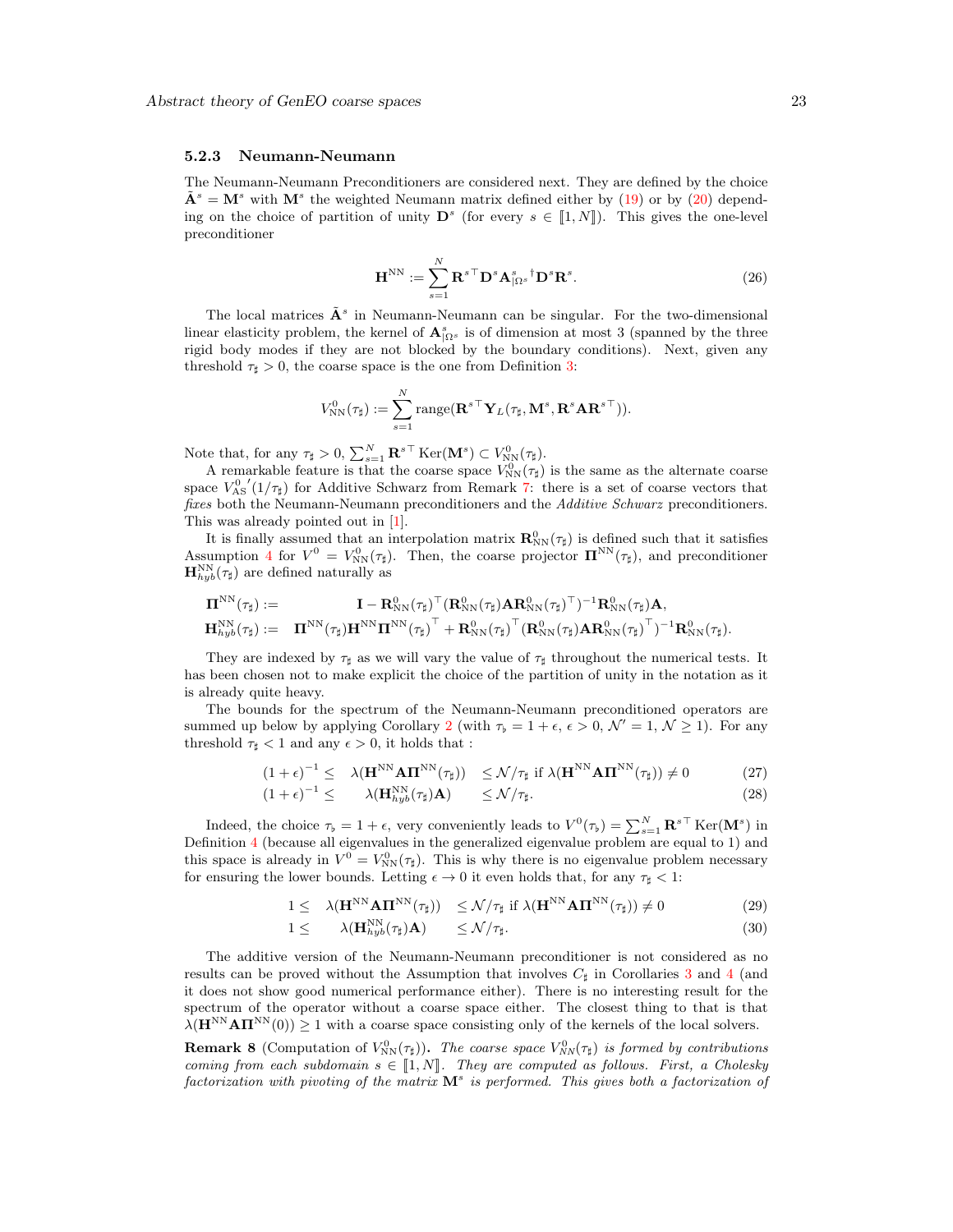$\mathbf{M}^s$  and a basis for the kernel of  $\mathbf{M}^s$ . Then,  $\mathbf{Y}_L(\tau_\sharp,\tilde{\mathbf{M}}^s,\mathbf{R}^s\mathbf{A}\mathbf{R}^{s\top})$  is computed by solving iteratively the generalized eigenvalue problem

Find 
$$
(\lambda, \mathbf{x}^s) \in [0, \tau_b[\times \mathbb{R}^{n^s} \text{ such that } \mathbf{M}^s \mathbf{x}^s = \lambda \mathbf{R}^s \mathbf{A} \mathbf{R}^{s \top} \mathbf{x}^s.
$$

The factorization of  $M^s$  is used at every iteration of the eigensolver since  $(M^s)^{\dagger}$  must be applied to compute the smallest eigenvalues.

**Remark 9** (Choice of  $\tau_{\sharp}$ ). The upper bounds for the spectrum of the preconditioned operator give an idea of how to choose  $\tau_{\sharp}$  to achieve a chosen condition number. Following the same line of reasoning as in Remark [5,](#page-21-1) it is advised not to choose  $\tau_{\sharp} > 1$ .

**Remark 10.** The coarse vectors are discrete harmonic inside the subdomains (see Remark  $6$ for the similar remark in the Additive Schwarz case).

#### <span id="page-23-0"></span>5.2.4 Inexact Schwarz

As a third preconditioner, it has been chosen to consider for  $\tilde{A}^s$ , the no-fill incomplete Cholesky factorization of  $\mathbf{R}^s \mathbf{A} \mathbf{R}^{s\top}$  [\[5\]](#page-29-10). More precisely, for every  $s \in [1, N]$ ,  $\tilde{\mathbf{A}}^s$  is the spd matrix given by:

$$
\tilde{\mathbf{A}}^s = \mathbf{L}^s {\mathbf{L}^s}^\top,
$$

where  $L^s$  is the factor in the no-fill incomplete Cholesky factorization of  $A$ . In very rough terms, with this choice of  $\tilde{A}^s$  it is expected that the conditioning should deteriorate compared to Additive Schwarz but that each application of the preconditioner should be significantly cheaper. This gives the one-level preconditioner

$$
\mathbf{H}^{\text{IS}} := \sum_{s=1}^{N} \mathbf{R}^{s \top} (\mathbf{L}^{s \top})^{-1} \mathbf{L}^{s-1} \mathbf{R}^{s}.
$$
 (31)

Next, given any two thresholds  $\tau_{\sharp} > 0$  and  $\tau_{\flat} > 0$ , the coarse space is the sum of the ones from Definition [3](#page-9-1) and Definition [4](#page-10-2) with two hidden variants depending on the choice of partition of unity ( $\mathbf{M}^s$  is either  $\mathbf{M}^s_\mu$  from [\(19\)](#page-20-1) or  $\mathbf{M}^s_k$  from [\(20\)](#page-20-2)):

$$
V_{\text{IS}}^{0}(\tau_{\sharp}, \tau_{\flat}) := \sum_{s=1}^{N} \text{range}(\mathbf{R}^{s\top} \mathbf{Y}_{L}(\tau_{\sharp}, \mathbf{L}^{s} \mathbf{L}^{s\top}, \mathbf{R}^{s} \mathbf{A} \mathbf{R}^{s\top})) +
$$
\n
$$
\sum_{s=1}^{N} \mathbf{R}^{s\top} \text{Ker}(\mathbf{M}^{s}) + \sum_{s=1}^{N} \text{range}(\mathbf{R}^{s\top} \mathbf{W}^{s} \mathbf{Y}_{H}(\tau_{\flat}, \mathbf{W}^{s\top} \mathbf{L}^{s} \mathbf{L}^{s\top} \mathbf{W}^{s}, \mathbf{W}^{s\top} \mathbf{M}^{s} \mathbf{W}^{s})).
$$
\n(33)

It is finally assumed that an interpolation matrix  $\mathbf{R}_{\text{IS}}^0(\tau_{\sharp}, \tau_{\flat})$  is defined such that it satisfies Assumption [4](#page-4-2) for  $V^0 = V_{\text{IS}}^0(\tau_{\sharp}, \tau_{\flat})$ . Then the coarse projector  $\mathbf{\Pi}^{\text{IS}}(\tau_{\sharp}, \tau_{\flat})$ , and preconditioner  $\mathbf{H}_{hyb}^{IS}(\tau_{\sharp}, \tau_{\flat})$  are defined naturally as

$$
\begin{array}{lll} \boldsymbol{\Pi}^{\mathrm{IS}}(\tau_{\sharp},\tau_{\flat}) := & \boldsymbol{\Pi} - \mathbf{R}^0_{\mathrm{IS}}(\tau_{\sharp},\tau_{\flat})^{\top} (\mathbf{R}^0_{\mathrm{IS}}(\tau_{\sharp},\tau_{\flat}) \mathbf{A} \mathbf{R}^0_{\mathrm{IS}}(\tau_{\sharp},\tau_{\flat})^{\top})^{-1} \mathbf{R}^0_{\mathrm{IS}}(\tau_{\sharp},\tau_{\flat}) \mathbf{A}, \\ \mathbf{H}^{\mathrm{IS}}_{hyb}(\tau_{\sharp},\tau_{\flat}) := & \boldsymbol{\Pi}^{\mathrm{IS}}(\tau_{\sharp},\tau_{\flat}) \mathbf{H}^{\mathrm{IS}} \boldsymbol{\Pi}^{\mathrm{IS}}(\tau_{\sharp},\tau_{\flat})^{\top} + \mathbf{R}^0_{\mathrm{IS}}(\tau_{\sharp},\tau_{\flat})^{\top} (\mathbf{R}^0_{\mathrm{IS}}(\tau_{\sharp},\tau_{\flat}) \mathbf{A} \mathbf{R}^0_{\mathrm{IS}}(\tau_{\sharp},\tau_{\flat})^{\top})^{-1} \mathbf{R}^0_{\mathrm{IS}}(\tau_{\sharp},\tau_{\flat}). \end{array}
$$

They are indexed by  $\tau_{\text{t}}$  and  $\tau_{\text{b}}$  as we will vary the value of these thresholds throughout the numerical tests. It has been chosen not to make explicit the choice of the partition of unity in the notation as it is already quite heavy.

The bounds for the spectrum of the Inexact Schwarz preconditioned operators are summed up below by applying Corollary [2](#page-14-2) (with  $\mathcal{N}' = 1$  and  $\mathcal{N} \geq 1$ ). For any thresholds  $\tau_{\rm b} > 1$  and  $\tau_{\sharp}$  < 1, it holds that :

$$
1/\tau_{\flat} \leq \lambda(\mathbf{H}^{IS} \mathbf{A} \mathbf{\Pi}^{IS}(\tau_{\flat}, \tau_{\sharp})) \leq \mathcal{N}/\tau_{\sharp} \text{ if } \lambda(\mathbf{H}^{IS} \mathbf{A} \mathbf{\Pi}^{IS}(\tau_{\flat}, \tau_{\sharp})) \neq 0 \tag{34}
$$

$$
1/\tau_{\flat} \leq \qquad \lambda(\mathbf{H}_{hyb}^{IS}(\tau_{\flat})\mathbf{A}) \qquad \leq \mathcal{N}/\tau_{\sharp}.\tag{35}
$$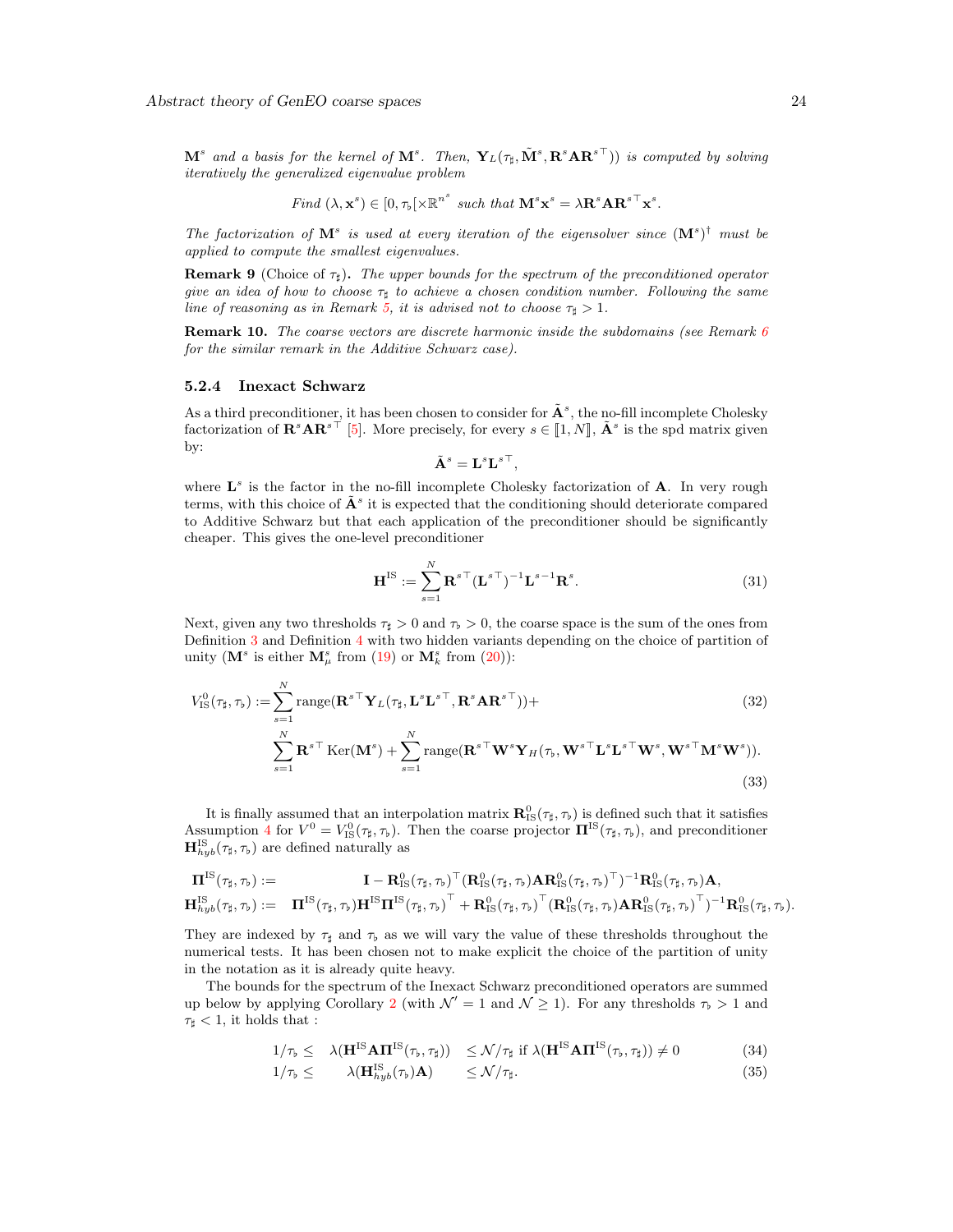**Remark 11** (Computation of  $V^0_{\text{IS}}(\tau_{\sharp}, \tau_{\flat})$ ). The coarse space  $V^0_{\text{IS}}(\tau_{\sharp}, \tau_{\flat})$  is formed by contributions coming from each subdomain  $s \in [1, N]$ . In each subdomain two generalized eigenvalue problems must be solved:

Find 
$$
(\lambda, \mathbf{x}^s) \in [0, \tau_{\sharp}]\times \mathbb{R}^{n^s}
$$
 such that  $\mathbf{L}^s \mathbf{L}^{s\top} \mathbf{x}^s = \lambda \mathbf{R}^s \mathbf{A} \mathbf{R}^{s\top} \mathbf{x}^s$ .

and

Find 
$$
(\lambda, \mathbf{x}^s) \in [\tau_b, +\infty[\times \text{range}(\mathbf{M}^s) \text{ such that } (\mathbf{I} - \mathbf{Z}^s \mathbf{Z}^{s\top}) \mathbf{L}^s \mathbf{L}^{s\top} (\mathbf{I} - \mathbf{Z}^s \mathbf{Z}^{s\top}) \mathbf{x}^s = \lambda \mathbf{M}^s \mathbf{x}^s,
$$

where  $\bm{Z}^s$  is an orthonormal basis of the kernel of  $\mathbf{M}^s$  so  $(\mathbf{I}-\bm{Z}^s\bm{Z}^s{}^\top)$  is the orthogonal projection  $onto$  range $(M^s)$ . Both generalized eigenvalue problems are solved with iterative solvers as only the smallest or largest eigenvalues are required. For the first eigenproblem, at each iteration of the eigensolver, linear systems with  $\mathbf{L}^s \mathbf{L}^{s\top}$  need to be solved which is convenient since the matrix is already in factorized form. For the second eigenproblem, at each iteration of the eigensolver, linear systems with  $\mathbf{M}^s$  need to be solved. That is why, a Cholesky factorization with pivoting of the matrix  $\mathbf{M}^s$  is performed. This gives both a factorization of  $\mathbf{M}^s$  and a basis  $\mathbf{Z}^s$  for the kernel of  $\mathbf{M}^s$ .

**Remark 12** (Another choice for  $V^0_{\text{IS}}(\tau_{\sharp}, \tau_{\flat})$ ). The same bounds for the preconditioned operator are guaranteed if the coarse space is replaced by

$$
V_{IS}^{0'}(\tau_{\sharp},\tau_{\flat}) := \sum_{s=1}^{N} \text{range}(\mathbf{R}^{s\top}\mathbf{Y}_{L}(\tau_{\sharp},\mathbf{L}^{s}\mathbf{L}^{s\top},\mathbf{R}^{s}\mathbf{A}\mathbf{R}^{s\top})) + \sum_{s=1}^{N} \text{range}(\mathbf{R}^{s\top}\mathbf{Y}_{L}(\tau_{\flat}^{-1},\mathbf{M}^{s},\mathbf{L}^{s}\mathbf{L}^{s\top})),
$$
\n(36)

following the definition of  $V_b^{0'}(\tau_b)$  from Definition [5.](#page-11-1) This simplifies notation as  $\mathbf{W}^s$  is no longer necessary. In practice it is still necessary to factorize  $M^s$  so its kernel is still computed and then deflated within the eigensolver although it is not explicit in the definition.

#### <span id="page-24-0"></span>5.3 Numerical results

The results in this section were obtained with the software libraries FreeFem++ [\[21\]](#page-30-17) and GNU Octave [\[12\]](#page-30-18). The problem presented in Subsection [5.1](#page-19-0) is solved by the preconditioned conjugate gradient method (PCG) with the Additive Schwarz, Neumann-Neumann, and Inexact Schwarz preconditioners. The problem is by no means a very large problem that requires state of the at parallel solvers. The purpose is to illustrate how the GenEO coarse spaces decrease the condition number and how many vectors per subdomain need to be added to the coarse space to achieve fast convergence. The stopping criterion for PCG is always that the error  $\|\mathbf{x}_i-\mathbf{x}_*\|_{\mathbf{A}}$ be less than  $10^{-9}$  ||**x**∗ ||**A**. The algorithm is initialized by **0** so that  $\|\mathbf{x}\|$ **A** is the initial error. This is not feasible in practice but allows us to compare all algorithms fairly. The bounds for the spectrum of the preconditioned operators that are reported are the approximations given by the extreme Ritz values once the algorithm has converged (see e.g.,  $[33]$  for details on how to implement this procedure).

Let us recall that the size of the problem is  $n = 7224$ . The computational domain  $\Omega$  is partitioned into  $N = 8$  non-overlapping subdomains with Metis [\[24\]](#page-30-19) (see Figure [1–](#page-25-0)left). The value of the coloring constant from Definition [1](#page-5-1) is  $\mathcal{N} = 3$ . There are  $n_{\Gamma} = 546$  degrees of freedom that belong to more than one subdomain. This is an important order of magnitude to compare the size of the coarse spaces to because it is always possible to eliminate all the degrees of freedom that are inside the subdomains and invert the  $n_{\Gamma} \times n_{\Gamma}$  Schur complement. For a two-level method to be efficient, the cost of inverting the coarse space must be significantly less than the cost of inverting the Schur complement.

The first distribution of Young's modulus E is constant per subdomain:  $E = 10^5$  if s is odd and  $E = 10^8$  if s is even. The second distribution of Young's modulus E is obtained by adding some rigid layers to the first one: E is augmented by  $10^9$  if  $y \in [1/7, 2/7] \cup [3/7, 4/7] \cup [5/7, 6/7]$ . These test cases are referred to as 'no layers' and 'with layers' and the coefficient distributions are plotted in Figure [1.](#page-25-0)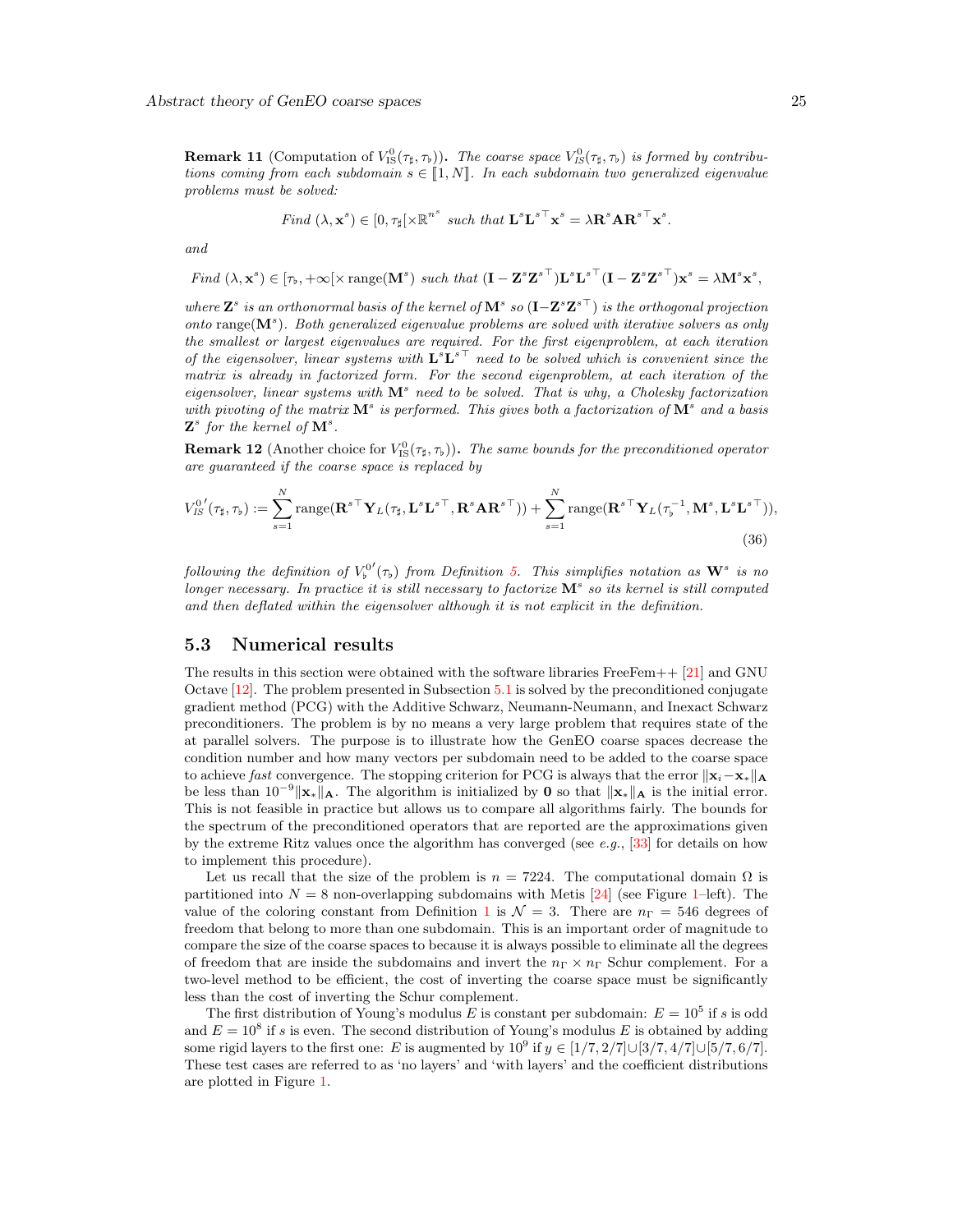<span id="page-25-0"></span>

Figure 1: Partition into subdomains, distribution of E without and with harder layers.

The first set of results is for Additive Schwarz. The first thing to check is that the condition numbers that are estimated satisfy the theoretical bounds. In Figure [2,](#page-26-0) the estimated condition numbers for the preconditioners  $\mathbf{H}_{ad}^{AS}$  and  $\mathbf{H}_{hyb}^{AS}$  introduced in Section [5.2.2](#page-20-0) are represented for several values of  $\tau_b$ , with both  $\mu$ -scaling and k-scaling (*i.e.*, M<sup>s</sup> given by [\(19\)](#page-20-1) or [\(20\)](#page-20-2) in the generalized eigenvalue problems), and on both test cases. The theoretical bounds are also plotted. All the numerically obtained condition numbers are below the theoretical bound. The theoretical bound is less sharp when  $\tau_b$  becomes larger: the numerically obtained conditioned bounds don't degrade as much as the worst case scenario that is the theoretical bound. As expected, the hybrid preconditioned operator always has lower condition numbers than the corresponding additive preconditioned operator. Of course, this plot only tells one part of the story since it does not include any information about the cost of the methods. Table [1](#page-28-0) gives a lot more information. Only the test case with layers is considered. In all four configurations (hybrid/additive and  $\mu$ -scaling/k-scaling), the choice  $\tau_b = 10$  seems to offer a good compromise between the condition number (or number of iterations) and the size of the coarse space. With the same value  $\tau_{\rm b} = 10$ , there is a big difference between the size of the coarse space with multiplicity scaling  $(241)$  and the size of the coarse space with kscaling (68). With multiplicity scaling the table tells us that there is at least one subdomain that contributes 70 vectors to the coarse space. This is due to the fact that the  $k$ -scaling already contributes to handling the jumps in  $E$  across the subdomains. To better illustrate this behaviour, Figure [3](#page-26-1) shows the eigenvalues of the generalized eigenvalue problem solved to compute the coarse space. It becomes clear that the subdomains with  $E = 10^8$  will contribute many vectors for any desirable  $\tau_{\rm b}$ . This may appear to be a failure of the GenEO method but it is highly unlikely that an automatic graph partitioner would produce such a configuration. A human partitioner might choose such a configuration but if that were the case, she would be aware of it and choose the scaling accordingly.

For lack of space the results for Neumann-Neumann and Inexact Schwarz are presented in a lot less detail. The condition numbers for all methods are plotted with respect to the size of the coarse space for several values of  $\tau_b$  and  $\tau_d$  (that are not reported here) in Figure [4](#page-27-1) (test case without layers) and Figure [5](#page-29-11) (test case with layers). In this plot, the best methods are the ones which have data points closest to the origin (small condition number with a small coarse space). It appears clearly that k-scaling gives better results. This was previously explained, but it is to be noted that with irregular subdomains, when the jumps in the coefficients become larger, the k-scaling can lead to very ill conditioned matrices  $\mathbf{D}_k^s$  that can make the whole method less efficient again. This problem is well known and independent of GenEO. When there are no hard layers, the Neumann-Neumann method is the most impacted by the multiplicity scaling. This is to be expected because the matrices  $\mathbf{D}_k^s$  appear in the definition of the one-level preconditioner and not only through the generalized eigenvalue problem that is solved to compute the coarse space. With  $k$ -scaling the methods from most to least efficient rank as follows: Neumann-Neumann, Additive Schwarz with hybrid preconditioner, Additive Schwarz with additive preconditioner, Inexact Schwarz. Again, this does not tell the whole story as the cost of one iteration depends on the choice of method. With inexact Schwarz, the local solves are cheapest. With additive Schwarz in the additive variant, the coarse solve can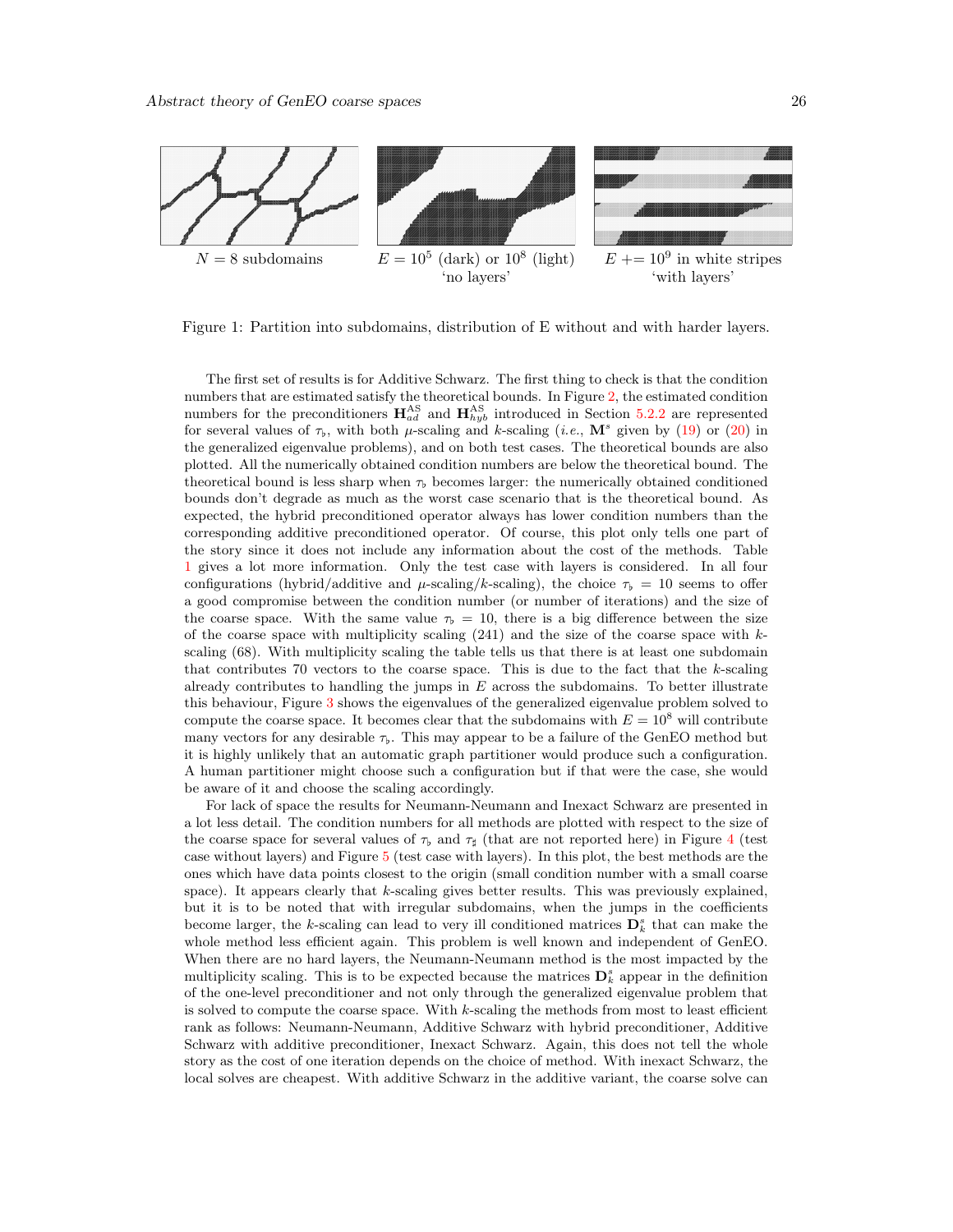<span id="page-26-0"></span>

Figure 2: Condition numbers for Additive Schwarz preconditioners: additive and hybrid;  $\mu$ -scaling and k-scaling; with and without layers;  $\tau \in [4; 10; 100; 1000]$ . All condition numbers are below the theoretical bound.

<span id="page-26-1"></span>

Figure 3: Solution of the generalized eigenvalue problem for computing  $V_{AS}^0$  in the case with layers. Left:  $\mu$ -scaling, right:  $k$ -scaling.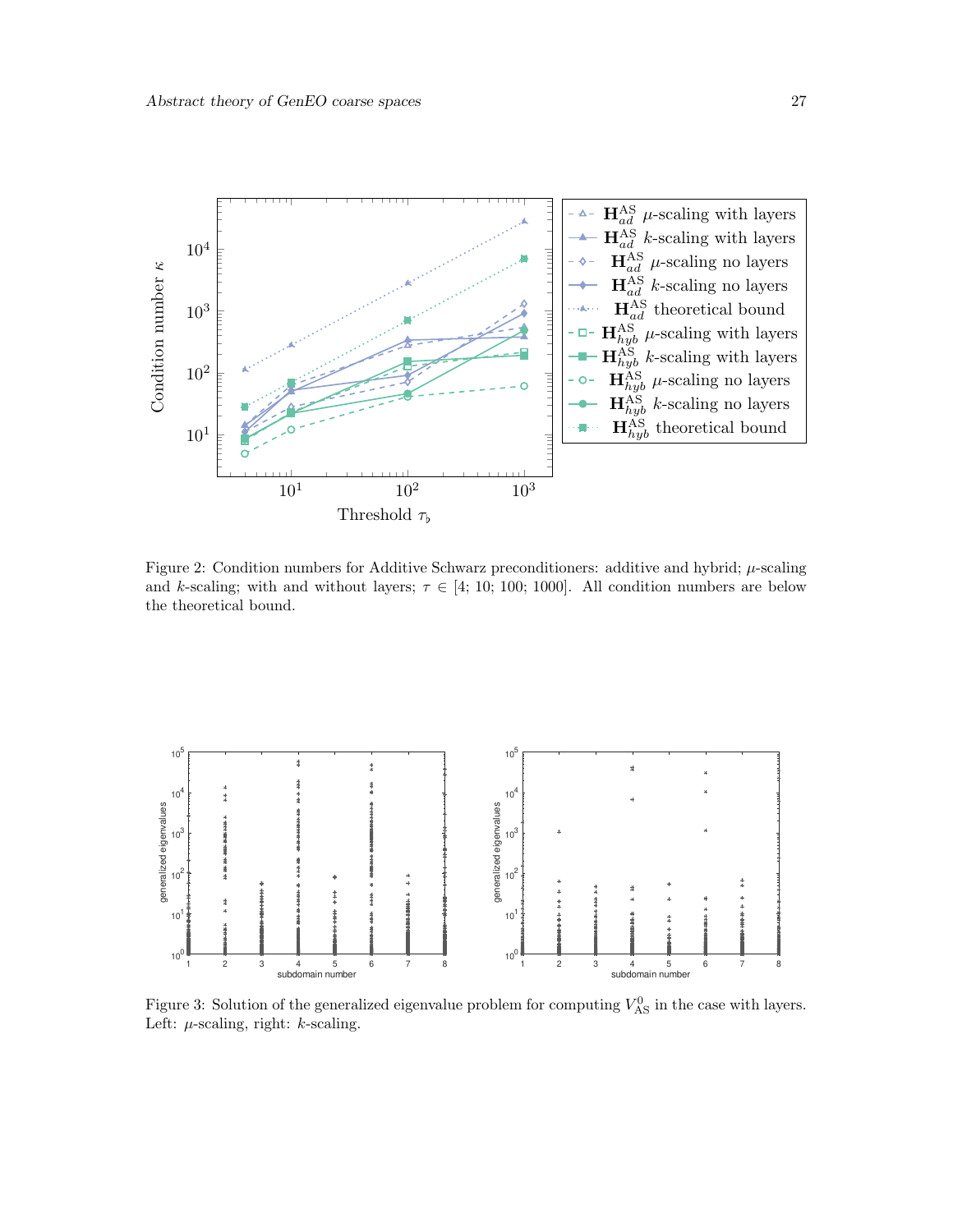<span id="page-27-1"></span>

Figure 4: Efficiency of the methods for the test case without layers

be done in parallel to the local solves. With Neumann-Neumann, the matrices that must be handled with most care numerically (the ones that are singular) are the local solvers whereas they only appear in the generalized eigenvalue problem for the other methods. All these arguments lead only to one conclusion: it is impossible from this data to tell which of the methods is most efficient. Numerical testing with measurements of the CPU time, memory requirements and overall stability of the algorithm is required. The answer would probably be problem dependant and is well beyond the scope of this article. Another question that has not been addressed yet is scalability. It is clearly guaranteed theoretically and illustrations can be found in the original articles [\[44,](#page-31-9) [45\]](#page-31-10) with very similar coarse spaces.

As a final remark on Figure  $4$  and Figure [5,](#page-29-11) let us comment on the  $zig-zags$  in the Inexact Schwarz data in Figure [5.](#page-29-11) Since there are two parameters for the Inexact Schwarz coarse space, there are several choices of parameters that lead to coarse spaces that have the same size with possibly very different condition numbers. The local solvers being incomplete Cholesky factorizations of  $\mathbf{R}^s \mathbf{A} \mathbf{R}^{s\top}$  it is mostly only adding vectors to  $V^0_\flat$  that makes the method more efficient while adding vectors to  $V^0_{\sharp}$  makes the coarse space grow very fast and the condition number decrease very little.

## <span id="page-27-0"></span>6 Conclusion

GenEO coarse spaces have been introduced for all domain decomposition methods in the abstract Schwarz framework that satisfy some clearly stated assumptions. By solving one or two generalized eigenvalue problems in each subdomain, it is possible to construct a method for which the eigenvalues of the preconditioned operator are bounded as desired. Proofs of these bounds were given for the projected preconditioned operators, the hybrid operators and, when possible, the additive operators. Finally, the method was applied to a linear elasticity problem discretized by  $\mathbb{P}_1$  finite elements. The results in the last section could very easily be applied to any elliptic PDE, just by changing the definitions of **A** and the matrices  $\mathbf{A}_{|\Omega^s}^s$ . The most restrictive assumption in the construction of the coarse space is Assumption [5.](#page-10-1) If a two-level method with guaranteed convergence existed without that assumption it would be even easier to implement in a black box fashion and this will be the topic of future work.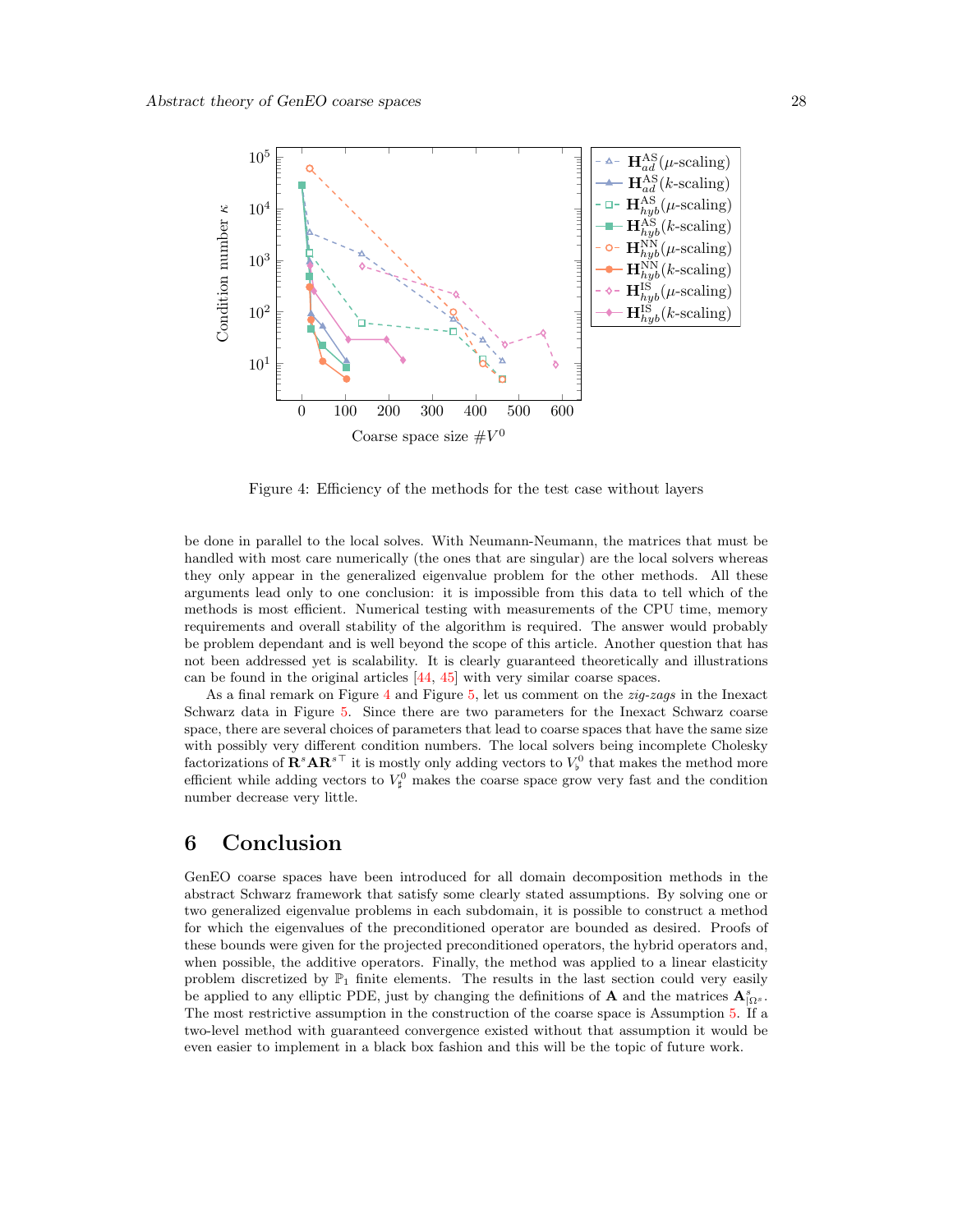<span id="page-28-0"></span>

|                                                              |     | $\lambda_{\rm min}$ | $\lambda_{\rm max}$        | $\kappa$                   | It (final error)          | $\#V^0$         | $\min\#V_s^0$    | $\max\#V_s^0$    |
|--------------------------------------------------------------|-----|---------------------|----------------------------|----------------------------|---------------------------|-----------------|------------------|------------------|
| one-level                                                    |     | $7.7 \cdot 10^{-4}$ | $3.0\,$                    | 3875                       | $> 100 (6 \cdot 10^{-3})$ | $\overline{0}$  | $\theta$         | $\theta$         |
| $\tau_{\rm b} = 10^{10}$                                     | hyb | $\,0.003\,$         | $3.0\,$                    | 959                        | $> 100 (1 \cdot 10^{-5})$ | $\overline{18}$ | $\Omega$         | $\overline{3}$   |
| $(\text{only Ker}(\mathbf{M}^s))$                            | ad  | 0.002               | $\!3.3\!$                  | 1517                       | $> 100 (3 \cdot 10^{-4})$ | 18              | $\boldsymbol{0}$ | 3                |
| $\tau_{\rm b} = 1000$                                        | hyb | 0.014               | 3.0                        | 216                        | $> 100 (1 \cdot 10^{-9})$ | 72              | 1                | 24               |
|                                                              | ad  | 0.007               | $4.0\,$                    | 545                        | $> 100 (1 \cdot 10^{-6})$ | 72              | 1                | $24\,$           |
| $\tau_{\rm b} = 100$                                         | hyb | 0.024               | $\overline{3.0}$           | 127                        | $\overline{92}$           | 159             | $\overline{3}$   | 60               |
|                                                              | ad  | 0.014               | 4.0                        | 276                        | $> 100 (1 \cdot 10^{-7})$ | 159             | 3                | 60               |
| $\tau_{\flat} = 10$                                          | hyb | 0.13                | $3.0\,$                    | 23                         | 42                        | 241             | 10               | 70               |
|                                                              | ad  | 0.06                | 4.0                        | 63                         | 64                        | 241             | 10               | $70\,$           |
| $\tau_{\rm b}=4$                                             | hyb | 0.37                | $\overline{3.0}$           | 7.9                        | $\overline{23}$           | 303             | 14               | $\overline{77}$  |
|                                                              | ad  | 0.28                | $4.0\,$                    | 14                         | 31                        | $303\,$         | 14               | 77               |
| Theory $(\tau_b)$                                            | hyb | $1/\tau_{\rm b}$    | $\overline{\mathcal{N}}=3$ | $3\tau_{\rm b}$            |                           |                 |                  |                  |
|                                                              | ad  | $1/(7\tau_{\rm b})$ | $\mathcal{N} + 1 = 4$      | $28\tau_{\rm b}$           |                           |                 |                  |                  |
| Additive Schwarz with k-scaling ( $M_k^s$ from (20) in gevp) |     |                     |                            |                            |                           |                 |                  |                  |
|                                                              |     | $\lambda_{\rm min}$ | $\lambda_{\text{max}}$     | $\kappa$                   | It (final error)          | $\#V^0$         | $\min\#V_s^0$    | $\max\#V_s^0$    |
| one-level                                                    |     | $7.7 \cdot 10^{-4}$ | $3.0\,$                    | 3875                       | $> 100 (6 \cdot 10^{-3})$ | $\theta$        | $\theta$         | $\boldsymbol{0}$ |
| $\tau_{\rm b} = 10^{10}$                                     | hyb | 0.0030              | $3.0\,$                    | 1003                       | $> 100 (2 \cdot 10^{-5})$ | 18              | $\theta$         | 3                |
| $(\text{only Ker}(\mathbf{M}^s))$                            | ad  | 0.0025              | $3.2\,$                    | 1271                       | $> 100 (2 \cdot 10^{-4})$ | 18              | $\theta$         | 3                |
| $\tau_{\rm b} = 1000$                                        | hyb | 0.016               | $\overline{3.0}$           | 192                        | 98                        | 29              | $\mathbf 1$      | $\overline{6}$   |
|                                                              | ad  | 0.0087              | $3.3\,$                    | 380                        | $> 100 (3 \cdot 10^{-7})$ | 29              | 1                | $\,6$            |
| $\tau_{\rm b} = 100$                                         | hyb | 0.02                | $\overline{3.0}$           | 152                        | 93                        | $\overline{31}$ | 1                | $\overline{7}$   |
|                                                              | ad  | 0.098               | $3.3\,$                    | 338                        | $> 100 (2 \cdot 10^{-7})$ | 31              | 1                | 7                |
| $\tau_{\rm b} = 10$                                          | hyb | 0.13                | $\overline{3.0}$           | 22                         | 43                        | 68              | $\overline{5}$   | 13               |
|                                                              | ad  | 0.069               | 3.37                       | 49                         | 63                        | 68              | 5                | 13               |
| $\tau_{\rm b}=4$                                             | hyb | 0.35                | $\overline{3.0}$           | 8.5                        | $\overline{26}$           | 118             | $\overline{8}$   | $\overline{20}$  |
|                                                              | ad  | $0.25\,$            | $3.4\,$                    | 14                         | $34\,$                    | 118             | $8\,$            | $20\,$           |
| Theory $(\tau_{\flat})$                                      | hyb | $1/\tau_{\rm b}$    | $\overline{\mathcal{N}=3}$ | $\overline{3\tau_{\rm b}}$ |                           |                 |                  |                  |
|                                                              | ad  | $1/(7\tau_{\rm b})$ | $N + 1 = 4$                | $28\tau_{\rm b}$           |                           |                 |                  |                  |

Additive Schwarz with  $\mu$ -scaling ( $M^s_\mu$  from [\(19\)](#page-20-1) in gevp)

Table 1: Test case with hard layers - All additive Schwarz methods -  $\lambda_{\min}$  and  $\lambda_{\max}$ : extreme eigenvalues,  $\kappa$ : condition number, It: iteration count (with relative error at iteration 100 in parenthesis if the method has not converged),  $\#V^0$ : dimension of the coarse space, min  $\#V_s^0$ : number of coarse vectors contributed by the subdomain that contributes the fewest vectors,  $\max \#V_s^0$ : number of coarse vectors contributed by the subdomain that contributes the most eigenvectors, gevp: generalized eigenvalue problem. The one-level method does not satisfy any theoretical bound for  $\lambda_{\min}$ .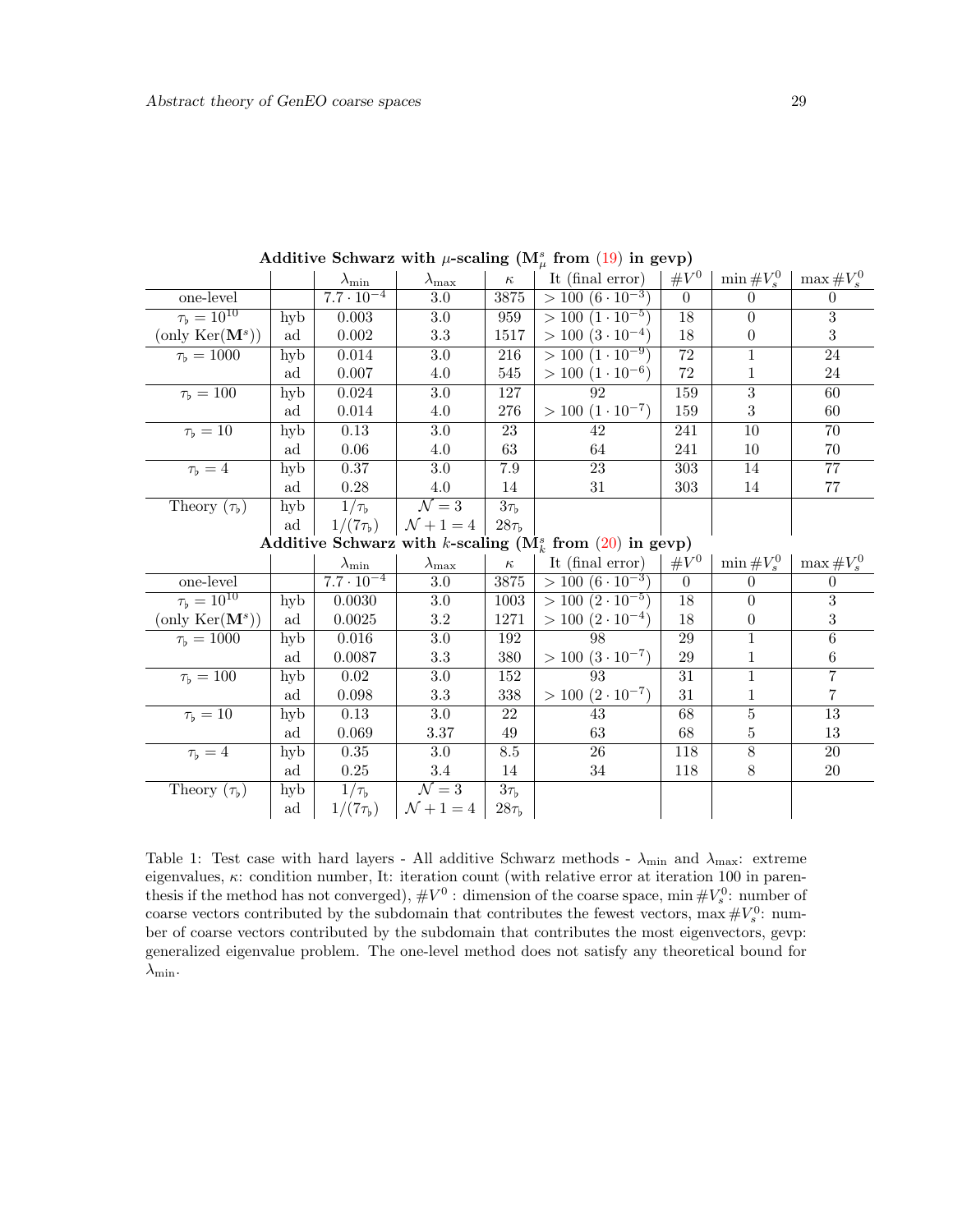<span id="page-29-11"></span>

Figure 5: Efficiency of the methods for the test case with layers

# References

- <span id="page-29-6"></span>[1] E. Agullo, L. Giraud, and L. Poirel. Robust preconditioners via generalized eigenproblems for hybrid sparse linear solvers. SIAM Journal on Matrix Analysis and Applications, 40(2):417–439, 2019.
- <span id="page-29-7"></span>[2] A. Ben-Israel. The Moore of the Moore-Penrose inverse. The Electronic Journal of Linear Algebra, 9, 2002.
- <span id="page-29-2"></span>[3] M. Brezina, C. Heberton, J. Mandel, and P. Vaněk. An iterative method with convergence rate chosen a priori. Technical Report 140, University of Colorado Denver, April 1999.
- <span id="page-29-4"></span>[4] J. G. Calvo and O. B. Widlund. An adaptive choice of primal constraints for BDDC domain decomposition algorithms. Electron. Trans. Numer. Anal, 45:524–544, 2016.
- <span id="page-29-10"></span>[5] T. F. Chan and H. A. Van Der Vorst. Approximate and incomplete factorizations. In Parallel numerical algorithms, pages 167–202. Springer, 1997.
- <span id="page-29-3"></span>[6] T. Chartier, R. D. Falgout, V. E. Henson, J. Jones, T. Manteuffel, S. McCormick, J. Ruge, and P. S. Vassilevski. Spectral AMGe (ρAMGe). SIAM J. Sci. Comput., 25(1):1–26, 2003.
- <span id="page-29-5"></span>[7] L. B. Da Veiga, L. F. Pavarino, S. Scacchi, O. B. Widlund, and S. Zampini. Adaptive selection of primal constraints for isogeometric BDDC deluxe preconditioners. SIAM Journal on Scientific Computing, 39(1):A281–A302, 2017.
- <span id="page-29-9"></span>[8] V. Dolean, P. Jolivet, and F. Nataf. An introduction to domain decomposition methods. Society for Industrial and Applied Mathematics (SIAM), Philadelphia, PA, 2015. Algorithms, theory, and parallel implementation.
- <span id="page-29-1"></span>[9] V. Dolean, F. Nataf, R. Scheichl, and N. Spillane. Analysis of a two-level Schwarz method with coarse spaces based on local Dirichlet-to-Neumann maps. Comput. Methods Appl. Math., 12(4):391–414, 2012.
- <span id="page-29-8"></span>[10] Z. Dostál. Conjugate gradient method with preconditioning by projector. *International* Journal of Computer Mathematics, 23(3-4):315–323, 1988.
- <span id="page-29-0"></span>[11] M. Dryja and O. B. Widlund. Schwarz methods of Neumann-Neumann type for threedimensional elliptic finite element problems. Communications on pure and applied mathematics, 48(2):121–155, 1995.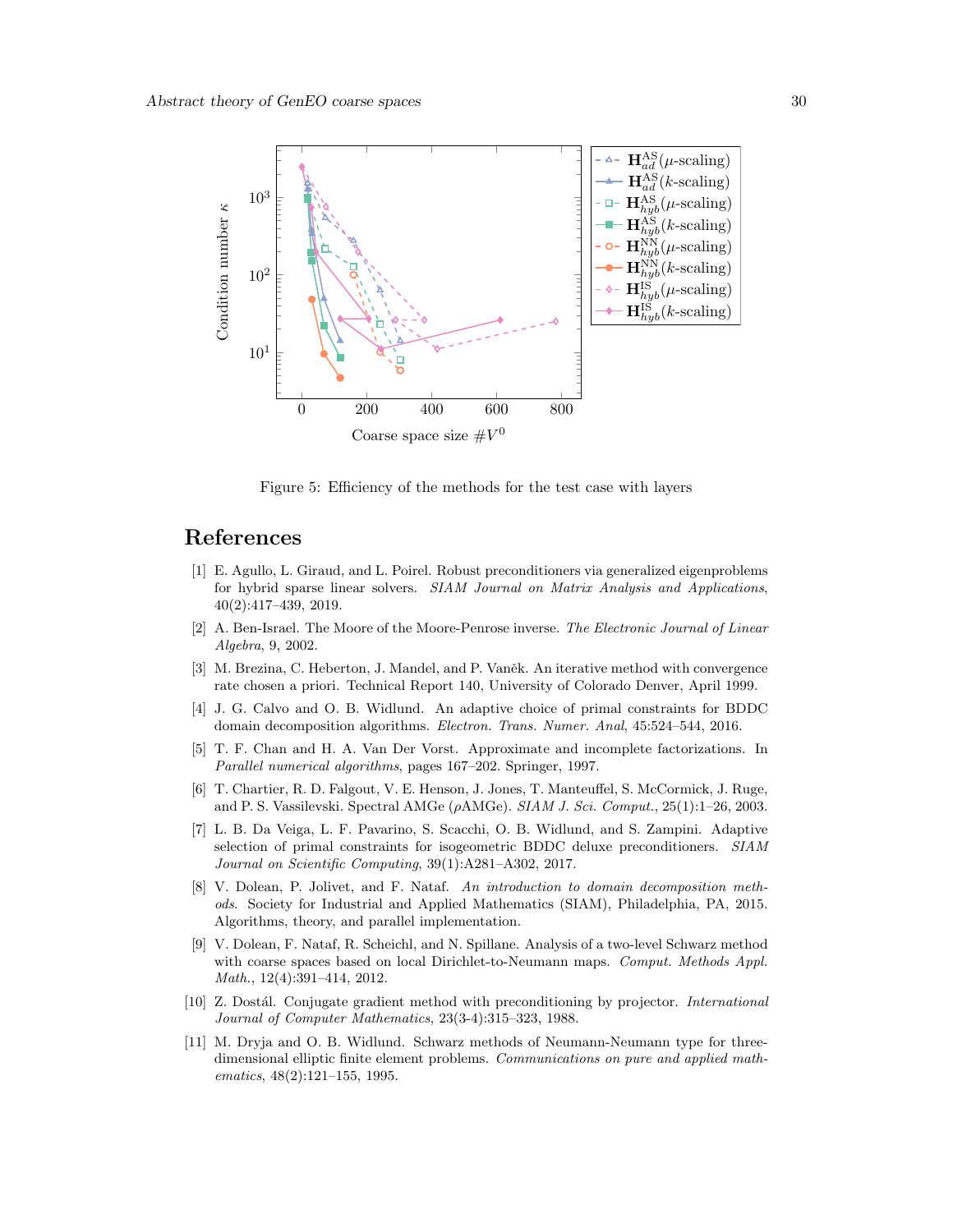- <span id="page-30-18"></span>[12] J. W. Eaton, D. Bateman, S. Hauberg, and R. Wehbring. GNU Octave version 5.2.0 manual: a high-level interactive language for numerical computations, 2020.
- <span id="page-30-5"></span>[13] Y. Efendiev, J. Galvis, R. Lazarov, and J. Willems. Robust domain decomposition preconditioners for abstract symmetric positive definite bilinear forms. ESAIM Math. Model. Numer. Anal., 46(5):1175–1199, 2012.
- <span id="page-30-0"></span>[14] C. Farhat and F.-X. Roux. A method of finite element tearing and interconnecting and its parallel solution algorithm. Internat. J. Numer. Methods Engrg., 32:1205–1227, 1991.
- <span id="page-30-3"></span>[15] J. Galvis and Y. Efendiev. Domain decomposition preconditioners for multiscale flows in high-contrast media. *Multiscale Model. Simul.*, 8(4):1461-1483, 2010.
- <span id="page-30-4"></span>[16] J. Galvis and Y. Efendiev. Domain decomposition preconditioners for multiscale flows in high contrast media: reduced dimension coarse spaces. Multiscale Model. Simul., 8(5):1621–1644, 2010.
- <span id="page-30-9"></span>[17] M. J. Gander and A. Loneland. Shem: An optimal coarse space for ras and its multiscale approximation. In Domain decomposition methods in science and engineering XXIII, pages 313–321. Springer, 2017.
- <span id="page-30-14"></span>[18] G. H. Golub and C. F. van Loan. Matrix Computations. JHU Press, fourth edition, 2013.
- <span id="page-30-2"></span>[19] I. G. Graham, P. Lechner, and R. Scheichl. Domain decomposition for multiscale PDEs. Numerische Mathematik, 106(4):589–626, 2007.
- <span id="page-30-6"></span>[20] R. Haferssas, P. Jolivet, and F. Nataf. An additive Schwarz method type theory for Lions's algorithm and a symmetrized optimized restricted additive Schwarz method. SIAM Journal on Scientific Computing, 39(4):A1345–A1365, 2017.
- <span id="page-30-17"></span>[21] F. Hecht. New development in FreeFem++. J. Numer. Math., 20(3-4):251–265, 2012.
- <span id="page-30-10"></span>[22] A. Heinlein, A. Klawonn, J. Knepper, and O. Rheinbach. Adaptive gdsw coarse spaces for overlapping schwarz methods in three dimensions. SIAM Journal on Scientific Computing, 41(5):A3045–A3072, 2019.
- <span id="page-30-15"></span>[23] V. Hernandez, J. E. Roman, and V. Vidal. SLEPc: A scalable and flexible toolkit for the solution of eigenvalue problems. ACM Trans. Math. Software, 31(3):351–362, 2005.
- <span id="page-30-19"></span>[24] G. Karypis and V. Kumar. A fast and high quality multilevel scheme for partitioning irregular graphs. SIAM J. Sci. Comput., 20(1):359–392 (electronic), 1998.
- <span id="page-30-12"></span>[25] H. H. Kim, E. Chung, and J. Wang. BDDC and FETI-DP preconditioners with adaptive coarse spaces for three-dimensional elliptic problems with oscillatory and high contrast coefficients. Journal of Computational Physics, 349:191–214, 2017.
- <span id="page-30-11"></span>[26] A. Klawonn, M. Kuhn, and O. Rheinbach. Adaptive coarse spaces for FETI-DP in three dimensions. SIAM Journal on Scientific Computing, 38(5):A2880–A2911, 2016.
- <span id="page-30-13"></span>[27] A. Klawonn, M. Lanser, and O. Rheinbach. Toward extremely scalable nonlinear domain decomposition methods for elliptic partial differential equations. SIAM Journal on Scientific Computing, 37(6):C667–C696, 2015.
- <span id="page-30-8"></span>[28] A. Klawonn, P. Radtke, and O. Rheinbach. A comparison of adaptive coarse spaces for iterative substructuring in two dimensions. Electron. Trans. Numer. Anal, 45:75–106, 2016.
- <span id="page-30-16"></span>[29] A. Klawonn and O. Rheinbach. Deflation, projector preconditioning, and balancing in iterative substructuring methods: connections and new results. SIAM J. Sci. Comput., 34(1):A459–A484, 2012.
- <span id="page-30-1"></span>[30] A. Klawonn and O. B. Widlund. FETI and Neumann-Neumann iterative substructuring methods: connections and new results. Comm. Pure Appl. Math., 54(1):57–90, 2001.
- <span id="page-30-7"></span>[31] J. Mandel and B. Sousedík. Adaptive selection of face coarse degrees of freedom in the BDDC and the FETI-DP iterative substructuring methods. Comput. Methods Appl. Mech. Engrg., 196(8):1389–1399, 2007.